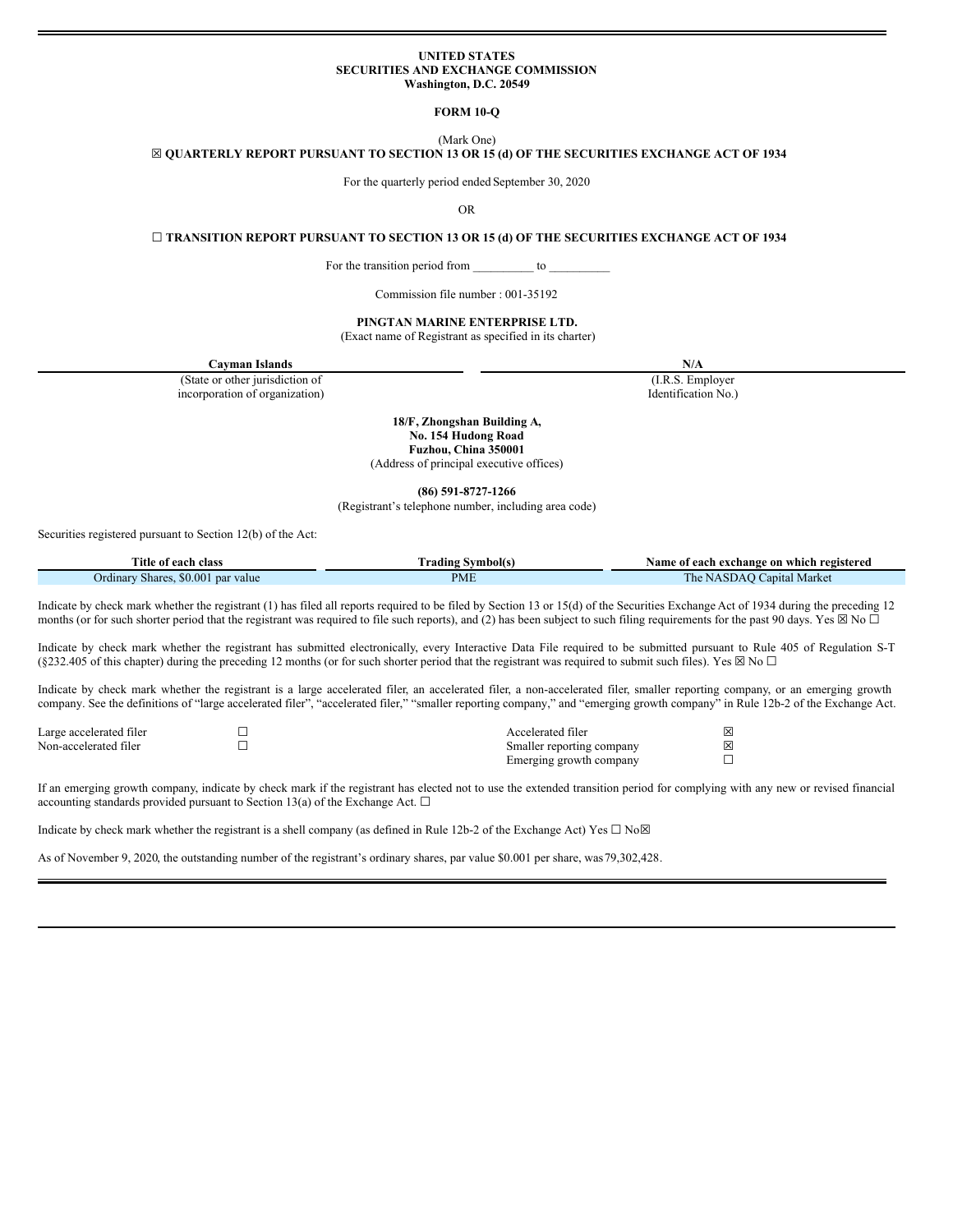### **PINGTAN MARINE ENTERPRISE LTD. FORM 10-Q September 30, 2020**

# **TABLE OF CONTENTS**

|          |                                                                                                                                            | Page No. |
|----------|--------------------------------------------------------------------------------------------------------------------------------------------|----------|
|          | <b>PART I - FINANCIAL INFORMATION</b>                                                                                                      |          |
| Item 1.  | <b>Financial Statements</b>                                                                                                                |          |
|          | Unaudited Consolidated Balance Sheets as of September 30, 2020 and December 31, 2019                                                       |          |
|          | Unaudited Consolidated Statements of Operations and Comprehensive Income (Loss) for the Three and Nine Months Ended September 30, 2020 and |          |
|          | 2019                                                                                                                                       | 2        |
|          | Unaudited Consolidated Statement of Changes in Shareholders' Equity for the Three Months Ended September 30, 2020 and 2019                 | 3        |
|          | Unaudited Consolidated Statement of Changes in Shareholders' Equity for the Nine Months Ended September 30, 2020 and 2019                  |          |
|          | Unaudited Consolidated Statements of Cash Flows for the Nine Months Ended September 30, 2020 and 2019                                      | 5        |
|          | <b>Condensed Notes to Unaudited Consolidated Financial Statements</b>                                                                      | 6        |
| Item 2.  | Management's Discussion and Analysis of Financial Condition and Results of Operations                                                      | 27       |
| Item 3   | <b>Ouantitative and Qualitative Disclosures About Market Risk</b>                                                                          | 43       |
| Item 4   | <b>Controls and Procedures</b>                                                                                                             | 44       |
|          |                                                                                                                                            |          |
|          | <b>PART II - OTHER INFORMATION</b>                                                                                                         |          |
|          |                                                                                                                                            |          |
| Item 1.  | <b>Legal Proceedings</b>                                                                                                                   | 45       |
| Item 1A. | <b>Risk Factors</b>                                                                                                                        | 45       |
| Item 2.  | Unregistered Sales of Equity Securities and Use of Proceeds                                                                                | 45       |
| Item 3.  | <b>Defaults upon Senior Securities</b>                                                                                                     | 45       |
| Item 4.  | <b>Mine Safety Disclosures</b>                                                                                                             | 46       |
| Item 5.  | <b>Other Information</b>                                                                                                                   | 46       |
| Item 6.  | <b>Exhibits</b>                                                                                                                            | 46       |
|          |                                                                                                                                            |          |

i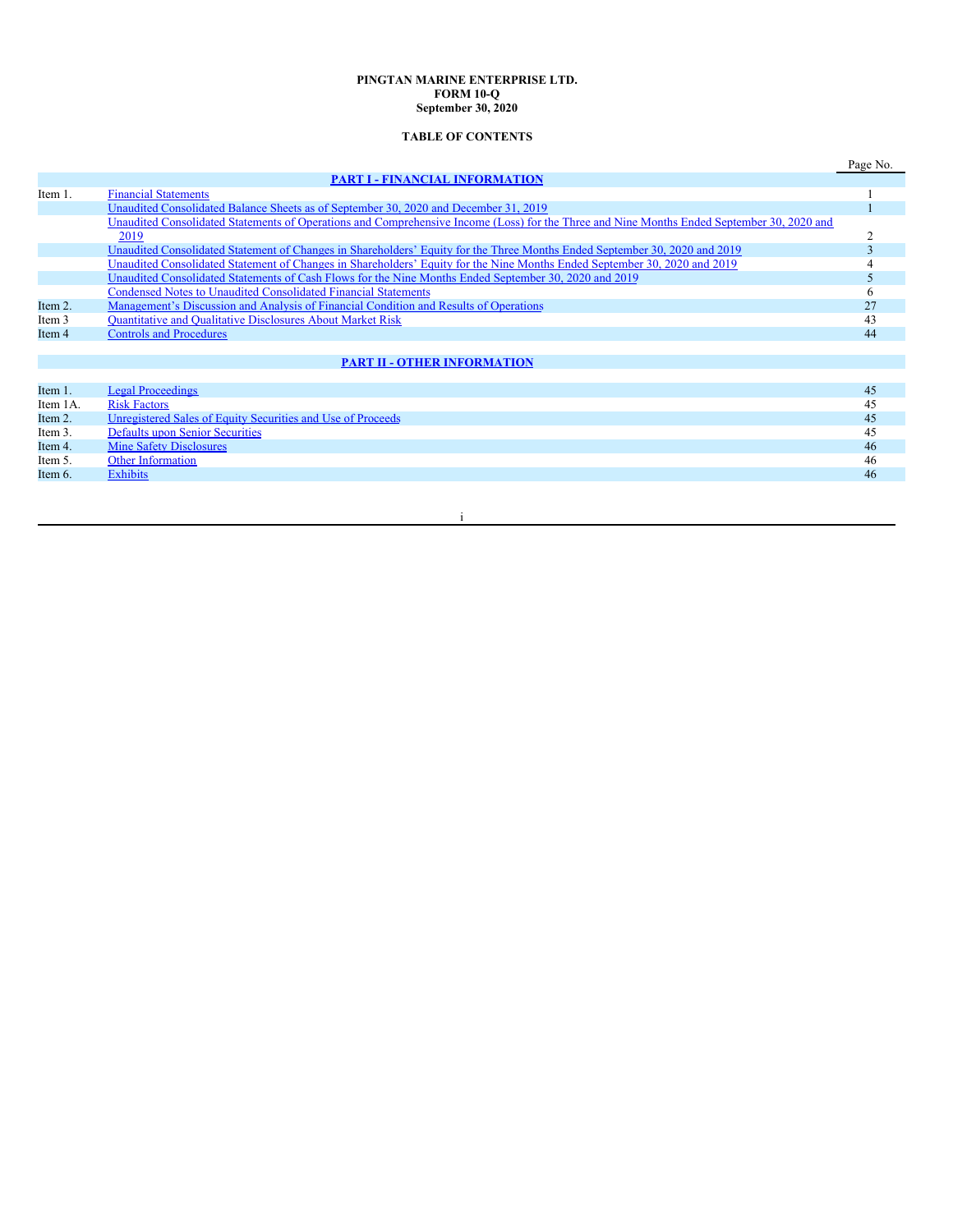## **FORWARD LOOKING STATEMENTS**

This report contains forward-looking statements regarding our business, financial condition, results of operations and prospects. Words such as "expects," "anticipates," "intends," "plans," "believes," "seeks," "estimates" and similar expressions or variations of such words are intended to identify forward-looking statements, but are not deemed to represent an all-inclusive means of identifying forward-looking statements as denoted in this report. Additionally, statements concerning future matters are forward-looking statements.

Although forward-looking statements in this report reflect the good faith judgment of our management, such statements can only be based on facts and factors currently known by us. Consequently, forward-looking statements are inherently subject to risks and uncertainties and actual results and outcomes may differ materially from the results and outcomes discussed in or anticipated by the forward-looking statements. Factors that could cause or contribute to such differences in results and outcomes include, without limitation, the impact of the coronavirus (COVID-19) on the Company's financial condition, business operations and liquidity; the impact of COVID-19 on our customers and distributors; anticipated growth and growth strategies; need for additional capital and the availability of financing; operational, mechanical, climatic or other unanticipated issues that adversely affect the production capacity of the Company's vessels; delays in deploying vessels; our ability to successfully manage relationships with customers, distributors and other important relationships; technological changes; competition; demand for our products and services; the deterioration of general economic conditions, whether internationally, nationally or in the local markets in which we operate; legislative or regulatory changes that may adversely affect our business; and those specifically addressed under the headings "Risks Factors" and "Management's Discussion and Analysis of Financial Condition and Results of Operations" in our annual report on Form 10-K, in "Management's Discussion and Analysis of Financial Condition and Results of Operations" in this quarterly report on Form 10-Q ("Quarterly Report") and information contained in other reports that we file with the SEC. You are urged not to place undue reliance on these forward-looking statements, which speak only as of the date of this report.

We undertake no obligation to revise or update any forward-looking statements in order to reflect any event or circumstance that may arise after the date of this report, except as required by law. Readers are urged to carefully review and consider the various disclosures made throughout the entirety of this Quarterly Report, which are designed to advise interested parties of the risks and factors that may affect our business, financial condition, results of operations and prospects.

Unless otherwise indicated, references in this report to "we," "us," "our" or the "Company" refer to Pingtan Marine Enterprise Ltd. and its subsidiaries.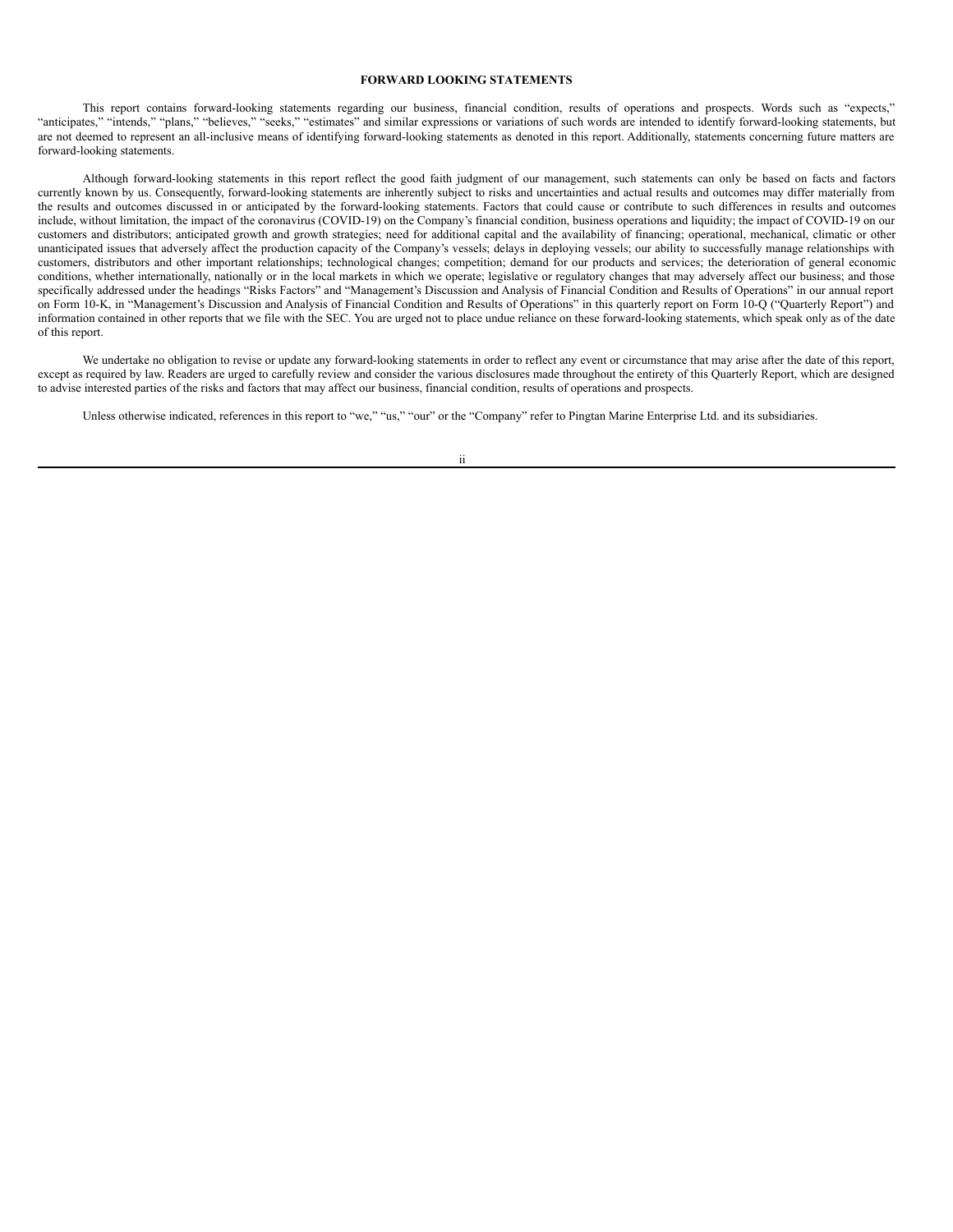# **PART I - FINANCIAL INFORMATION**

# Item 1. Financial Statements.

### PINGTAN MARINE ENTERPRISE LTD. AND SUBSIDIARIES UNAUDITED CONSOLIDATED BALANCE SHEETS (IN U.S. DOLLARS)

|                                                                                                                                             |              | September 30,<br>2020    |              | December 31,<br>2019     |
|---------------------------------------------------------------------------------------------------------------------------------------------|--------------|--------------------------|--------------|--------------------------|
| <b>ASSETS</b>                                                                                                                               |              |                          |              |                          |
| <b>CURRENT ASSETS:</b>                                                                                                                      | $\mathbb{S}$ |                          | $\mathbb{S}$ |                          |
| Cash and cash equivalents<br>Restricted cash                                                                                                |              | 3,397,018<br>14,237,932  |              | 10,092,205               |
| Accounts receivable, net of allowance for doubtful accounts                                                                                 |              | 14,577,205               |              | 9,273,446                |
| Due from related parties                                                                                                                    |              | 15,223,427               |              | 12,477,777               |
| Inventories, net of reserve for inventories                                                                                                 |              | 65,476,730               |              | 30,527,752               |
| Prepaid expenses                                                                                                                            |              | 1,821,706                |              | 1,354,129                |
| Other receivables                                                                                                                           |              | 965,499                  |              | 613,384                  |
|                                                                                                                                             |              |                          |              |                          |
| <b>Total Current Assets</b>                                                                                                                 |              | 115,699,517              |              | 64,338,693               |
| <b>OTHER ASSETS:</b>                                                                                                                        |              |                          |              |                          |
| Cost method investment                                                                                                                      |              | 3,083,655                |              | 3,010,235                |
| Equity method investment                                                                                                                    |              | 28,244,032               |              | 27,923,464               |
| Prepayment for long-term assets                                                                                                             |              | 71,380,217               |              | 49,040,338               |
| Right-of-use asset                                                                                                                          |              | 159,529                  |              | 438,254                  |
| Property, plant and equipment, net                                                                                                          |              | 299,169,068              |              | 259, 377, 729            |
|                                                                                                                                             |              |                          |              |                          |
| <b>Total Other Assets</b>                                                                                                                   |              | 402,036,501              |              | 339,790,020              |
| <b>Total Assets</b>                                                                                                                         | \$           | 517,736,018              | S            | 404,128,713              |
|                                                                                                                                             |              |                          |              |                          |
| LIABILITIES AND SHAREHOLDERS' EQUITY                                                                                                        |              |                          |              |                          |
|                                                                                                                                             |              |                          |              |                          |
| <b>CURRENT LIABILITIES:</b>                                                                                                                 |              |                          |              |                          |
| Accounts payable                                                                                                                            | $\mathbb{S}$ | 3,380,426                | \$           | 7,951,766                |
| Accounts payable - related parties                                                                                                          |              | 1.973.428                |              | 1,707,217                |
| Short-term bank loans<br>Long-term bank loans - current portion                                                                             |              | 50,219,527               |              | 10,034,116               |
| Accrued liabilities and other payables                                                                                                      |              | 42,897,018<br>12,665,762 |              | 57,122,789<br>11,428,018 |
| Lease liability- current liability                                                                                                          |              | 128,618                  |              | 375,922                  |
| Due to related parties                                                                                                                      |              |                          |              |                          |
|                                                                                                                                             |              | 18,354                   |              | 168,328                  |
| <b>Total Current Liabilities</b>                                                                                                            |              | 111,283,133              |              | 88,788,156               |
| <b>OTHER LIABILITIES:</b>                                                                                                                   |              |                          |              |                          |
| Lease liability                                                                                                                             |              |                          |              | 32,203                   |
| Long-term bank loans - non-current portion                                                                                                  |              | 239,627,776              |              | 160,230,498              |
|                                                                                                                                             |              |                          |              |                          |
| <b>Total Liabilities</b>                                                                                                                    |              | 350,910,909              |              | 249,050,857              |
| <b>COMMITMENTS AND CONTINGENCIES</b>                                                                                                        |              |                          |              |                          |
| <b>SHAREHOLDERS' EQUITY:</b>                                                                                                                |              |                          |              |                          |
| Equity attributable to owners of the company:                                                                                               |              |                          |              |                          |
| Ordinary shares (\$0.001 par value; 125,000,000 shares authorized; 79,302,428 and 79,055,053 shares issued and outstanding at September 30, |              |                          |              |                          |
| 2020 and December 31, 2019)                                                                                                                 |              | 79,302                   |              | 79,055                   |
| Additional paid-in capital                                                                                                                  |              | 82,045,993               |              | 81,682,599               |
| Retained earnings<br>Statutory reserve                                                                                                      |              | 61,064,318<br>15,748,751 |              | 54,286,454<br>15,748,751 |
| Accumulated other comprehensive loss                                                                                                        |              | (12, 550, 529)           |              | (16,080,908)             |
|                                                                                                                                             |              | 146, 387, 835            |              | 135,715,951              |
| Total equity attributable to owners of the company<br>Non-controlling interest                                                              |              |                          |              |                          |
|                                                                                                                                             |              | 20,437,274               |              | 19,361,905               |
| Total Shareholders' Equity                                                                                                                  |              | 166,825,109              |              | 155,077,856              |
| Total Liabilities and Shareholders' Equity                                                                                                  | \$           | 517,736,018              | S            | 404,128,713              |
|                                                                                                                                             |              |                          |              |                          |

See condensed notes to unaudited consolidated financial statements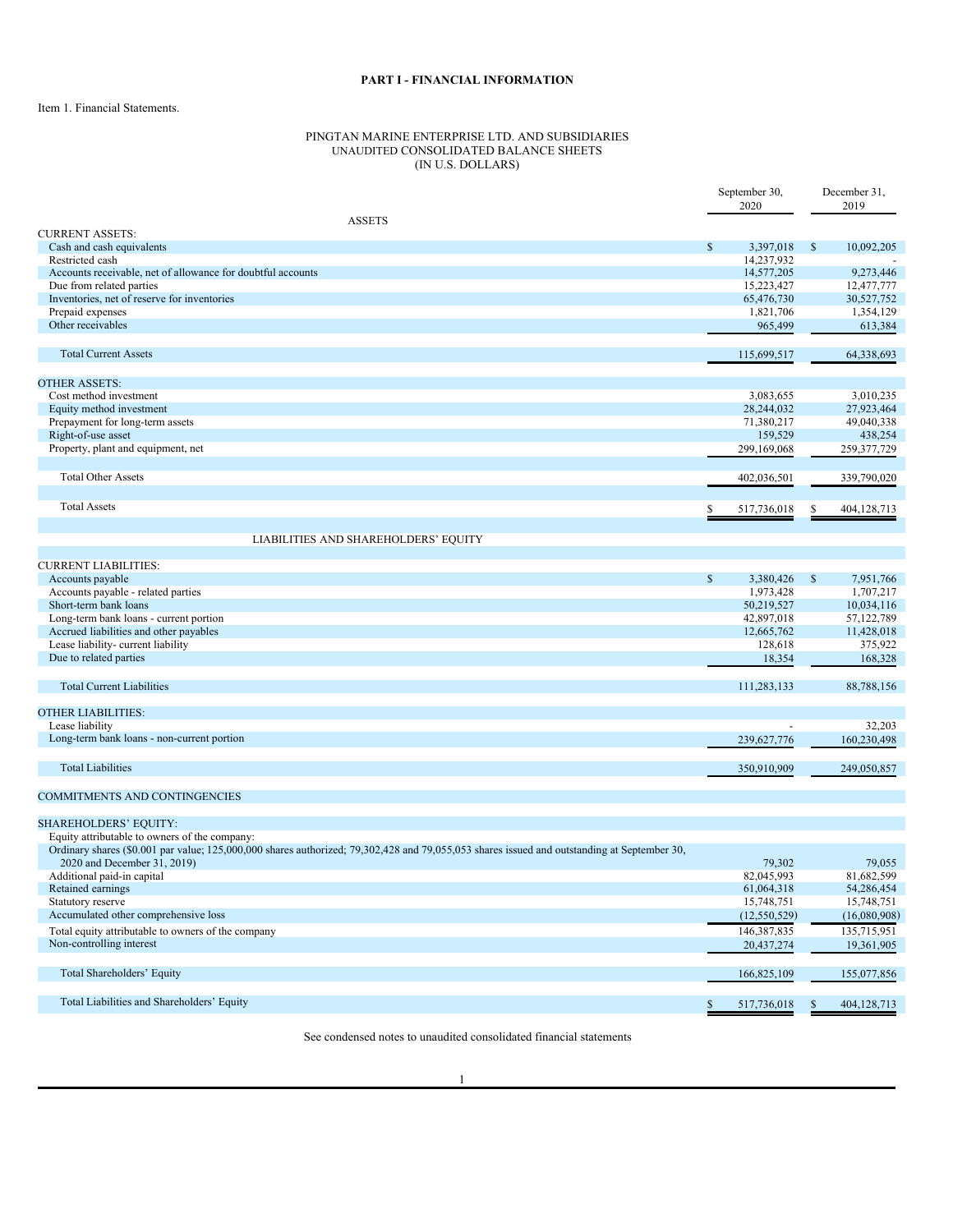#### PINGTAN MARINE ENTERPRISE LTD. AND SUBSIDIARIES UNAUDITED CONSOLIDATED STATEMENTS OF OPERATIONS AND COMPREHENSIVE INCOME (LOSS) (IN U.S. DOLLARS)

|                                                                                   |             | For the Three Months Ended<br>September 30. |    |             |               | For the Nine Months Ended<br>September 30, |              |              |  |
|-----------------------------------------------------------------------------------|-------------|---------------------------------------------|----|-------------|---------------|--------------------------------------------|--------------|--------------|--|
|                                                                                   |             | 2020                                        |    | 2019        |               | 2020                                       |              | 2019         |  |
| <b>REVENUE</b>                                                                    | $\mathbf S$ | 15,448,083                                  | \$ | 11,179,946  | $\mathbb{S}$  | 56,218,216                                 | $\mathbb{S}$ | 55,067,249   |  |
| <b>COST OF REVENUE</b>                                                            |             | 13,787,521                                  |    | 7,594,714   |               | 46,641,884                                 |              | 38, 134, 552 |  |
| <b>GROSS PROFIT</b>                                                               |             | 1,660,562                                   |    | 3,585,232   |               | 9,576,332                                  |              | 16,932,697   |  |
| <b>OPERATING EXPENSES:</b>                                                        |             |                                             |    |             |               |                                            |              |              |  |
| Selling                                                                           |             | 1,333,927                                   |    | 650,786     |               | 3,282,097                                  |              | 1,895,991    |  |
| General and administrative                                                        |             | 809,988                                     |    | 628,672     |               | 2,875,463                                  |              | 3,113,870    |  |
| General and administrative - depreciation                                         |             | 773,812                                     |    | 913,986     |               | 2,274,579                                  |              | 2,885,203    |  |
| Subsidy                                                                           |             | (4,440,731)                                 |    | (5,288,586) |               | (12, 778, 819)                             |              | (5,288,586)  |  |
| Impairment loss                                                                   |             |                                             |    | 70,896      |               |                                            |              | 2,546,338    |  |
| (Gain) loss on fixed assets disposal                                              |             |                                             |    | (1,777)     |               |                                            |              | 164,375      |  |
| <b>Total Operating Expenses</b>                                                   |             | (1,523,004)                                 |    | (3,026,023) |               | (4,346,680)                                |              | 5,317,191    |  |
| <b>INCOME FROM OPERATIONS</b>                                                     |             | 3,183,566                                   |    | 6,611,255   |               | 13,923,012                                 |              | 11,615,506   |  |
| OTHER INCOME (EXPENSE):                                                           |             |                                             |    |             |               |                                            |              |              |  |
| Interest income                                                                   |             | 973,265                                     |    | 6,131       |               | 3,335,877                                  |              | 26,420       |  |
| Interest expense                                                                  |             | (4,036,524)                                 |    | (776, 569)  |               | (9,871,949)                                |              | (2,903,816)  |  |
| Foreign currency transaction gain (loss)                                          |             | 747,678                                     |    | (340, 012)  |               | 402,987                                    |              | (389, 643)   |  |
| Gain (loss) from cost method investment                                           |             | 764                                         |    | (6,766)     |               | 133,517                                    |              | 340,885      |  |
| Loss on equity method investment                                                  |             | (82, 586)                                   |    | (96, 129)   |               | (351, 129)                                 |              | (477, 972)   |  |
| Other expense                                                                     |             | (4, 468)                                    |    | (987, 517)  |               | (34, 924)                                  |              | (735, 359)   |  |
| Total Other Expense, net                                                          |             | (2,401,871)                                 |    | (2,200,862) |               | (6,385,621)                                |              | (4,139,485)  |  |
| <b>INCOME BEFORE INCOME TAXES</b>                                                 |             | 781,695                                     |    | 4,410,393   |               | 7,537,391                                  |              | 7,476,021    |  |
| <b>INCOME TAXES</b>                                                               |             |                                             |    |             |               |                                            |              |              |  |
|                                                                                   |             |                                             |    |             |               |                                            |              |              |  |
| <b>NET INCOME</b>                                                                 | \$          | 781,695                                     | \$ | 4,410,393   | <sup>\$</sup> | 7,537,391                                  | \$           | 7,476,021    |  |
| LESS: NET INCOME ATTRIBUTABLE TO THE NON-CONTROLLING INTEREST                     |             | 92,511                                      |    | 377,859     |               | 759,527                                    |              | 751,682      |  |
| NET INCOME ATTRIBUTABLE TO OWNERS OF THE COMPANY                                  | S           | 689,184                                     | \$ | 4,032,534   | $\mathbb{S}$  | 6,777,864                                  | \$           | 6,724,339    |  |
|                                                                                   |             |                                             |    |             |               |                                            |              |              |  |
| <b>COMPREHENSIVE INCOME (LOSS):</b>                                               |             |                                             |    |             |               |                                            |              |              |  |
| <b>NET INCOME</b>                                                                 |             | 781,695                                     |    | 4,410,393   |               | 7,537,391                                  |              | 7,476,021    |  |
| OTHER COMPREHENSIVE INCOME (LOSS)                                                 |             |                                             |    |             |               |                                            |              |              |  |
| Unrealized foreign currency translation gain (loss)                               |             | 5,700,836                                   |    | (4,674,763) |               | 3,846,221                                  |              | (4,842,207)  |  |
| <b>COMPREHENSIVE INCOME (LOSS)</b>                                                | S           | 6,482,531                                   |    | (264, 370)  | \$            | 11,383,612                                 |              | 2,633,814    |  |
| LESS: COMPREHENSIVE INCOME ATTRIBUTABLE TO THE NON-CONTROLLING<br><b>INTEREST</b> |             | 556,889                                     |    | 220,968     |               | 1,075,369                                  |              | 345,945      |  |
| COMPREHENSIVE INCOME (LOSS) ATTRIBUTABLE TO OWNERS OF THE                         |             |                                             |    |             |               |                                            |              |              |  |
| <b>COMPANY</b>                                                                    | \$          | 5,925,642                                   | S. | (485, 338)  | \$            | 10,308,243                                 | S            | 2,287,869    |  |
| NET INCOME PER ORDINARY SHARE ATTRIBUTABLE TO OWNERS OF THE                       |             |                                             |    |             |               |                                            |              |              |  |
| <b>COMPANY</b>                                                                    |             |                                             |    |             |               |                                            |              |              |  |
| Basic and diluted                                                                 |             | 0.01                                        | \$ | 0.05        | \$            | 0.09                                       | \$           | 0.09         |  |
|                                                                                   |             |                                             |    |             |               |                                            |              |              |  |
| WEIGHTED AVERAGE ORDINARY SHARES OUTSTANDING:<br>Basic and diluted                |             |                                             |    |             |               |                                            |              |              |  |
|                                                                                   |             | 79,071,363                                  |    | 79,055,053  |               | 79,060,490                                 |              | 79,055,053   |  |

See condensed notes to unaudited consolidated financial statements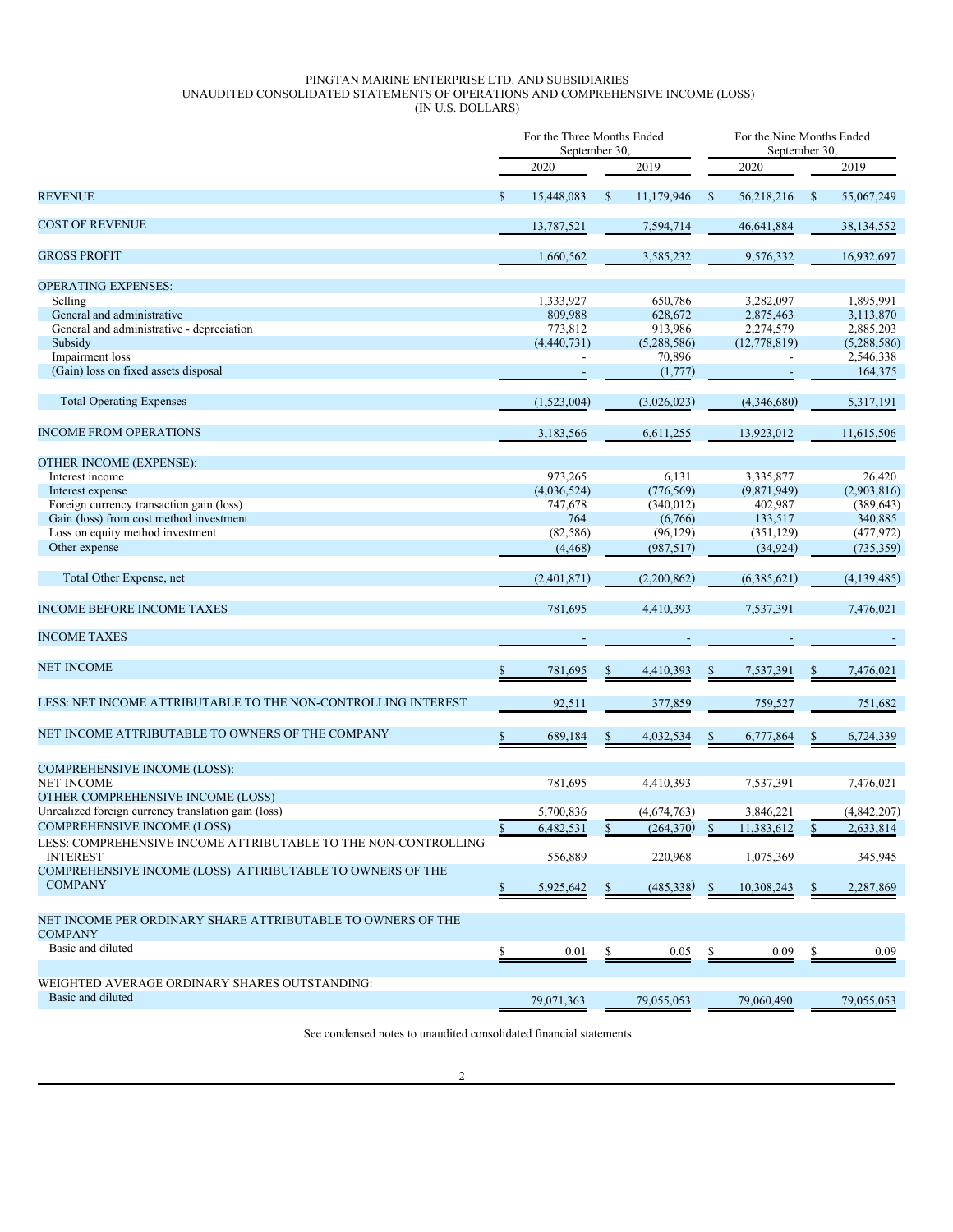#### PINGTAN MARINE ENTERPRISE LTD. AND SUBSIDIARIES UNAUDITED CONSOLIDATED STATEMENTS OF CHANGES IN SHAREHOLDERS' EQUITY FOR THE THREE MONTHS ENDED SEPTEMBER 30, 2020 AND 2019 (IN U.S. DOLLARS)

|                                            | Equity Attributable To Owners of The Company         |           |                                  |                      |                      |                                               |                                 |                                  |
|--------------------------------------------|------------------------------------------------------|-----------|----------------------------------|----------------------|----------------------|-----------------------------------------------|---------------------------------|----------------------------------|
|                                            | <b>Ordinary Shares</b><br>Number of<br><b>Shares</b> | Amount    | Additional<br>Paid-in<br>Capital | Retained<br>Earnings | Statutory<br>Reserve | Accumulated<br>Other<br>Comprehensive<br>Loss | Non-<br>controlling<br>Interest | Total<br>Shareholders'<br>Equity |
| Balance, June 30, 2020 (Unaudited)         | 79,055,053                                           | \$ 79,055 | \$81,682,599                     | \$60,375,134         | \$15,748,751         | (17,786,987)                                  | \$19,880,385                    | \$159,978,937                    |
| Net income                                 |                                                      |           |                                  | 689,184              |                      |                                               | 92,511                          | 781,695                          |
| Common stock issuance for professional fee | 247,375                                              | 247       | 363,394                          |                      |                      |                                               |                                 | 363,641                          |
| Foreign currency translation adjustment    |                                                      |           |                                  |                      |                      | 5,236,458                                     | 464,378                         | 5,700,836                        |
| Balance, September 30, 2020 (Unaudited)    | 79,302,428                                           | 79,302    | \$82,045,993                     | \$61,064,318         | \$15,748,751         | (12, 550, 529)                                | \$20,437,274                    | \$166,825,109                    |
| Balance, June 30, 2019 (Unaudited)         | 79,055,053                                           | \$ 79,055 | \$81,682,599                     | \$52,284,874         | \$14,760,112         | (13, 576, 052)<br>\$.                         | \$19,226,706                    | \$154,457,294                    |
| Net income                                 |                                                      |           |                                  | 4,032,534            |                      | $\overline{\phantom{a}}$                      | 377,859                         | 4,410,393                        |
| Foreign currency translation adjustment    |                                                      |           |                                  |                      |                      | (4,308,465)                                   | (366, 298)                      | (4,674,763)                      |
| Balance, September 30, 2019 (Unaudited)    | 79.055.053                                           | 79,055    | \$81,682,599                     | \$56,317,408         | \$14,760,112         | (17,884,517)                                  | \$19,238,267                    | \$154,192,924                    |

See condensed notes to unaudited consolidated financial statements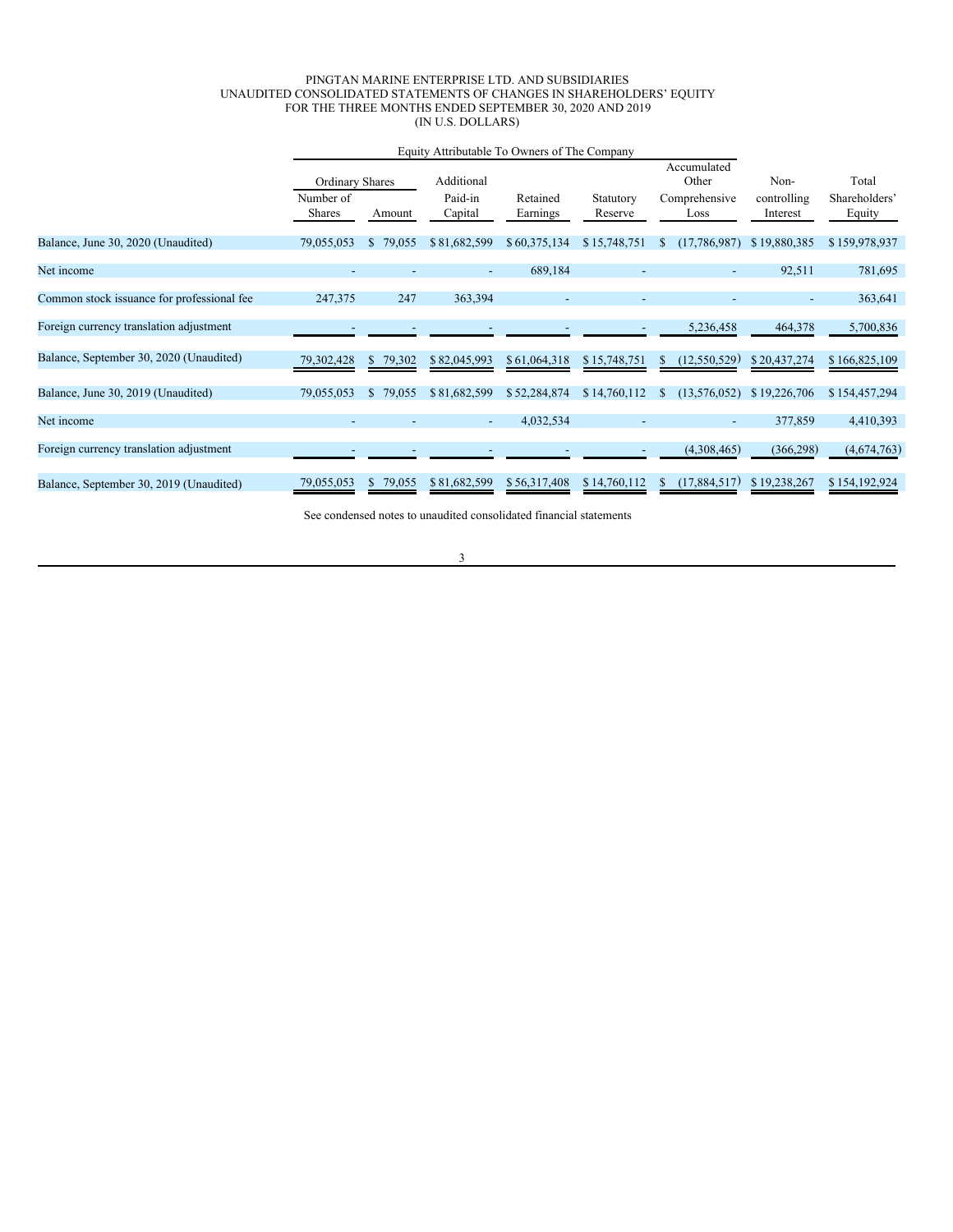#### PINGTAN MARINE ENTERPRISE LTD. AND SUBSIDIARIES UNAUDITED CONSOLIDATED STATEMENTS OF CHANGES IN SHAREHOLDERS' EQUITY FOR THE NINE MONTHS ENDED SEPTEMBER 30, 2020 AND 2019 (IN U.S. DOLLARS)

|                                            | Equity Attributable To Owners of The Company  |              |                                  |                      |                      |                                               |                                 |                                  |
|--------------------------------------------|-----------------------------------------------|--------------|----------------------------------|----------------------|----------------------|-----------------------------------------------|---------------------------------|----------------------------------|
|                                            | Ordinary Shares<br>Number of<br><b>Shares</b> | Amount       | Additional<br>Paid-in<br>Capital | Retained<br>Earnings | Statutory<br>Reserve | Accumulated<br>Other<br>Comprehensive<br>Loss | Non-<br>controlling<br>Interest | Total<br>Shareholders'<br>Equity |
| Balance, December 31, 2019                 | 79,055,053                                    | 79,055<br>S. | \$81,682,599                     | \$54,286,454         | \$15,748,751         | (16,080,908)<br>S.                            | \$19,361,905                    | \$155,077,856                    |
| Net income                                 |                                               |              | $\overline{\phantom{a}}$         | 6,777,864            |                      | $\blacksquare$                                | 759,527                         | 7,537,391                        |
| Common stock issuance for professional fee | 247,375                                       | 247          | 363,394                          |                      |                      |                                               |                                 | 363,641                          |
| Foreign currency translation adjustment    |                                               |              |                                  |                      |                      | 3,530,379                                     | 315,842                         | 3,846,221                        |
| Balance, September 30, 2020 (Unaudited)    | 79,302,428                                    | \$79,302     | \$82,045,993                     | \$61,064,318         | \$15,748,751         | (12,550,529)                                  | \$20,437,274                    | \$166,825,109                    |
| Balance, December 31, 2018                 | 79.055.053                                    | \$ 79,055    | \$81,682,599                     | \$49,593,069         | \$14,760,112         | (13, 448, 047)<br>\$.                         | \$18,892,322                    | \$151,559,110                    |
| Net income                                 |                                               |              |                                  | 6,724,339            |                      |                                               | 751,682                         | 7,476,021                        |
| Foreign currency translation adjustment    |                                               |              |                                  |                      |                      | (4,436,470)                                   | (405, 737)                      | (4,842,207)                      |
| Balance, September 30, 2019 (Unaudited)    | 79,055,053                                    | 79,055       | \$81,682,599                     | \$56,317,408         | \$14,760,112         | (17,884,517)                                  | \$19,238,267                    | \$154,192,924                    |

See condensed notes to unaudited consolidated financial statements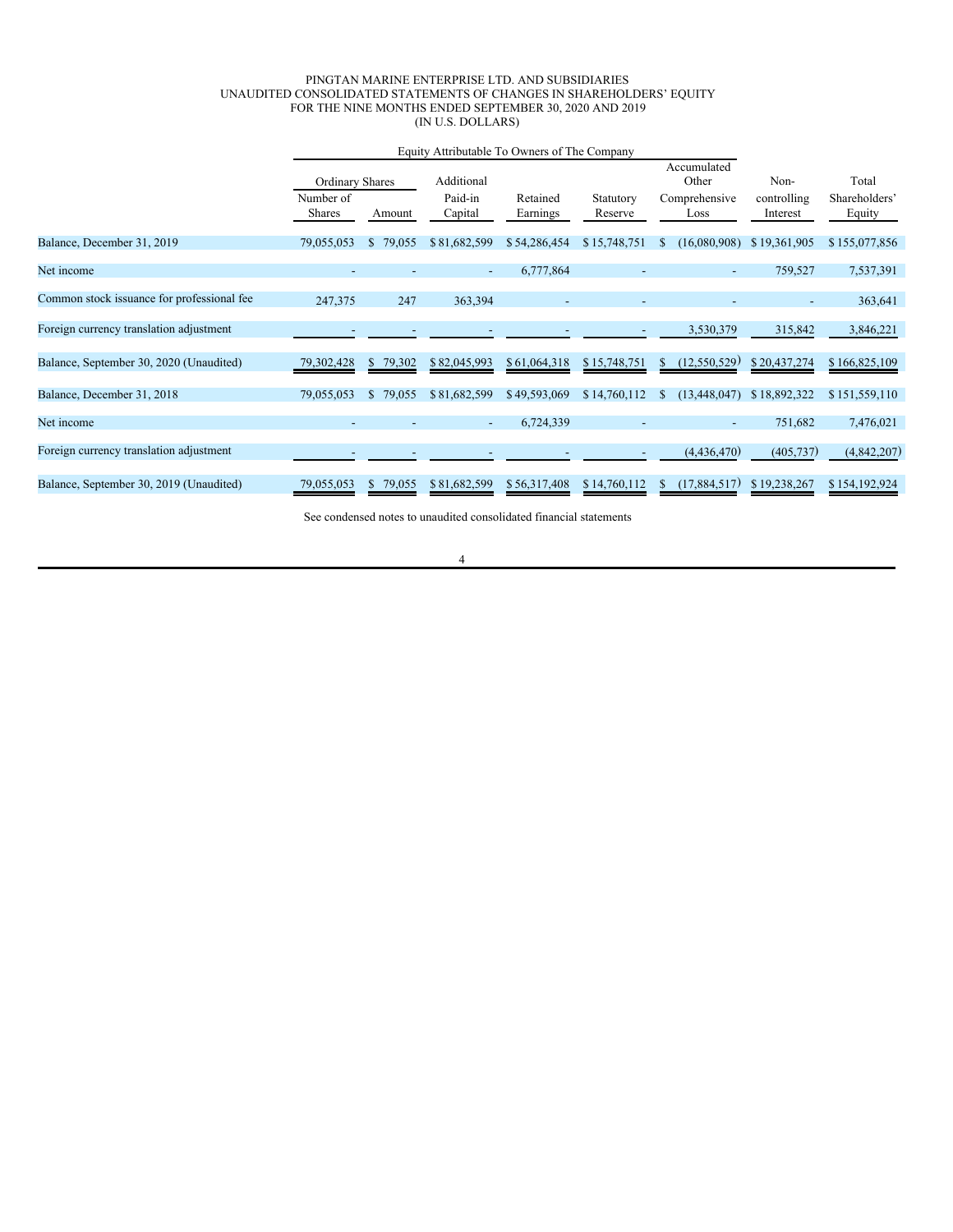#### PINGTAN MARINE ENTERPRISE LTD. AND SUBSIDIARIES UNAUDITED CONSOLIDATED STATEMENTS OF CASH FLOWS (IN U.S. DOLLARS)

|                                                                                                   | For the Nine Months Ended<br>September 30, |                           |
|---------------------------------------------------------------------------------------------------|--------------------------------------------|---------------------------|
|                                                                                                   | 2020                                       | 2019                      |
| CASH FLOWS FROM OPERATING ACTIVITIES:                                                             |                                            |                           |
| Net income                                                                                        | S<br>7,537,391                             | $\mathbb{S}$<br>7.476.021 |
| Adjustments to reconcile net income from operations to net cash provided by operating activities: |                                            |                           |
| Depreciation                                                                                      | 10,616,935                                 | 7,699,244                 |
| Increase in allowance for doubtful accounts<br>Increase (decrease) in reserve for inventories     | 245,498<br>1,711,666                       | 13,247<br>(370, 959)      |
| Loss on equity method investment                                                                  | 351,129                                    | 477,972                   |
| Common stock issuance for professional fee                                                        | 25.974                                     |                           |
| Loss on disposal of fixed assets                                                                  |                                            | 164,375                   |
| Impairment loss of fishing vessels                                                                |                                            | 2,533,091                 |
| Changes in operating assets and liabilities:                                                      |                                            |                           |
| Accounts receivable                                                                               | (5, 191, 192)                              | 4,170,551                 |
| Inventories                                                                                       | (35,027,650)                               | (15,713,023)              |
| Prepaid expenses                                                                                  | (432, 033)                                 | (332, 644)                |
| Other receivables                                                                                 | (328, 396)                                 | 114,731                   |
| Other receivables - related party                                                                 |                                            | (358, 553)                |
| Accounts payable                                                                                  | (4,641,514)                                | (3,965,580)               |
| Accounts payable - related parties                                                                | 218,739                                    | (2,919,909)               |
| Accrued liabilities and other payables                                                            | 1,553,556                                  | 1,552,427                 |
| Advance from customers                                                                            | (619, 235)                                 | 839,137                   |
| Accrued liabilities and other payables - related party                                            |                                            | (1,290)                   |
| Due to related parties                                                                            | 140,210                                    | (9,432,979)               |
|                                                                                                   |                                            |                           |
| NET CASH USED IN OPERATING ACTIVITIES                                                             | (23,838,922)                               | (8,054,141)               |
|                                                                                                   |                                            |                           |
| CASH FLOWS FROM INVESTING ACTIVITIES:                                                             |                                            |                           |
| Purchase of property, plant and equipment                                                         | (93, 357, 444)                             | (105, 567, 685)           |
| Proceeds from government subsidies for fishing vessels construction                               | 28,962,913                                 | 33,128,784                |
|                                                                                                   |                                            |                           |
| NET CASH USED IN INVESTING ACTIVITIES                                                             | (64, 394, 531)                             | (72, 438, 901)            |
|                                                                                                   |                                            |                           |
| CASH FLOWS FROM FINANCING ACTIVITIES:                                                             |                                            |                           |
| Proceeds from short-term bank loans                                                               | 81,811,291                                 |                           |
| Repayments of short-term bank loans                                                               | (42,908,020)                               |                           |
| Proceeds from long-term bank loans                                                                | 104,640,414                                | 163,551,743               |
| Repayments of long-term bank loans                                                                | (46,325,253)                               | (11,963,642)              |
| Repayments to related parties                                                                     |                                            | (10, 111, 087)            |
| Loans issued to related parties                                                                   | (160,070,480)                              | (121, 838, 509)           |
| Repayments of loans issued to related parties                                                     | 157,692,576                                | 80,170,667                |
|                                                                                                   |                                            |                           |
| NET CASH PROVIDED BY FINANCING ACTIVITIES                                                         | 94,840,528                                 | 99,809,172                |
|                                                                                                   |                                            |                           |
| EFFECT OF EXCHANGE RATE ON CASH, CASH EQUIVALENTS AND RESTRICTED CASH                             | 935,670                                    | (862, 543)                |
|                                                                                                   |                                            |                           |
| NET INCREASE IN CASH, CASH EQUIVALENTS AND RESTRICTED CASH                                        | 7,542,745                                  | 18,453,587                |
|                                                                                                   |                                            |                           |
| CASH, CASH EQUIVALENTS AND RESTRICTED CASH - beginning of period                                  | 10,092,205                                 | 1,966,855                 |
|                                                                                                   |                                            |                           |
| CASH, CASH EQUIVALENTS AND RESTRICTED - end of period                                             | 17,634,950<br>S                            | 20,420,442<br>S           |
| SUPPLEMENTAL DISCLOSURE OF CASH FLOW INFORMATION:                                                 |                                            |                           |
| Cash paid for:                                                                                    |                                            |                           |
| Interest                                                                                          | \$<br>11,012,593                           | \$                        |
|                                                                                                   |                                            | 10,382,198                |
| Income taxes                                                                                      | S                                          | <sup>\$</sup>             |
|                                                                                                   |                                            |                           |
| RECONCILIATION TO AMOUNTS ON CONSOLIDATED BALANCE SHEETS:                                         |                                            |                           |
| Cash and cash equivalents                                                                         | 3,397,018                                  | 20,420,442                |
| Restricted cash                                                                                   | 14,237,932                                 |                           |
| TOTAL CASH, CASH EQUIVALENTS AND RESTRICTED CASH                                                  | \$<br>17,634,950                           | 20,420,442<br>S           |
| NON-CASH INVESTING AND FINANCING ACTIVITIES:                                                      |                                            |                           |
| Acquisition of property and equipment by decreasing prepayment for long-term assets               |                                            |                           |
|                                                                                                   | (20, 594, 592)<br>\$                       | S                         |
| Property and equipment acquired on credit as payable                                              | $\mathbb{S}$                               | 22,429,610                |

See condensed notes to unaudited consolidated financial statements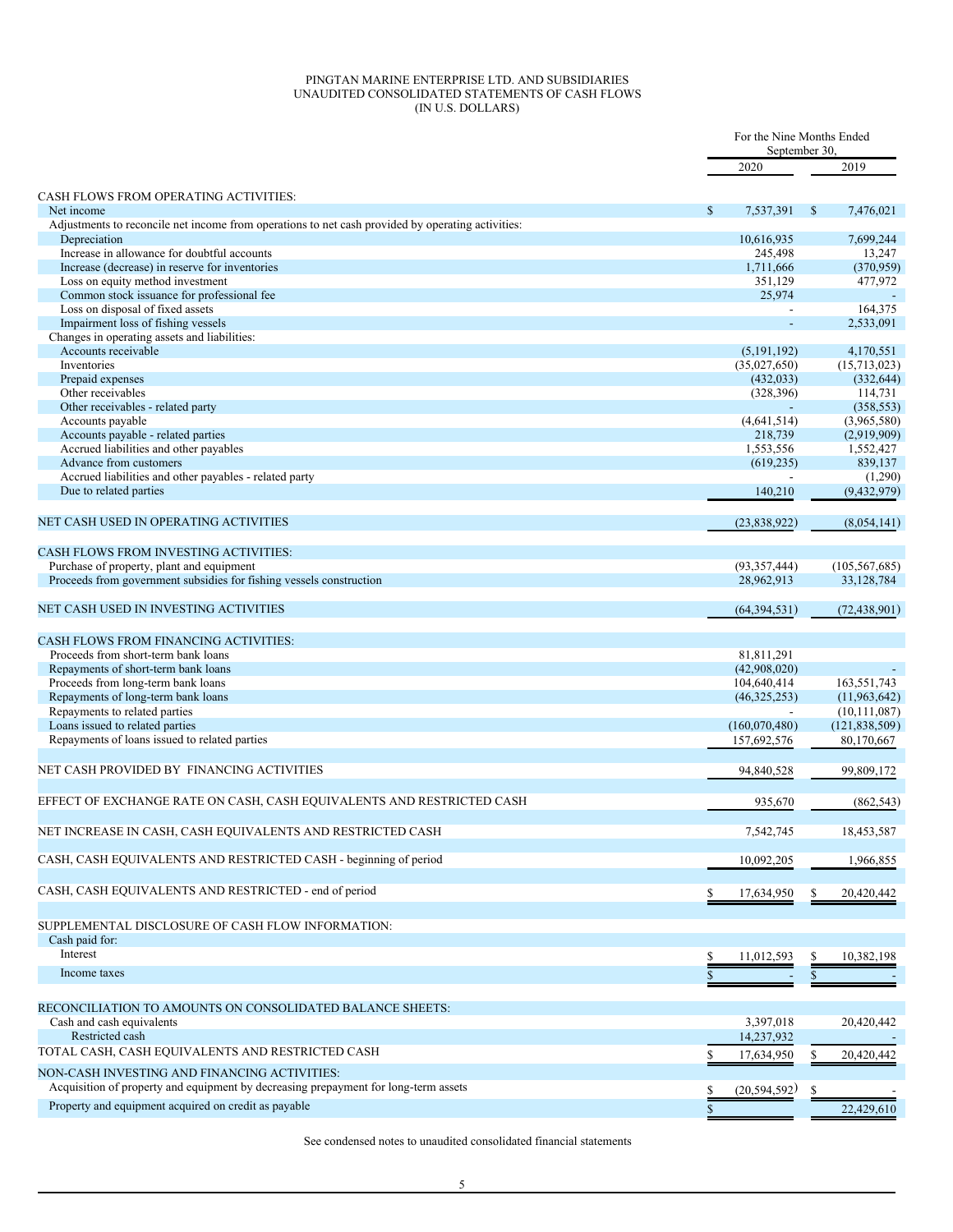### NOTE 1 – DESCRIPTION OF BUSINESS AND ORGANIZATION

Pingtan Marine Enterprise Ltd. (the "Company" or "PME"), formerly China Growth Equity Investment Limited ("CGEI"), incorporated in the Cayman Islands as an exempted limited liability company, was incorporated as a blank check company on January 18, 2010, with the purpose of directly or indirectly acquiring, through a merger, share exchange, asset acquisition, plan of arrangement, recapitalization, reorganization or similar business combination, an operating business, or control of such operating business through contractual arrangements, that has its principal business and/or material operations located in the People's Republic of China ("PRC"). In connection with its initial business combination, in February 2013, CGEI changed its name to Pingtan Marine Enterprise Ltd.

On October 24, 2012, CGEI and China Dredging Group Co., Ltd ("CDGC" or "China Dredging") entered into a Merger Agreement providing for the combination of CGEI and CDGC and on October 24, 2012, CGEI also acquired all of the outstanding capital shares and other equity interests of Merchant Supreme Co., Ltd. ("Merchant Supreme"), a company incorporated on June 25, 2012, in the British Virgin Islands ("BVI"), as per a Share Purchase Agreement. On February 25, 2013, the merger between the Company, CDGC and Merchant Supreme became effective and has been accounted for as a "reverse merger" and recapitalization since the common shareholders of CDGC and Merchant Supreme (i) owned a majority of the outstanding ordinary shares of the Company immediately following the completion of the transaction, and (ii) have significant influence and the ability to elect or appoint or to remove a majority of the members of the governing body of the combined entity. In accordance with the provision of Financial Accounting Standards Board ("FASB") Accounting Standards Codification ("ASC") 805-40, CDGC and Merchant Supreme are deemed the accounting acquirers and the Company is the legal acquirer in the transaction and, consequently, the transaction is treated as a recapitalization of the Company. Accordingly, the assets and liabilities and the historical operations that are reflected in the consolidated financial statements are those of CDGC, Merchant Supreme and their subsidiaries and are recorded at the historical cost basis. The Company's assets, liabilities and results of operations were consolidated with the assets, liabilities and results of operations of CDGC, Merchant Supreme and their subsidiaries subsequent to the acquisition date of February 25, 2013. Following the completion of the business combination, which became effective on February 25, 2013, CDGC and Merchant Supreme became the wholly-owned subsidiaries of the Company. The Company's ordinary shares, par value \$0.001 per share, are listed on The NASDAQ Capital Market under the symbol "PME".

In order to place increased focus on the fishing business and pursue more effective growth opportunities, the Company decided to exit and sell the specialized dredging services operated by China Dredging. The Company completed the sale of CDGC and its subsidiaries on December 4, 2013.

On February 9, 2015, the Company terminated its existing Variable Interest Entity ("VIE") agreements, pursuant to an Agreement of Termination dated February 9, 2015, entered into by and among Ms. Honghong Zhuo, Mr. Zhiyan Lin (each a shareholder of Fujian Provincial Pingtan County Ocean Fishing Group Co., Ltd ("Pingtan Fishing"), and together the "Pingtan Fishing's Shareholders"), Pingtan Fishing and Pingtan Guansheng Ocean Fishing Co., Ltd. ("Pingtan Guansheng"). On February 9, 2015, the Pingtan Fishing's Shareholders transferred 100% of their equity interest in Pingtan Fishing to Fujian Heyue Marine Fishing Development Co., Ltd. ("Fujian Heyue"), pursuant to an Equity Transfer Agreement dated February 9, 2015, entered into by and among the Pingtan Fishing's Shareholders, Pingtan Fishing and Fujian Heyue. On February 15, 2015, China Agriculture Industry Development Fund Co., Ltd. ("China Agriculture") invested Chinese Renmibi ("RMB") 400 million (approximately \$65 million) into Pingtan Fishing for an 8% equity interest in Pingtan Fishing. After the restructuring transactions described above, Pingtan Fishing and its entities became the92% equity-owned subsidiaries of the Company and was no longer a VIE.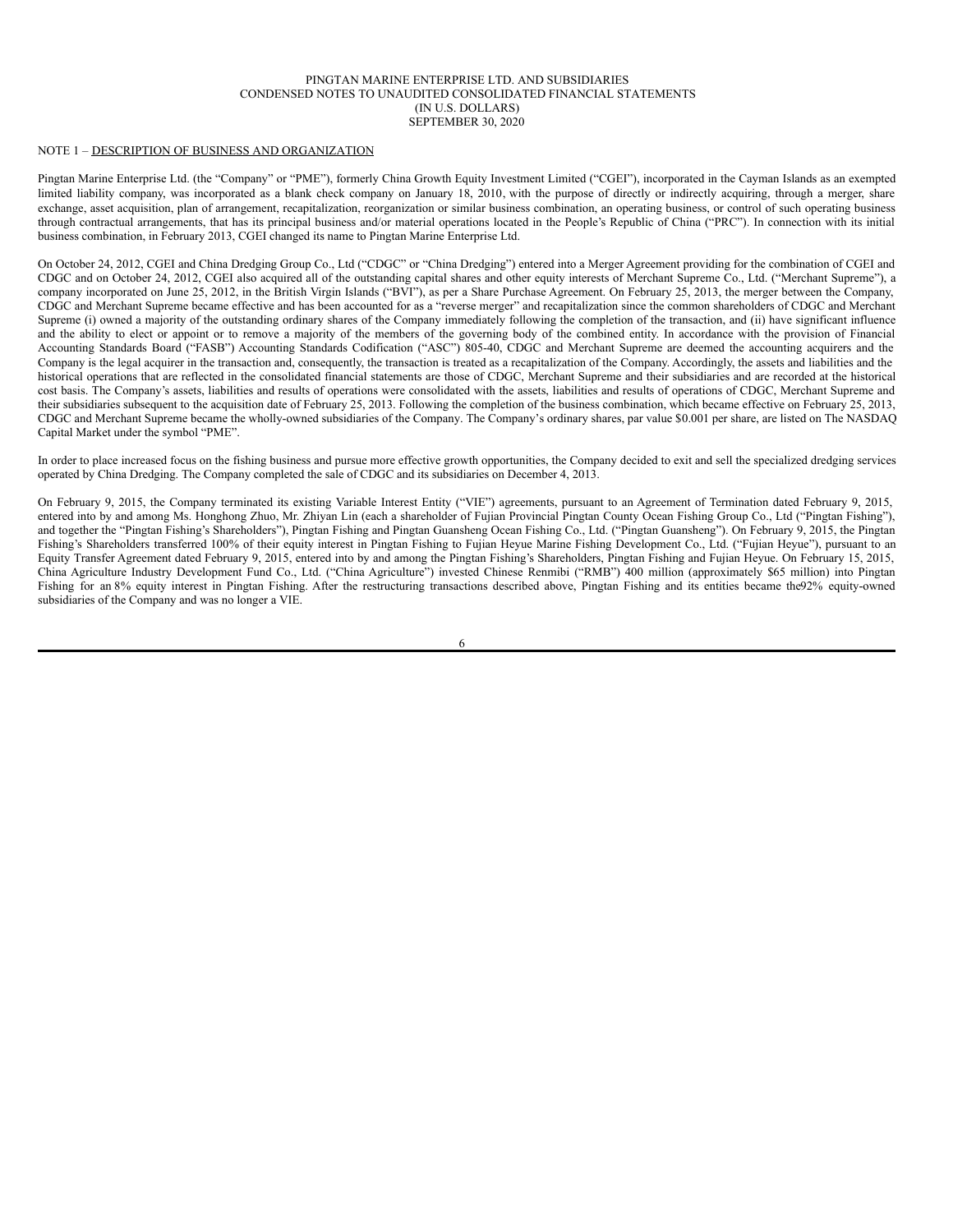# NOTE 1 – DESCRIPTION OF BUSINESS AND ORGANIZATION (continued)

Details of the Company's subsidiaries, which are included in these consolidated financial statements as of September 30, 2020, are as follows:

| Name of subsidiaries                                                            | Place and date<br>of incorporation | Percentage of<br>ownership     | Principal activities         |
|---------------------------------------------------------------------------------|------------------------------------|--------------------------------|------------------------------|
| Merchant Supreme Co., Ltd.<br>("Merchant Supreme")                              | BVI.<br>June 25, 2012              | 100% held by PME               | Intermediate holding company |
| Prime Cheer Corporation Ltd.<br>("Prime Cheer")                                 | Hong Kong,<br>May 3, 2012          | 100% held by Merchant Supreme  | Intermediate holding company |
| Pingtan Guansheng Ocean Fishing Co., Ltd.<br>("Pingtan Guansheng")              | PRC.<br>October 12, 2012           | 100% held by Prime Cheer       | Intermediate holding company |
| Fujian Heyue Marine Fishing Development Co., Ltd.<br>("Fujian Heyue")           | PRC.<br>January 27, 2015           | 100% held by Pingtan Guansheng | Intermediate holding company |
| Fujian Provincial Pingtan County Fishing Group Co., Ltd.<br>("Pingtan Fishing") | PRC.<br>February 27, 1998          | 92% held by Fujian Heyue       | Oceanic fishing              |
| Pingtan Dingxin Fishing Information Consulting Co., Ltd.<br>("Pingtan Dingxin") | PRC.<br>October 23, 2012           | 100% held by Pingtan Fishing   | Dormant                      |
| Pingtan Yikang Global Fishery Co., Ltd.<br>("Yikang Fishery")                   | PRC.<br>September 14, 2017         | 100% held by Pingtan Fishing   | Dormant                      |
| Pingtan Shinsilkroad Fishery Co., Ltd.<br>("Shinsilkroad Fishery")              | PRC.<br>September 14, 2017         | 100% held by Pingtan Fishing   | Dormant                      |
| Fuzhou Howcious Investment Co., Ltd<br>("Howcious Investment")                  | PRC.<br>September 5, 2017          | 100% held by Pingtan Fishing   | Dormant                      |
| Pingtan Ocean Fishery Co., Ltd                                                  | PRC.                               | 100% held by Pingtan Fishing   | Dormant                      |
| ("Ocean Fishery")                                                               | July 21, 2017                      |                                |                              |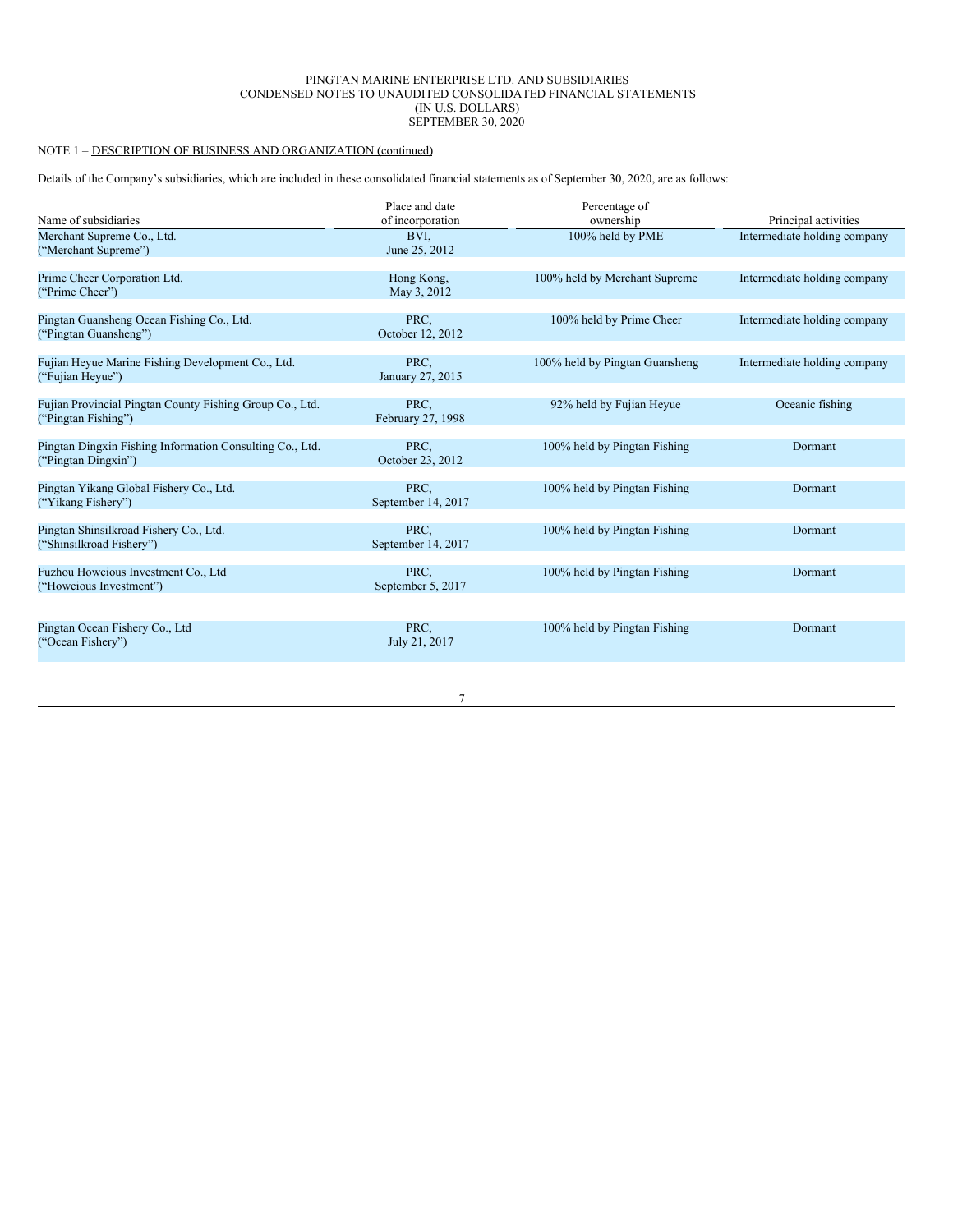#### NOTE 1 – DESCRIPTION OF BUSINESS AND ORGANIZATION (continued)

Fujian Heyue, through its PRC subsidiary, Pingtan Fishing, engages in ocean fishing with its owned and controlled vessels within the Indian Exclusive Economic Zone ("EEZ"), the international waters and Arafura Sea of Indonesia.

The Company had a working capital of \$4,416,384 as of September 30, 2020. In order to mitigate its liquidity risk, the Company plans to rely on the proceeds from loans from banks and/or financial institutions to increase working capital in order to meet capital demands, and the government subsidies for modification and rebuilding project and reimbursement of certain operating expenses. In addition, Mr. Zhuo, the Chief Executive Officer and Chairman of the Board, will continue to provide financial support to the Company when necessary.

The Company meets its day-to-day working capital requirements through cash flow provided by operations, bank loans and related parties' advances. The Indonesian government's moratorium on fishing licenses renewals creates uncertainty over fishing operations in Indonesian waters. The Company's forecasts and projections show that the Company has adequate resources to continue in operational existence to meet its obligations in the twelve months following the date of this filing, considering operations in Indian waters and international waters and consideration of opportunities in new fishing territories. Also, in the past two years, the Company has upgraded 71 fishing vessels and the deployment of these vessels into operation will generate more revenue and cash inflows to the Company. In addition, the Company receives subsidies for modification and rebuilding projects and is reimbursed for certain operating expenses from government entities, as an encouragement of the development of ocean fishing industry.

In December 2019, a novel strain of coronavirus (COVID-19) surfaced in the PRC. In reaction to this outbreak, many provinces and municipalities in the PRC activated the highest Level-I Response to the emergency public health incident. As a result, business activities in the PRC were significantly affected.

Emergency quarantine measures and travel restrictions have had a significant impact on many sectors across the PRC, which has also adversely affected the Company's operations. To reduce the impact on its production and operation, the Company implemented certain safety measures to allow them to gradually resume work in mid-February. For the employees who left Fuzhou during the Spring Festival holiday and could not return to Fuzhou as scheduled, or those who could only resume work after satisfying the 14-day quarantine requirement, the Company provided paid leave. Since resuming work in mid-February, the Company has been using a shift system and adopted additional health and safety procedures to protect their employees. With these measures, the Company was able to maintain sales and operations from mid-February to mid-March. On March 23, 2020, the Company resumed normal operations and is conducting business as usual with health and safety procedures to protect employees. Management is focused on mitigating the effects of COVID-19 on the Company's business operations while protecting the employees' health and safety. The Company will continue to actively monitor the situation and may take further actions that alter the business operations, as may be required by local authorities, or that the Company determines are in the best interests of its employees, customers, partners, suppliers and other stakeholders.

Some of the Company's customers are fish processing plants that export processed fish products to foreign countries. These customers reduced or postponed their purchases from the Company in the initial stage of the pandemic, but since the middle of the second quarter, they have adjusted their business strategies in relation to exportation or domestic sale Because of the reduction or postponement, our unit selling price decreased, our inventory levels increased and our accounts receivables were not timely paid as anticipated.

The COVID-19 pandemic continues to cause major disruptions to businesses and markets worldwide as the virus spreads or a resurgence in certain jurisdictions. The effects of the outbreak are still evolving, and the ultimate severity and duration of the pandemic and the implications on global economic conditions remains uncertain. Therefore, the extent of the impact of the pandemic on the Company's financial condition and results of operations is still highly uncertain and will depend on future developments, such as the ultimate duration and scope of the outbreak, its impact on the Company's customers and exporters, how quickly normal economic conditions, operations, and the demand for the Company's products can resume and whether the pandemic leads to recessionary conditions in the PRC.

While the Company anticipates that its results of operations will continue to be impacted by this pandemic in the fourth quarter of 2020, the Company is unable to reasonably estimate the extent of the impact on its full-year results of operations, its liquidity or its overall financial position.

### NOTE 2 – SUMMARY OF SIGNIFICANT ACCOUNTING POLICIES

#### Basis of presentation

These interim consolidated financial statements of the Company and its subsidiaries are unaudited. In the opinion of management, all adjustments (consisting of normal recurring accruals) and disclosures necessary for a fair presentation of these interim consolidated financial statements have been included. The results reported in the unaudited consolidated financial statements for any interim periods are not necessarily indicative of the results that may be reported for the entire year. The accompanying unaudited consolidated financial statements have been prepared in accordance with the rules and regulations of the U.S. Securities and Exchange Commission ("SEC") and do not include all information and footnotes necessary for a complete presentation of financial statements in conformity with accounting principles generally accepted in the United States ("U.S. GAAP").

The Company's unaudited consolidated financial statements include the accounts of the Company and its subsidiaries. All significant intercompany accounts and transactions have been eliminated in consolidation.

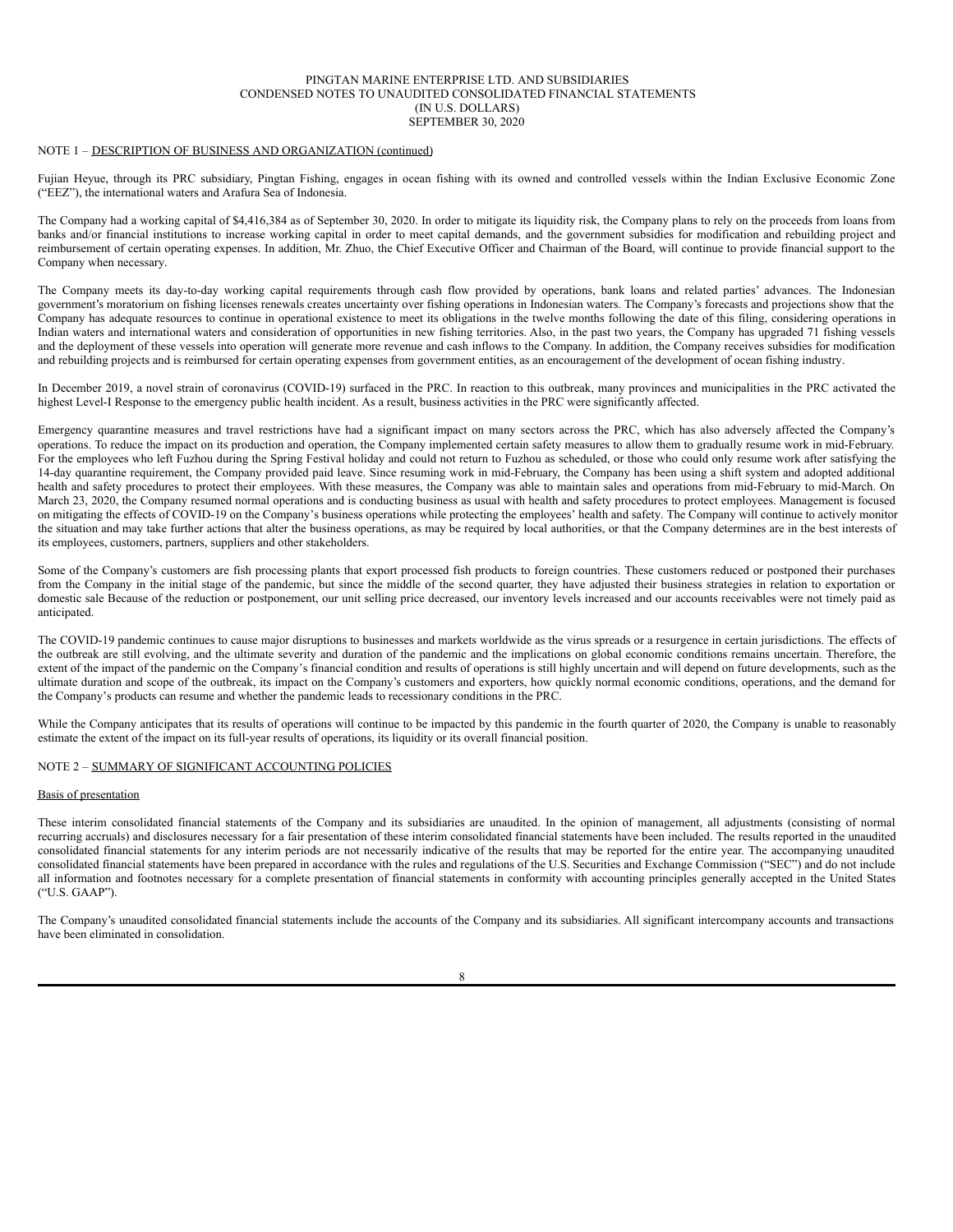### NOTE 2 – SUMMARY OF SIGNIFICANT ACCOUNTING POLICIES (continued)

The accompanying consolidated balance sheet as of December 31, 2019 is derived from the Company's audited financial statements as of that date. Because certain information and footnote disclosures have been condensed or omitted, these consolidated financial statements should be read in conjunction with the audited consolidated financial statements and notes thereto as of and for the year ended December 31, 2019 contained in the Company's 2019 Annual Report on Form 10-K (the "2019 Form 10-K").

#### Use of estimates

The preparation of the unaudited consolidated financial statements in conformity with U.S. GAAP requires management to make estimates and assumptions that affect the reported amounts of assets, liabilities, revenues, expenses, and the related disclosures at the date of the financial statements and during the reporting period. Actual results could materially differ from these estimates. Significant estimates in the three and nine months ended September 30, 2020 and 2019 include allowance for doubtful accounts, reserve for inventories, the useful life of property, plant and equipment, assumptions used in assessing impairment of long-term assets and valuation of deferred tax assets and accruals for taxes due.

#### Cash

Cash consists of cash on hand and cash in banks. The Company maintains cash with various financial institutions in the PRC and Hong Kong and none of these deposits are covered by insurance. At September 30, 2020, and December 31, 2019, cash balances in the PRC were \$3,299,916 and \$9,971,626, respectively, and cash balances in Hong Kong were \$97,102 and \$120,579, respectively, and are uninsured. The Company has not experienced any losses in bank accounts and believes it is not exposed to any risks on its cash in bank accounts.

### Restricted cash

Restricted cash consists of cash deposits held by the Export Import Bank of China to secure its bank loans, the bank loans of Hong Long and Global Deep Ocean. At September 30, 2020 and December 31, 2019, restricted cash amounted to \$14,237,932 and nil, respectively.

### Fair value of financial instruments

The Company adopted the guidance of ASC Topic 820 for fair value measurements which clarifies the definition of fair value, prescribes methods for measuring fair value, and establishes a fair value hierarchy to classify the inputs used in measuring fair value as follows:

Level 1-Inputs are unadjusted quoted prices in active markets for identical assets or liabilities available at the measurement date.

Level 2-Inputs are unadjusted quoted prices for similar assets and liabilities in active markets, quoted prices for identical or similar assets and liabilities in markets that are not active, inputs other than quoted prices that are observable, and inputs derived from or corroborated by observable market data.

Level 3-Inputs are unobservable inputs which reflect the reporting entity's own assumptions on what assumptions the market participants would use in pricing the asset or liability based on the best available information.

The carrying amounts reported in the consolidated balance sheets for cash, restricted cash, accounts receivable, inventories, advances to suppliers, prepaid expenses, prepaid expenses – related party, other receivables, other receivables – related party, accounts payable, accounts payable – related parties, short-term bank loans, accrued liabilities and other payables, accrued liabilities and other payables – related party, and due to related parties approximate their fair market value based on the short-term maturity of these instruments. The fair value of the Company's long-term bank loans under its agreements approximates its carrying value at September 30, 2020. The fair value of the Company's long-term bank loans under its agreements were estimated using Level 2 inputs based on market data. As of September 30, 2020, the Company does not have any assets or liabilities that are measured on a recurring basis at fair value.

ASC Topic 825-10 "Financial Instruments" allows entities to voluntarily choose to measure certain financial assets and liabilities at fair value (fair value option). The fair value option may be elected on an instrument-by-instrument basis and is irrevocable, unless a new election date occurs. If the fair value option is elected for an instrument, unrealized gains and losses for that instrument should be reported in earnings at each subsequent reporting date. The Company did not elect to apply the fair value option to any outstanding instruments.

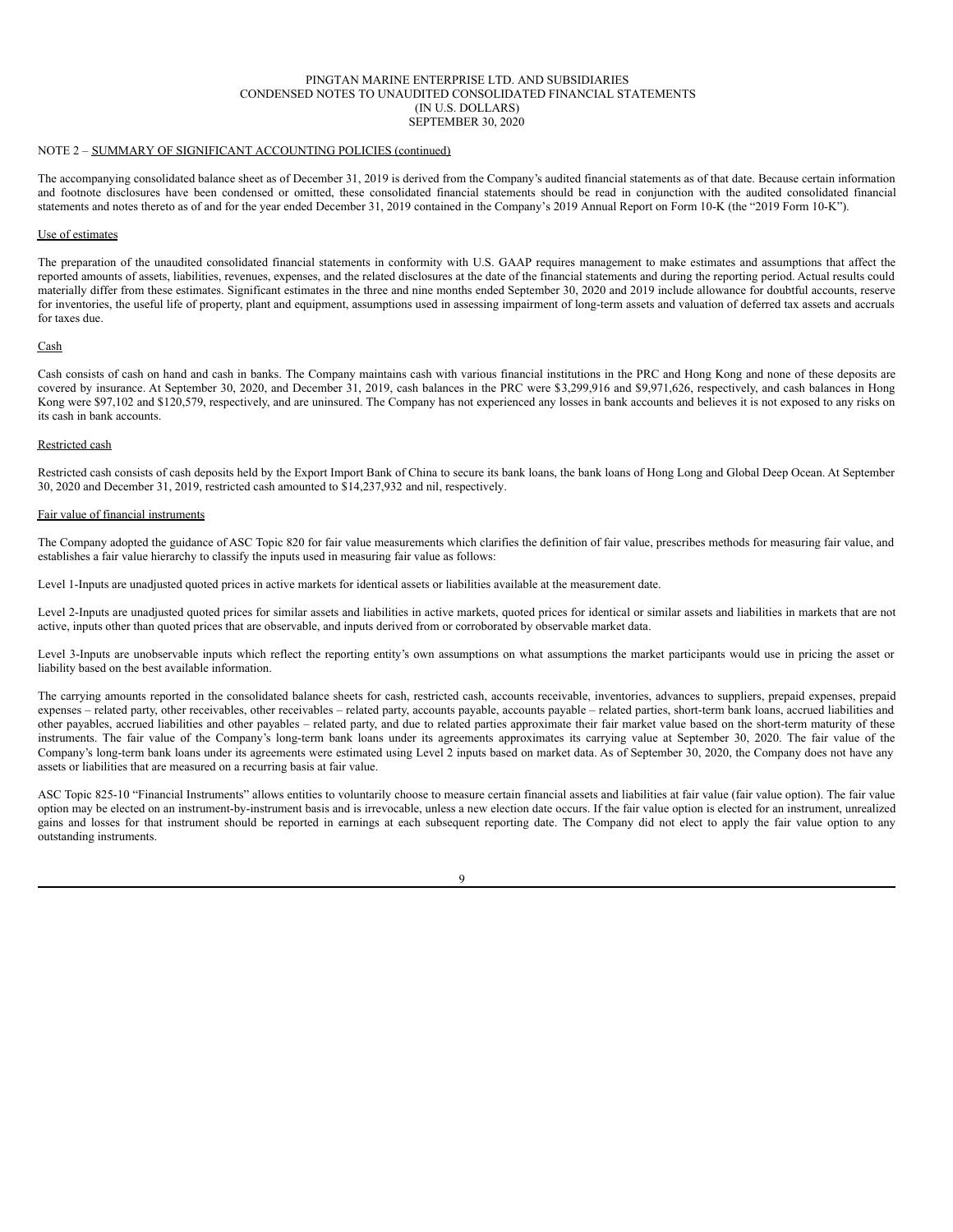### NOTE 2 – SUMMARY OF SIGNIFICANT ACCOUNTING POLICIES (continued)

### Accounts receivable

Accounts receivable are presented net of an allowance for doubtful accounts. The Company maintains an allowance for doubtful accounts for estimated losses. The Company reviews the accounts receivable on a periodic basis and makes general and specific allowance when there is doubt as to the collectability of individual balances. In evaluating the collectability of individual receivable balance, the Company considers many factors, including the age of the balance, a customer's historical payment history, its current creditworthiness and current economic trends. Accounts are written off after exhaustive efforts at collection. The Company only grants credit terms to established customers who are deemed to be financially responsible. Credit periods to customers are within 180 days after customers received the purchased goods. At September 30, 2020 and December 31, 2019, the Company established, based on a review of its outstanding balances, an allowance for doubtful accounts in the amounts of \$260,199 and \$7,960, respectively.

#### Inventories

Inventories, consisting of frozen fish and marine catches, are stated at the lower of cost or net realizable value utilizing the weighted average method. The cost of inventories is primarily comprised of fuel, freight, depreciation, direct labor, consumables, government levied charges and taxes. Consumables include fishing nets and metal containers used by fishing vessels. The Company's fishing fleets in Indian waters and the international waters operate throughout the year, although the May to July period demonstrates lower catch quantities compared to the October to January period, which is the peak season.

A reserve is established when management determines that certain inventories may not be saleable. If inventory costs exceed net realizable value due to obsolescence or quantities in excess of expected demand, the Company will record a reserve for the difference between the cost and the market value. These reserves are recorded based on estimates. At September 30, 2020 and December 31, 2019, the Company recorded a reserve for inventories in the amount of \$2,030,213 and \$266,405, respectively.

When recorded, inventory reserves are intended to reduce the carrying value of inventories to their net realizable value. The Company regularly evaluates its ability to realize the value of inventories based on a combination of factors including the following: forecasted sales and estimated current and future market value.

#### Fishing licenses

Each of the Company's fishing vessels requires an approval from the Ministry of Agriculture and Rural Affairs of the PRC ("MARA") to carry out ocean fishing projects in international waters and foreign territories, and to the extent required, a fishing license in local fishing territory where the vessel operates. These approvals are valid for a period from 3 to 12 months and are awarded to the Company at no cost. The Company applies for the renewal of the license prior to expiration to avoid interruptions of fishing vessels' operations. Since 2014 there has been a moratorium on fishing in Indonesian waters. Each of our fishing vessels operating in Indonesian waters requires a fishing license granted by the authority in Indonesia.

### Investment in unconsolidated company – Global Deep Ocean

The Company uses the equity method of accounting for its investment in, and earning or loss of, companies that it does not control but over which it does exert significant influence. The Company considers whether the fair value of its equity method investment has declined below its carrying value whenever adverse events or changes in circumstances indicate that recorded value may not be recoverable. The Company reviews its investments for other-than-temporary impairment whenever events or changes in business circumstances indicate that the carrying value of the investment may not be fully recoverable. Investments identified as having an indication of impairment are subject to further analysis to determine if the impairment is other-than-temporary and this analysis requires estimating the fair value of the investment. The determination of fair value of the investment involves considering factors such as current economic and market conditions, the operating performance of the entities including current earnings trends and forecasted cash flows, and other company and industry specific information. If the Company considers any decline to be other than temporary (based on various factors, including historical financial results and the overall health of the investee), then a write-down would be recorded to estimated fair value. See Note 6 for discussion of equity method investment.

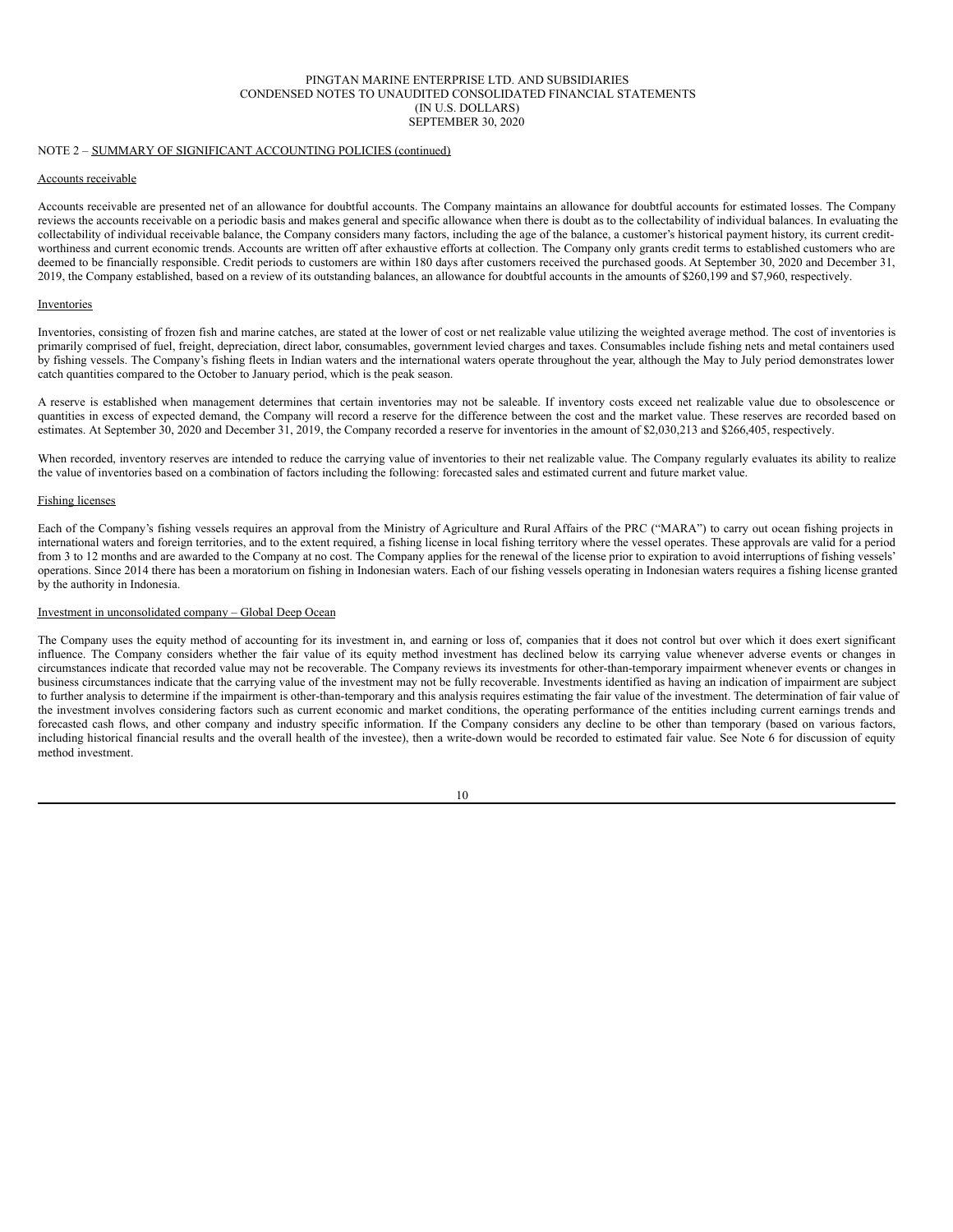#### NOTE 2 – SUMMARY OF SIGNIFICANT ACCOUNTING POLICIES (continued)

#### Property, plant and equipment

Property, plant and equipment are carried at cost and are depreciated on a straight-line basis over the estimated useful lives of the assets. The cost of repairs and maintenance is expensed as incurred; major replacements and improvements are capitalized. When assets are retired or disposed of, the cost and accumulated depreciation are removed from the accounts, and any resulting gains or losses are included in income in the year of disposition. The Company examines the possibility of decreases in the value of fixed assets when events or changes in circumstances reflect the fact that their recorded value may not be recoverable.

The estimated useful lives of the assets are as follows:

|                            | Estimated useful |
|----------------------------|------------------|
|                            | life             |
| Fishing vessels            | $10 - 20$ Years  |
| Vehicles                   | 5 Years          |
| Office and other equipment | $3 - 5$ Years    |

Expenditures for repairs and maintenance, which do not extend the useful life of the assets, are expensed as incurred.

### Capitalized interest

Interest associated with the construction of fishing vessels is capitalized and included in the cost of the fishing vessels. When no debt is incurred specifically for the construction of a fishing vessel, interest is capitalized on amounts expended on the construction using the weighted-average cost of the Company's outstanding borrowings. Capitalization of interest ceases when the construction is substantially complete or the construction activity is suspended for more than a brief period. The Company capitalized interest of \$183,747 and \$213,514 for the three months ended September 30, 2020 and 2019, respectively, in the fishing vessels under construction. The Company capitalized interest of \$1,192,672 and \$321,333 for the nine months ended September 30, 2020 and 2019, respectively, in the fishing vessels under construction.

### Impairment of long-lived assets

In accordance with ASC Topic 360, the Company reviews long-lived assets for impairment whenever events or changes in circumstances indicate that the carrying amount of the assets may not be fully recoverable. The Company evaluates the impairment by comparing the carrying amount of the assets to an estimate of future undiscounted cash flows expected to be generated from the use of the assets and their eventual disposition. If the sum of the expected future undiscounted cash flows is less than the carrying amount of the assets, the Company recognizes an impairment loss based on the excess of the carrying amount of the long-lived assets over their fair value. Impairment loss represents the impairment loss on the vessels whenever events or changes in circumstances indicate that the carrying amount of the assets might not be recovered. The Company recognized impairment loss of nil and \$70,896 for the three months ended September 30, 2020 and 2019, respectively. The Company recognized impairment loss ofnil and \$2,546,338 for the nine months ended September 30, 2020 and 2019, respectively. During the nine months ended September 30, 2019, the Company dismantled 1 transport vessel and deregistered 6 fishing vessels and applied to the MARA for rebuilding 7 new vessels. As a result of the rebuilding projects, the Company assessed the recoverability of the 7 fishing vessels based on the undiscounted future cash flow that the fishing vessels are expected to generate as less than the carrying amount, and recognized an impairment loss.

#### Revenue recognition

The Company catches different species of fish, ships them back to the PRC and sells the catches to distributors and retailers by acting as a wholesaler. Marine catch is the Company's one and only product line. The product type, contractual price and quantities are identified in contracts. The Company does not offer promotional payments, customer coupons, rebates or other cash redemption offers to its customers, and the Company does not accept returns from customers. The Company's revenues are recorded at a point in time. All of the operations are considered by the Company's Chief Operating Decision Maker to be aggregated in one reportable operating segment and the Company's revenue is disaggregated by product type in terms of species of fish sold pursuant to ASC Topic 606-10-55-91(a).

The Company's revenue is generated from the sale of frozen fish and other marine catches. The Company recognizes revenue at the amount the Company expects to be entitled to be paid, determined when control of the products is transferred to its customers, which occurs upon delivery of and acceptance of the frozen fish by the customer and the Company has a right to receive payment.

The Company has identified one performance obligation as when the frozen fish and other marine catches identified in the contract are picked up by the customers at cold storage warehouse, with revenue being recognized at a point in time. The Company initially recognizes revenue in an amount which is estimated based on contractual prices. The receivables under contracts, whereby pricing is based on contractual prices, are primarily collected within 180 days of completion of its performance obligation.

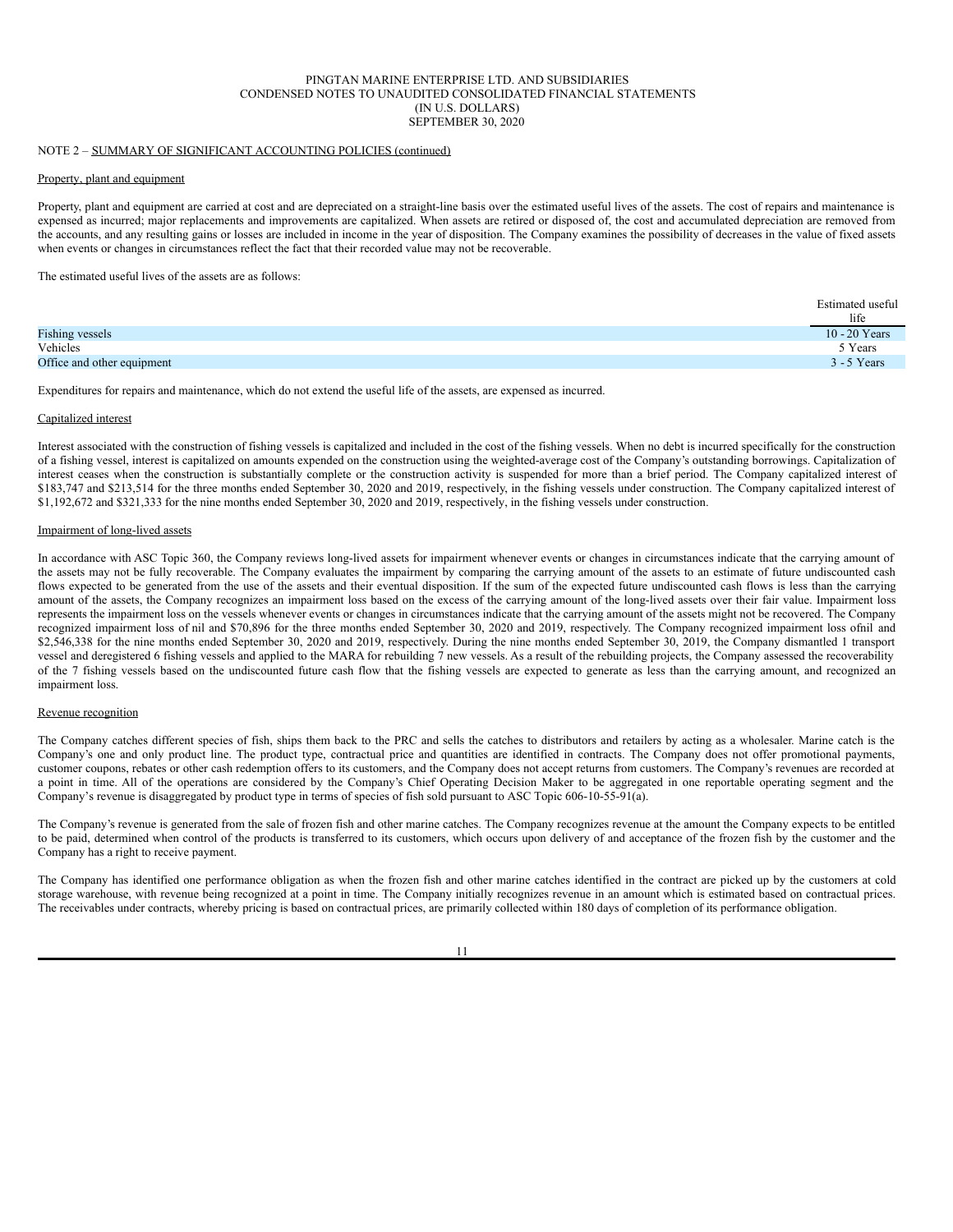# NOTE 2 – SUMMARY OF SIGNIFICANT ACCOUNTING POLICIES (continued)

# Revenue recognition (continued)

# *Disaggregation of revenue*

The following tables disaggregate revenues under ASC Topic 606 by species of fish: For the three months ended September 30, 2020 and 2019, our revenue by species of fish was as follows (dollars in thousands, except for average price):

|                    | Three Months Ended September 30, 2020 |         |                |    |                  |                          |  |  |
|--------------------|---------------------------------------|---------|----------------|----|------------------|--------------------------|--|--|
|                    |                                       | Revenue | Volume<br>(KG) |    | Average<br>price | Percentage<br>of revenue |  |  |
| Indian Ocean squid |                                       | 6,071   | 7,285,134      | S. | 0.83             | 39.3%                    |  |  |
| Peru squid         |                                       | 4,685   | 3,382,517      |    | 1.39             | 30.3%                    |  |  |
| Chub mackerel      |                                       | 981     | 1,030,773      |    | 0.95             | 6.4%                     |  |  |
| Tuna               |                                       | 662     | 184,867        |    | 3.58             | 4.3%                     |  |  |
| Sardine            |                                       | 649     | 1,743,914      |    | 0.37             | 4.2%                     |  |  |
| Others             |                                       | 2,400   | 1,070,101      |    | 2.24             | 15.5%                    |  |  |
| Total              |                                       | 15,448  | 14,697,306     |    | 1.05             | $100.0\%$                |  |  |

|                        | Three Months Ended September 30, 2019 |           |   |                  |                          |  |  |  |
|------------------------|---------------------------------------|-----------|---|------------------|--------------------------|--|--|--|
|                        | Volume<br>(KG)<br>Revenue             |           |   | Average<br>price | Percentage<br>of revenue |  |  |  |
| Indian Ocean squid     | 8,955                                 | 8,009,340 | ъ | 1.12             | 80.1%                    |  |  |  |
| Cuttle fish            | 1,108                                 | 236,260   |   | 4.69             | $9.9\%$                  |  |  |  |
| Argentina squid(whole) | 455                                   | 110,726   |   | 4.11             | 4.0%                     |  |  |  |
| Croaker fish           | 342                                   | 165.223   |   | 2.07             | $3.1\%$                  |  |  |  |
| Ribbon fish            | 18                                    | 5,490     |   | 3.28             | 0.2%                     |  |  |  |
| Others                 | 302                                   | 154,428   |   | 1.96             | 2.7%                     |  |  |  |
| Total                  | 11,180                                | 8,681,467 |   | 1.29             | $100.0\%$                |  |  |  |

The following tables disaggregate revenues under ASC Topic 606 by species of fish: For the nine months ended September 30, 2020 and 2019, our revenue by species of fish was as follows (dollars in thousands, except for average price):

|                    |  | Nine Months Ended September 30, 2020 |            |                  |      |                          |  |  |  |
|--------------------|--|--------------------------------------|------------|------------------|------|--------------------------|--|--|--|
|                    |  | Volume<br>(KG)<br>Revenue            |            | Average<br>price |      | Percentage<br>of revenue |  |  |  |
| Indian Ocean squid |  | 25,892                               | 30,557,785 |                  | 0.85 | 46.1%                    |  |  |  |
| Peru squid         |  | 9,523                                | 6,436,282  |                  | 1.48 | 16.9%                    |  |  |  |
| Chub mackerel      |  | 4.996                                | 5,585,977  |                  | 0.89 | 8.9%                     |  |  |  |
| Cuttle fish        |  | 4,554                                | 1.024.960  |                  | 4.44 | 8.1%                     |  |  |  |
| Croaker fish       |  | 3,367                                | 1,861,511  |                  | 1.81 | $6.0\%$                  |  |  |  |
| Others             |  | 7,886                                | 4,524,509  |                  | 1.74 | 14.0%                    |  |  |  |
| Total              |  | 56,218                               | 49.991.024 |                  | 1.12 | $100.0\%$                |  |  |  |

|                        | Nine Months Ended September 30, 2019 |        |                |                  |      |                          |  |  |  |
|------------------------|--------------------------------------|--------|----------------|------------------|------|--------------------------|--|--|--|
|                        | Revenue                              |        | Volume<br>(KG) | Average<br>price |      | Percentage<br>of revenue |  |  |  |
| Indian Ocean squid     |                                      | 26,771 | 24,006,371     |                  | 1.12 | 48.6%                    |  |  |  |
| Ribbon fish            |                                      | 5,968  | 1,819,792      |                  | 3.28 | 10.8%                    |  |  |  |
| Argentina squid(whole) |                                      | 4,234  | 1,000,671      |                  | 4.23 | 7.7%                     |  |  |  |
| Croaker fish           |                                      | 3,566  | 1,631,723      |                  | 2.19 | $6.5\%$                  |  |  |  |
| Cuttle fish            |                                      | 3,565  | 681,619        |                  | 5.23 | 6.5%                     |  |  |  |
| Others                 |                                      | 10,963 | 3,712,634      |                  | 2.95 | 19.9%                    |  |  |  |
| Total                  |                                      | 55,067 | 32,852,810     |                  | 1.68 | $100.0\%$                |  |  |  |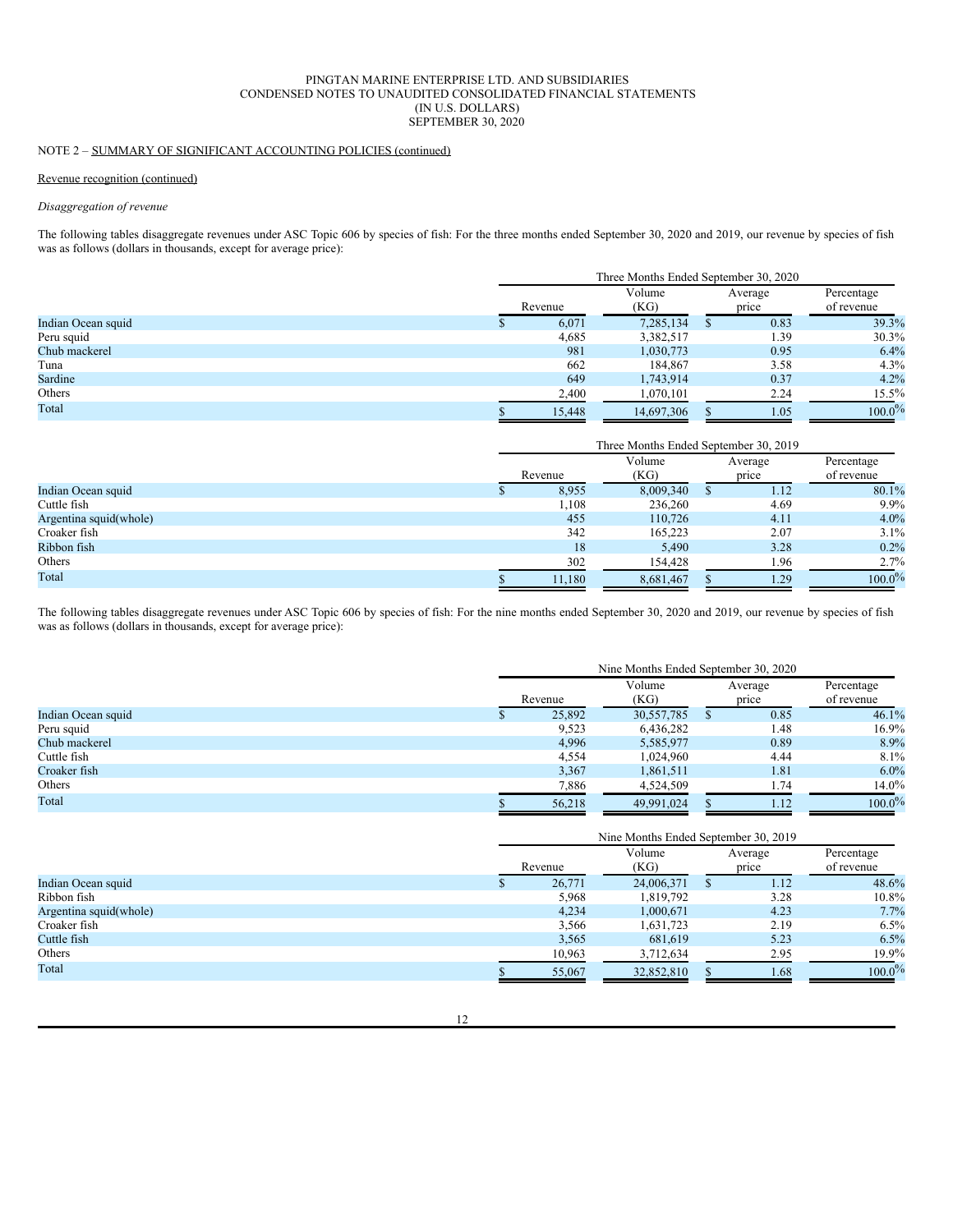### NOTE 2 – SUMMARY OF SIGNIFICANT ACCOUNTING POLICIES (continued)

### Government subsidies

Government subsidies are recognized when there is reasonable assurance that the subsidy will be received and all attaching conditions will be satisfied. When the subsidy relates to an expense item, it is recognized as income over the periods necessary to match the subsidy, on a systematic basis, to the costs that it is intended to compensate. Where the subsidy relates to an asset, it is credited to the cost of the asset and is released to the income statement over the expected useful life in a consistent manner with the depreciation method for the relevant asset.

#### Income taxes

Under the current laws of the Cayman Islands and British Virgin Islands, the Company and Merchant Supreme are not subject to any income or capital gains tax, and dividend payments that the Company may make are not subject to any withholding tax in the Cayman Islands or British Virgin Islands. Under the current laws of Hong Kong, Prime Cheer is not subject to any capital gains tax and dividend payments are not subject to any withholding tax in Hong Kong.

The Company is not incorporated nor does it engage in any trade or business in the United States and is not subject to United States federal income taxes. The Company did not derive any significant amount of income subject to such taxes and accordingly, no relevant tax provision is made in the accompanying unaudited consolidated statements of operations and comprehensive income (loss).

The Company's subsidiary, Pingtan Fishing, is a qualified ocean fishing enterprise certified by the MARA. The qualification renews on April 1 of each year. Pingtan Fishing is exempt from income tax derived from its ocean fishing operations in the periods it processes a valid Ocean Fishing Enterprise Qualification Certificate issued by the MARA.

The China's Enterprise Income Tax Law ("EIT Law"), which went into effect on January 1, 2018, also provides that an enterprise established under the laws of foreign countries or regions but whose "de facto management body" is located in the PRC be treated as a resident enterprise for PRC tax purposes and consequently be subject to the PRC income tax at the rate of 25% for its worldwide income. The Implementing Rules of the new EIT Law merely define the location of the "de facto management body" as "the place where the exercising, in substance, of the overall management and control of the production and business operation, personnel, accounting, properties, etc., of a non-PRC company is located." On April 22, 2009, the PRC State Administration of Taxation further issued a notice entitled "Notice Regarding Recognizing Offshore-Established Enterprises Controlled by PRC Shareholders as Resident Enterprises Based on Their Place of Effective Management." Under this notice, a foreign company controlled by a PRC company or a group of PRC companies shall be deemed as a PRC resident enterprise if (i) the senior management and the core management departments in charge of its daily operations mainly function in the PRC; (ii) its financial decisions and human resource decisions are subject to decisions or approvals of persons or institutions in the PRC; (iii) its major assets, accounting books, company seals, minutes and files of board meetings and shareholders' meetings are located or kept in the PRC; and (iv) more than half of the directors or senior management personnel with voting rights reside in the PRC. Based on a review of surrounding facts and circumstances, the Company does not believe that it is likely that its operations outside of the PRC should be considered a resident enterprise for PRC tax purposes. However, due to limited guidance and implementation history of the EIT Law, should the Company be treated as a resident enterprise for PRC tax purposes, the Company will be subject to PRC tax on worldwide income at a uniform tax rate of 25% retroactive to May 3, 2012.

In addition, Pingtan Fishing is not subject to foreign income taxes for its operations in either India or Indonesia Exclusive Economic Zones or the Western and Central Pacific Fisheries Commission areas.

Deferred income tax assets and liabilities are determined based upon differences between the financial reporting and tax bases of assets and liabilities and are measured using the enacted tax rates and laws that will be effective when the differences are expected to reverse.

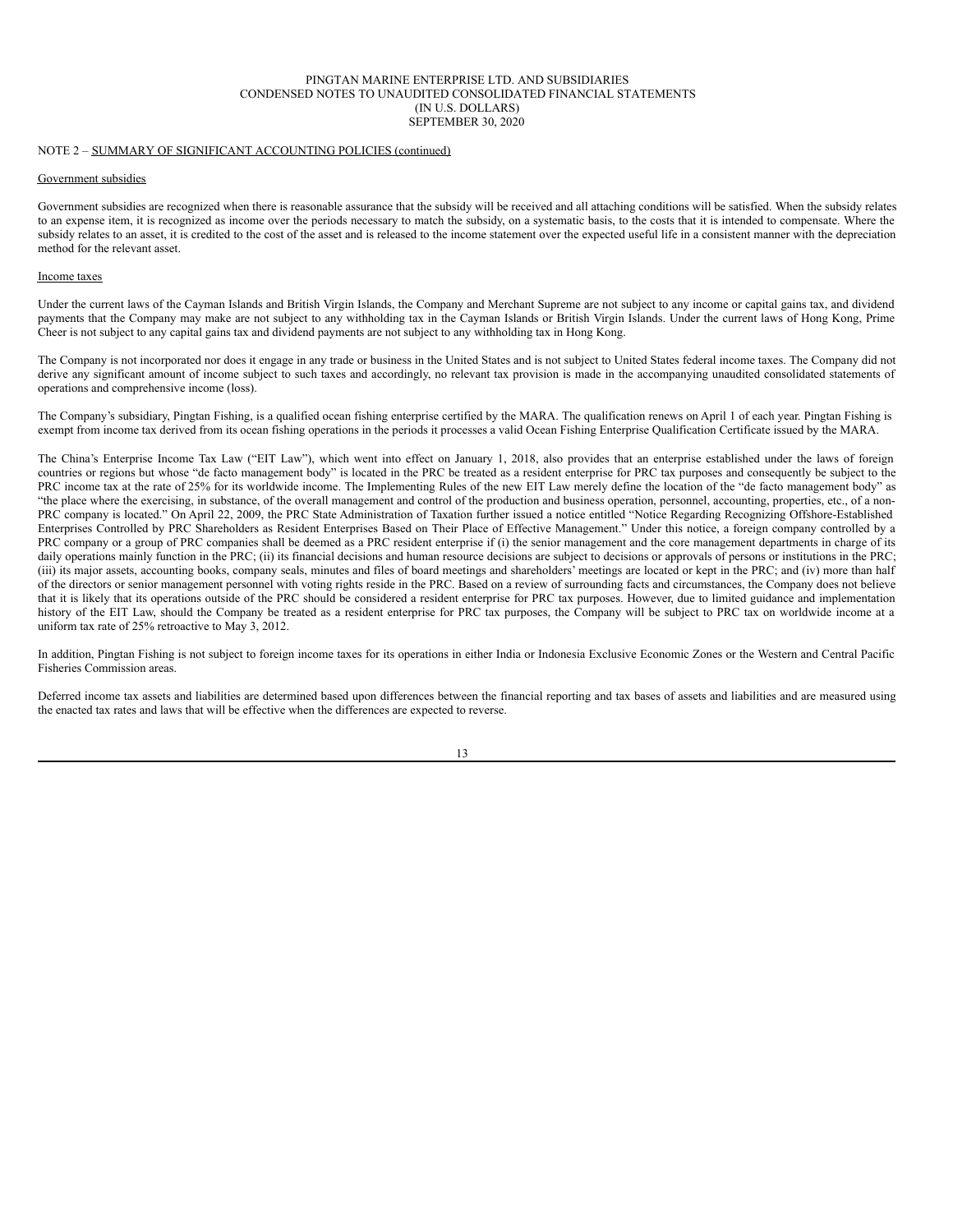### NOTE 2 – SUMMARY OF SIGNIFICANT ACCOUNTING POLICIES (continued)

### Income taxes (continued)

Deferred tax assets are reduced by a valuation allowance to the extent that management concludes it is more likely than not that the assets will not be realized. Deferred tax assets and liabilities are measured using enacted tax rates expected to apply to taxable income in the years in which those temporary differences are expected to be recovered or settled. The effect on deferred tax assets and liabilities of a change in tax rates is recognized in the consolidated statements of operations and comprehensive income (loss) in the period that includes the enactment date.

The Company prescribes a more-likely-than-not threshold for financial statement recognition and measurement of a tax position taken in the tax return. This interpretation also provides guidance on de-recognition of income tax assets and liabilities, classification of current and deferred income tax assets and liabilities, accounting for interest and penalties associated with tax positions, accounting for income taxes in interim periods and income tax disclosures. As of September 30, 2020 and December 31, 2019, there were no amounts that had been accrued with respect to uncertain tax positions.

### Shipping and handling costs

Shipping and handling costs are included in selling expense and amounted to \$35,397 and \$147,926 for the three months ended September 30, 2020 and 2019, respectively. Shipping and handling costs amounted to \$356,490 and \$361,504 for the nine months ended September 30, 2020 and 2019, respectively.

#### Employee benefits

The Company makes mandatory contributions to the PRC government's health, retirement benefit and unemployment funds in accordance with the relevant Chinese social security laws. The costs of these payments are charged to the same accounts as the related salary costs in the same period as the related salary costs incurred. Employee benefit costs amounted to \$606,825 and \$474,130 for the three months ended September 30, 2020 and 2019, respectively. Employee benefit costs amounted to \$1,795,348 and \$1,690,484 for the nine months ended September 30, 2020 and 2019, respectively.

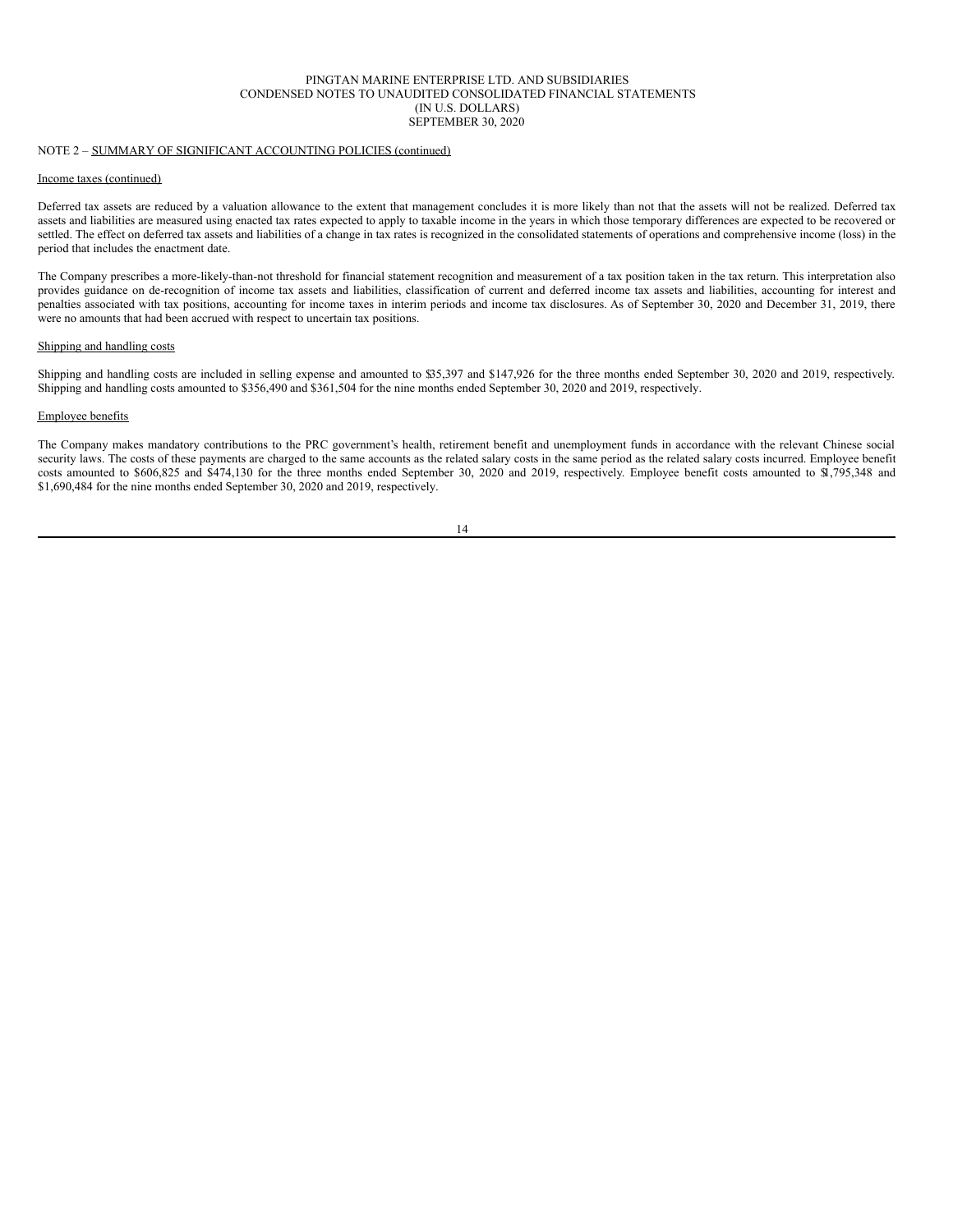### NOTE 2 – SUMMARY OF SIGNIFICANT ACCOUNTING POLICIES (continued)

### Foreign currency translation

The reporting currency of the Company is the U.S. dollar. The functional currency of the Company and Merchant Supreme and Prime Cheer, the Company's subsidiaries, is the U.S. dollar. The functional currency of Pingtan Guansheng, Fujian Heyue and Pingtan Fishing, the Company's subsidiaries, is the RMB. For the Company's subsidiaries Pingtan Guansheng, Fujian Heyue and Pingtan Fishing, whose functional currencies are the RMB, results of operations and cash flows are translated at average exchange rates during the period, assets and liabilities are translated at the unified exchange rate at the end of the period, and equity is translated at historical exchange rates. As a result, amounts relating to assets and liabilities reported on the statements of cash flows may not necessarily agree with the changes in the corresponding balances on the balance sheets. Translation adjustments resulting from the process of translating the local currency financial statements into U.S. dollars are included in determining comprehensive income. The cumulative translation adjustment and effect of exchange rate changes on cash for the nine months ended September 30, 2020 and 2019 was \$935,670 and \$(862,543), respectively. Transactions denominated in foreign currencies are translated into the functional currency at the exchange rates prevailing on the transaction dates. Assets and liabilities denominated in foreign currencies are translated into the functional currency at the exchange rates prevailing at the balance sheet date and any transaction gains and losses that arise from exchange rate fluctuations on transactions denominated in a currency other than the functional currency are included in the results of operations as incurred.

All of the Company's revenue transactions are transacted in the functional currency of the operating subsidiaries. The Company does not enter into any material transactions in foreign currencies. Transaction gains or losses have not had, and are not expected to have, a material effect on the results of operations of the Company.

Asset and liability accounts at September 30, 2020 and December 31, 2019 were translated at 6.8101 RMB to \$1.00 and at 7.0729 RMB to \$1.00, respectively, which were the exchange rates on the balance sheet dates. Equity accounts were stated at their historical rate. The average translation rates applied to the statements of operations for the nine months ended September 30, 2020 and 2019 were 6.9917 RMB to \$1.00 and 6.8541 RMB to \$1.00, respectively. Cash flows from the Company's operations are calculated based upon the local currencies using the average translation rate.

### Earnings per share

ASC Topic 260 "Earnings per Share," requires presentation of both basic and diluted earnings per share ("EPS") with a reconciliation of the numerator and denominator of the basic EPS computation to the numerator and denominator of the diluted EPS computation. Basic EPS excludes dilution. Diluted EPS reflects the potential dilution that could occur if securities or other contracts to issue common stock were exercised or converted into common stock or resulted in the issuance of common stock that then shared in the earnings of the entity.

Basic net income per share is computed by dividing net income available to ordinary shareholders by the weighted average number of ordinary shares outstanding during the period. Diluted net income per share is computed by dividing net income by the weighted average number of ordinary shares, ordinary share equivalents and potentially dilutive securities outstanding during each period. Potentially dilutive ordinary shares consist of the ordinary shares issuable upon the exercise of ordinary share warrants (using the treasury stock method). Ordinary share equivalents are not included in the calculation of diluted earnings per share if their effect would be anti-dilutive. In a period in which the Company has a net loss, all potentially dilutive securities are excluded from the computation of diluted shares outstanding as they would have had an anti-dilutive impact. The following table presents a reconciliation of basic and diluted net income per share:

|                                                                                             | Three Months Ended<br>September 30. |            |  |            | Nine Months Ended<br>September 30. |            |  |            |
|---------------------------------------------------------------------------------------------|-------------------------------------|------------|--|------------|------------------------------------|------------|--|------------|
|                                                                                             |                                     | 2020       |  | 2019       |                                    | 2020       |  | 2019       |
| Net income available to owners of the company for basic and diluted net income per share of |                                     |            |  |            |                                    |            |  |            |
| ordinary stock                                                                              |                                     | 689.184    |  | 4.032.534  |                                    | 6,777,864  |  | 6.724.339  |
| Weighted average ordinary stock outstanding - basic and diluted                             |                                     | 79,071,363 |  | 79.055.053 |                                    | 79,060,490 |  | 79.055.053 |
| Net income per ordinary share attributable to owners of the Company - basic and diluted     |                                     | 0.01       |  | 0.05       |                                    | 0.09       |  | 0.09       |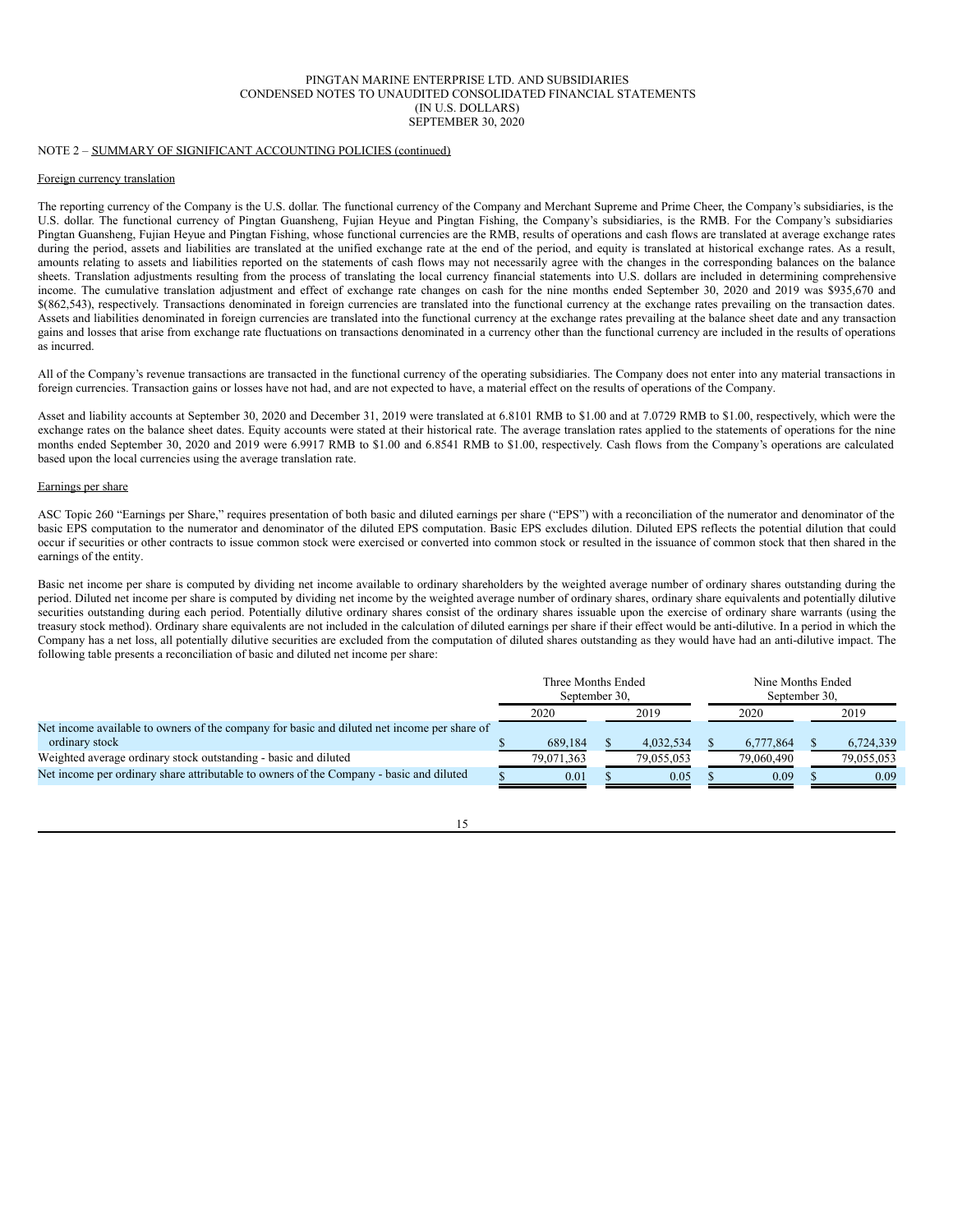### NOTE 2 – SUMMARY OF SIGNIFICANT ACCOUNTING POLICIES (continued)

### Non-controlling interest

On February 15, 2015, China Agriculture invested RMB400 million (approximately \$65 million) into Pingtan Fishing and acquired an 8% equity interest in Pingtan Fishing. As of September 30, 2020, China Agriculture owned 8% of the equity interest of Pingtan Fishing, which was not under the Company's control.

#### Related parties

Parties are considered to be related to the Company if the parties, directly or indirectly, through one or more intermediaries, control, are controlled by, or are under common control with the Company. Related parties also include principal owners of the Company, its management, members of the immediate families of principal owners of the Company and its management and other parties with which the Company may deal with if one party controls or can significantly influence the management or operating policies of the other to an extent that one of the transacting parties might be prevented from fully pursuing its own separate interests. The Company discloses all significant related party transactions.

#### Comprehensive income (loss)

Comprehensive income (loss) is comprised of net income and all changes to the statements of stockholders' equity, except those due to investments by stockholders, changes in paid-in capital and distributions to stockholders. For the Company, comprehensive income (loss) for the three and nine months ended September 30, 2020 and 2019 included net income and unrealized gain from foreign currency translation adjustments.

### Segment information

ASC Topic 280 "Segment reporting" establishes standards for reporting information on operating segments in interim and annual financial statements. All of the Company's operations are considered by the chief operating decision maker to be aggregated in one reportable operating segment. All of the Company's customers are in the PRC and all income is derived from ocean fishery.

#### Commitments and contingencies

In the normal course of business, the Company is subject to contingencies, including legal proceedings and environmental claims, arising out of the normal course of businesses that relate to a wide range of matters, including among others, liability for breaches of contracts. The Company records accruals for such contingencies based upon the assessment of the probability of occurrence and, where determinable, an estimate of the liability. Management may consider many factors in making these assessments, including historical operations, scientific evidence and the specifics of each matter.

The Company's management has evaluated all such proceedings and claims that existed as of September 30, 2020. In the opinion of management, the ultimate disposition of these matters will not have a material adverse effect on the Company's financial position, liquidity or results of operations.

## Concentrations of credit, economic and political risks

The Company's operations are carried out in the PRC. Accordingly, the Company's business, financial condition and results of operations may be influenced by the political, economic and legal environment in the PRC, and by the general state of the PRC's economy. The Company's operation in the PRC is subject to special considerations and significant risks not typically associated with companies in North America and Western Europe. These include risks associated with, among others, the political, economic and legal environment and foreign currency exchange. The Company's results may be adversely affected by changes in the political and social conditions in the PRC, and by changes in governmental policies with respect to laws and regulations, anti-inflationary measures, currency conversion, remittances aboard, and rates and methods of taxation, among other things.

Financial instruments which potentially subject the Company to concentrations of credit risk consist principally of cash and trade accounts receivable. All of the Company's cash is maintained with state-owned banks within the PRC and Hong Kong, and none of these deposits are covered by insurance. The Company has not experienced any losses in such accounts. A portion of the Company's sales are credit sales which are primarily to customers whose abilities to pay are dependent upon the industry economics prevailing in these areas; however, concentrations of credit risk with respect to trade accounts receivables is limited due to generally short payment terms. The Company also performs ongoing credit evaluations of its customers to help further reduce credit risk.

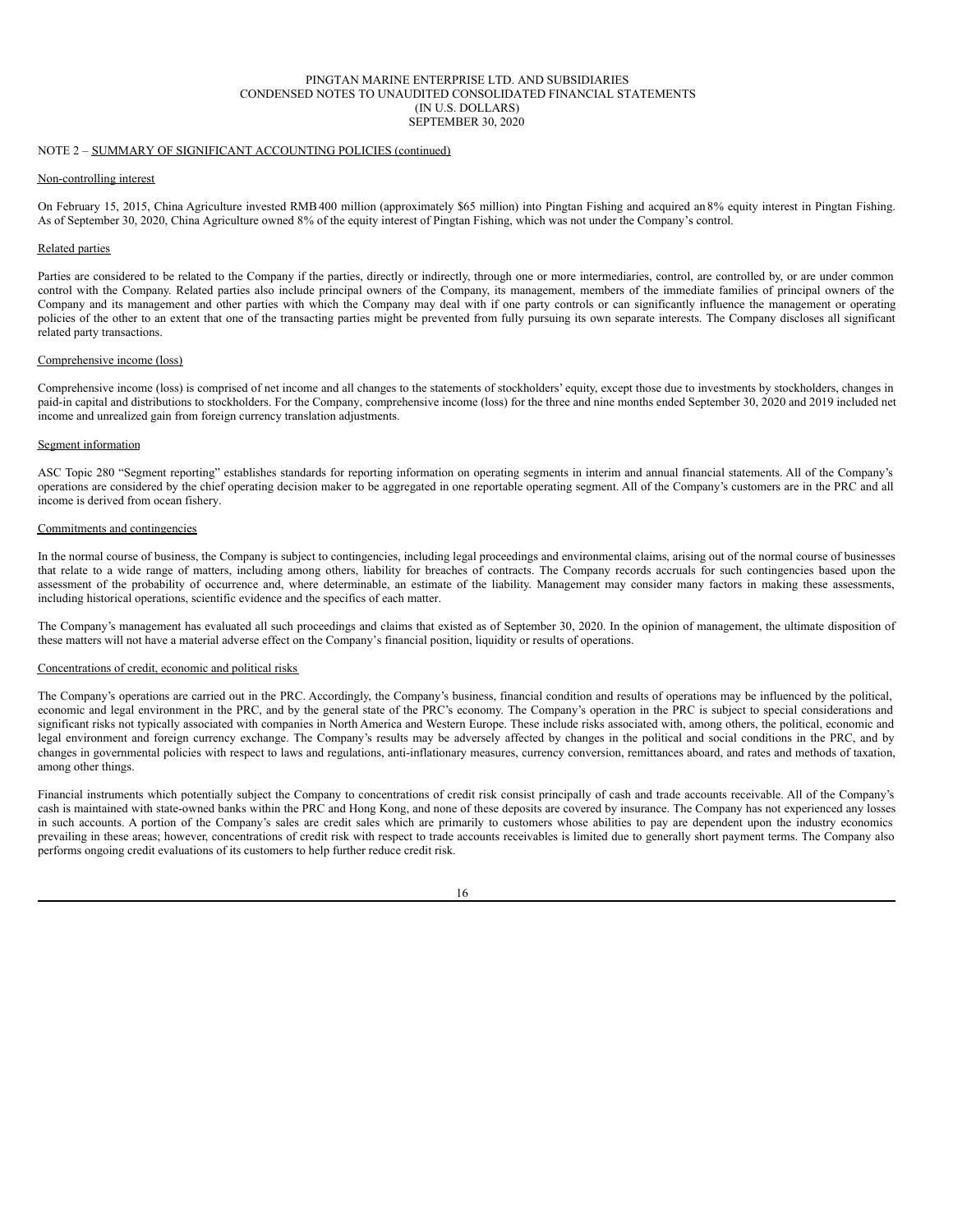#### NOTE 2 – SUMMARY OF SIGNIFICANT ACCOUNTING POLICIES (continued)

#### Concentrations of credit, economic and political risks (continued)

According to the sale agreement signed on December 4, 2013, the Company does not own 20 fishing vessels but has the operating rights to operate these vessels which are owned by a related company, Fuzhou Hong Long Ocean Fishery Co., Ltd ("Hong Long") and the Company is entitled to 100% of the net profit (loss) of the vessels. The Company has latitude in establishing price and discretion in supplier selection. There were no economic risks associated with the operating rights but the Company may need to bear the operation risks and credit risks as aforementioned.

As the Company has historically derived the majority of its revenue from Indonesian waters, the suspension of fishing operations in this area has had and will continue to have a significant negative impact on the Company.

### Recent Adopted Accounting Standards

Codification Improvements to Topic 842, Leases ("ASU 2018-10") and ASU 2018-11, Leases (Topic 842), Targeted Improvements ("ASU 2018-11"). The amendments in ASU 2018-10 affect only narrow aspects of the guidance issued in the amendments in ASU 2016-02, including but not limited to lease residual value guarantee, rate implicit in the lease and lease term and purchase option. The amendments in ASU 2018-11 provide an optional transition method for adoption of the new standard, which will allow entities to continue to apply the legacy guidance in ASC Topic 840, including its disclosure requirements, in the comparative periods presented in the year of adoption.

Effective January 1, 2019, we adopted the new standard using the modified retrospective approach and implemented internal controls to enable the preparation of financial information upon adoption. We elected to adopt both the transition relief provided in ASU 2018-11 and the package of practical expedients which allowed us, among other things, to retain historical lease classifications and accounting for any leases that existed prior to adoption of the standard. Additionally, we elected the practical expedients allowing us not to separate lease and non-lease components and not record leases with an initial term of twelve months or less ("short-term leases") on the balance sheet across all existing asset classes. Adoption of the new standard resulted in the recording of right use asset and lease liability of \$0.77 million as of January 1, 2019, which primarily relates to our corporate office leases. The standard did not materially impact our condensed consolidated statements of operations or cash flows. Adopting the new standard did not have a material impact on the accounting for leases under which we are the lessee.

In August 2018, the FASB issued ASU 2018-13, "Changes to the Disclosure Requirements for Fair Value Measurement." This standard eliminates the current requirement to disclose the amount or reason for transfers between level 1 and level 2 of the fair value hierarchy and the requirement to disclose the valuation methodology for level 3 fair value measurements. The standard includes additional disclosure requirements for level 3 fair value measurements, including the requirement to disclose the changes in unrealized gains and losses in other comprehensive income during the period and permits the disclosure of other relevant quantitative information for certain unobservable inputs. The new guidance is effective for interim and annual periods beginning after December 15, 2019. We applied the new standard beginning January 1, 2020.

#### Recent accounting pronouncements

In June 2016, the FASB issued ASU 2016-13, "Financial Instruments—Credit Losses (Topic 326), Measurement of Credit Losses on Financial Instruments", which will be effective for fiscal years beginning after December 15, 2019, including interim periods within those fiscal years. The guidance replaces the incurred loss impairment methodology with an expected credit loss model for which a company recognizes an allowance based on the estimate of expected credit loss. In November 2019, the FASB issued ASU 2019-10. Financial Instruments — Credit Losses (Topic 326), Derivatives and Hedging (Topic 815), and Leases (Topic 842): Effective Dates, finalizes effective date delays for private companies, not-for-profit organizations, and certain smaller reporting companies applying the credit losses, leases, and hedging standards. The effective date for SEC filers, excluding smaller reporting companies as defined by the SEC, remains as fiscal years beginning after December 15, 2019. The new effective date for all other entities is fiscal years beginning after December 15, 2022. The Company is currently evaluating the impact of adopting this standard on its consolidated financial statements.

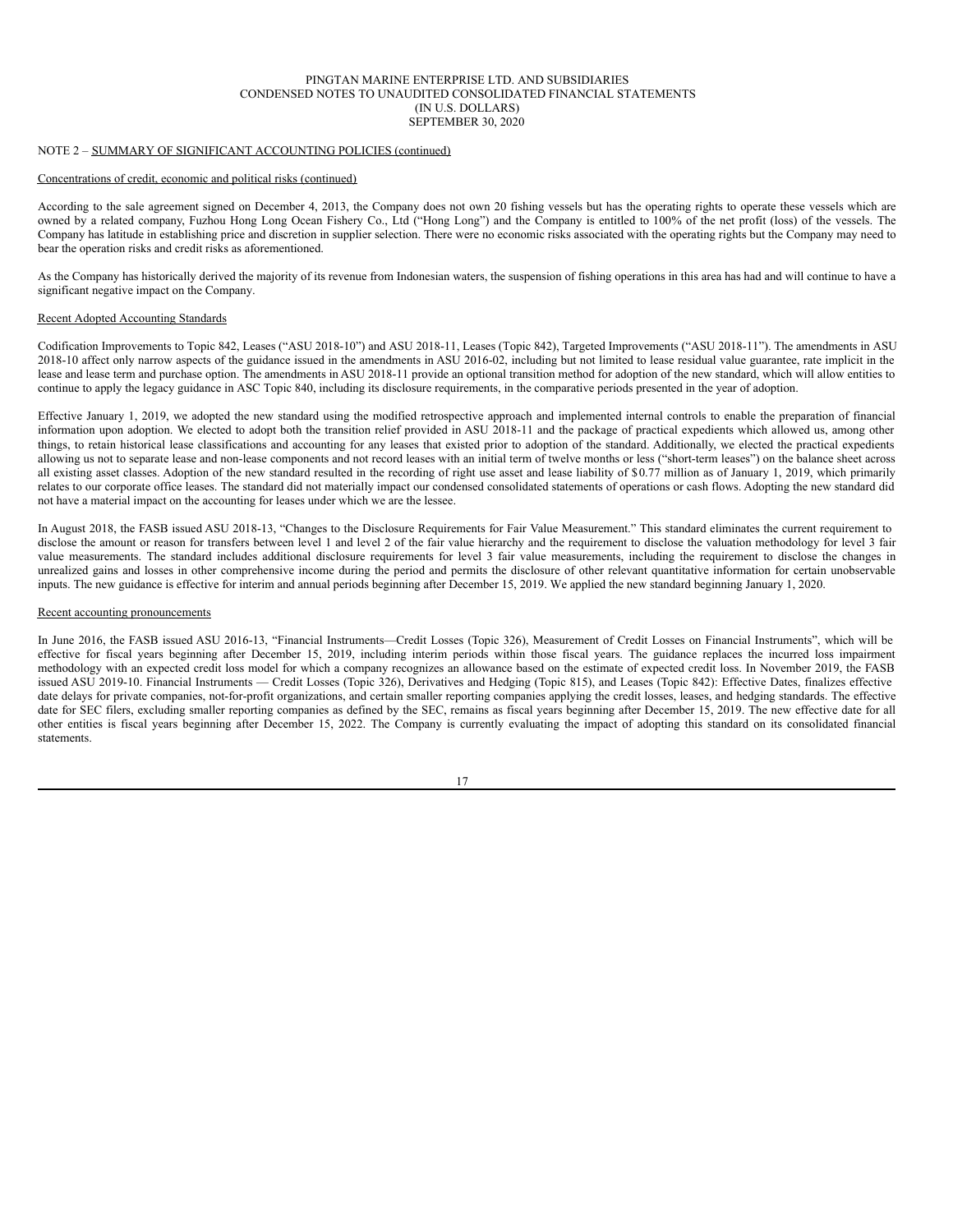### NOTE 3 – ACCOUNTS RECEIVABLE

At September 30, 2020 and December 31, 2019, accounts receivable consisted of the following:

|                                       | September 30,<br>2020 | December 31,<br>2019 |
|---------------------------------------|-----------------------|----------------------|
| Accounts receivable                   | 14,837,404            | 9,281,406            |
| Less: allowance for doubtful accounts | (260.199)             | (7.960)              |
|                                       | 14,577,205            | 9.273.446            |

The Company reviews the accounts receivable on a periodic basis and makes general and specific allowance when there is doubt as to the collectability of an individual balance.

# NOTE 4 – INVENTORIES

At September 30, 2020 and December 31, 2019, inventories consisted of the following:

|                                                 | September 30, |  | December 31, |
|-------------------------------------------------|---------------|--|--------------|
|                                                 | 2020          |  | 2019         |
| Frozen fish and marine catches work in progress | 20,802,604    |  | 25,401,843   |
| Frozen fish and marine catches in transit       | 20,726,990    |  | 3,459,004    |
| Frozen fish and marine catches in warehouse     | 25,977,349    |  | 1,933,310    |
|                                                 | 67.506.943    |  | 30,794,157   |
| Less: reserve for inventories                   | (2,030,213)   |  | (266, 405)   |
|                                                 | 65,476,730    |  | 30,527,752   |

Frozen fish and marine catches work in progress represent fish inventory in vessels' refrigerators, which has not been delivered to ports in the PRC, nor applied for dutyexemption import into the PRC.

Frozen fish and marine catches in transit represent fish inventory that obtained duty-exemption import permission and is in the process of being shipped to the PRC.

Frozen fish and marine catches in warehouse represent fish inventory in cold storage warehouses located in the PRC.

As of September 30, 2020, our total inventory balance was \$65,476,730 compared to \$30,527,752 as of December 31, 2019. The change in the balance is mainly attributable to an increase in frozen fish and marine catches in warehouse by \$24.04 million and an increase in frozen fish and marine catches in transit by \$7.27 million, a large portion of which was booked as frozen fish and marine catches work in progress as of December 31, 2019.

A reserve is established when management determines that certain inventories may not be saleable. If inventory costs exceed expected market value due to obsolescence or quantities in excess of expected demand, the Company will record a reserve for the difference between the cost and the market value. These reserves are recorded based on estimates.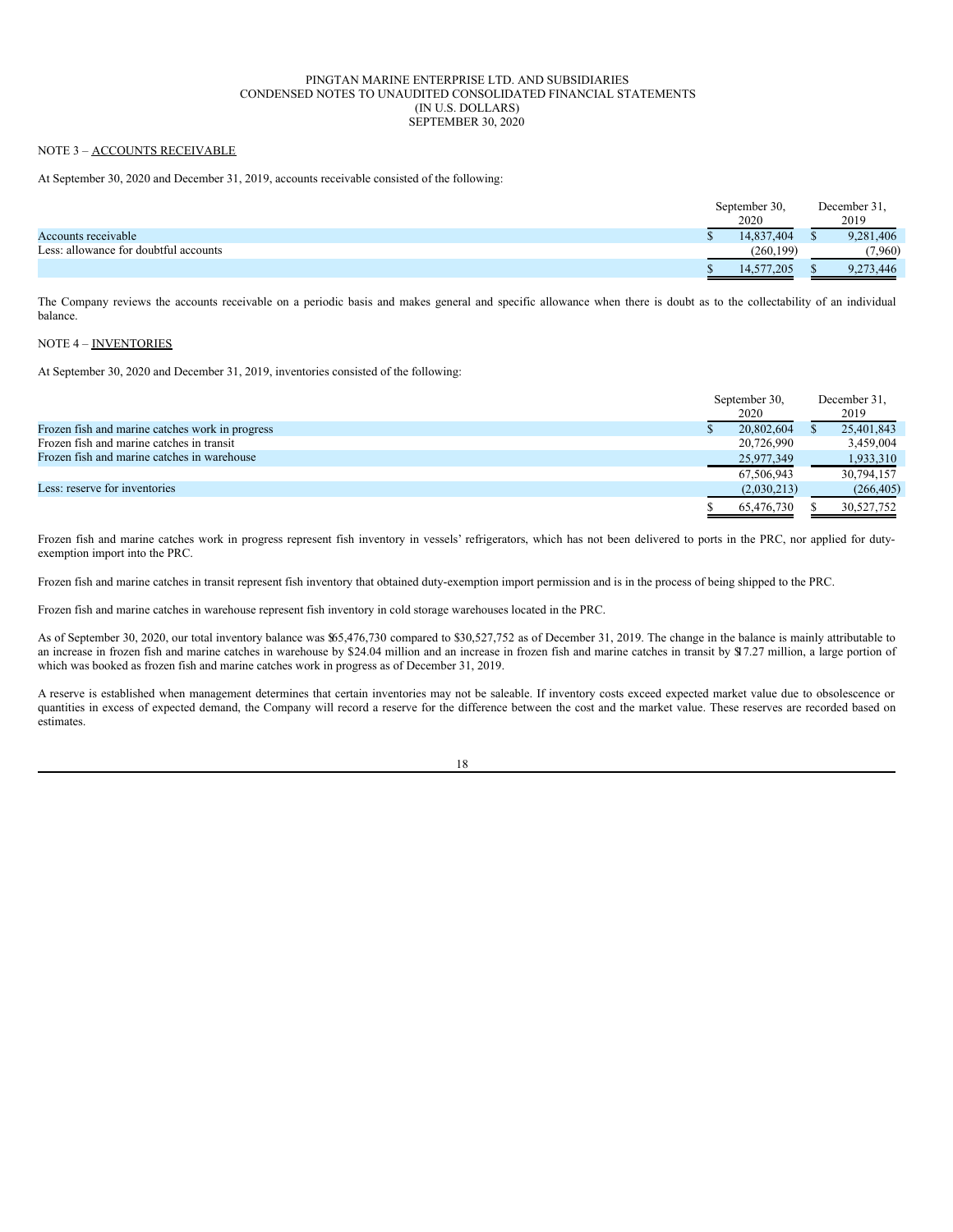#### NOTE 5 – COST METHOD INVESTMENT

At September 30, 2020 and December 31, 2019, cost method investment amounted to \$3,083,655 and \$3,010,235, respectively. The investment represents Pingtan Fishing's, the Company's subsidiary, minority interest in Fujian Pingtan Rural-Commercial Bank Joint-Stock Co., Ltd. ("Pingtan Rural-Commercial Bank"), a private financial institution. Pingtan Fishing completed its registration as a shareholder on October 17, 2012 and paid RMB 21 million (approximately \$3.0 million) to purchase 5% of the common stock of Pingtan Rural-Commercial Bank. Pingtan Fishing held 15,113,250 shares and accounted for 4.8% investment in the total equity investment of the bank as of September 30, 2020 and December 31, 2019.

In according to ASC Topic 321, the Company elected to use the measurement alternative to measure such investments at cost, less any impairment, plus or minus changes resulting from observable price changes in orderly transactions for identical or similar investments of the same issuer, if any. The Company monitors its investment in the nonmarketable security and will recognize, if ever existing, a loss in value which is deemed to be other than temporary. The Company determined that there was no impairment on this investment as of September 30, 2020 and December 31, 2019.

#### NOTE 6 – EQUITY METHOD INVESTMENT

At September 30, 2020 and December 31, 2019, equity method investment amounted to \$28,244,032 and \$27,923,464, respectively. The investment represents the Company's subsidiary, Pingtan Fishing's interest in Global Deep Ocean. On June 12, 2014, Pingtan Fishing incorporated Global Deep Ocean with other two unrelated companies in PRC. In April 2017, these two companies sold their shares to another unrelated party, Zhen Lin. On September 3, 2020, Zhen Lin sold his shares to Fujian Xinqiao Agricultural Development Group Co., Ltd. As of September 30, 2020, Pingtan Fishing and Fujian Xinqiao Agricultural Development Group Co., Ltd. accounted for 20% and 80% of the total ownership, respectively.

Global Deep Ocean will process, cold storage, and transport Deep Ocean fishing products. Total registered capital of Global Deep Ocean is RMB billion (approximately \$146.8 million) and as of September 30, 2020, Pingtan Fishing had contributed its share of registered capital of RMB200 million (approximately \$29.4 million).

The Company treats the equity investment in the consolidated financial statements under the equity method. Under the equity method, the investment is initially recorded at cost, adjusted for any excess of the Company's share of the incorporated-date fair values of the investee's identifiable net assets over the cost of the investment (if any). Thereafter, the investment is adjusted for the post incorporation change in the Company's share of the investee's net assets and any impairment loss relating to the investment. For the three months ended September 30, 2020 and 2019, the Company's share of Global Deep Ocean's net loss was \$ 82,586 and \$126,848, respectively, which was included in loss on equity method investment in the accompanying consolidated statements of operations and comprehensive income. For the nine months ended September 30, 2020 and 2019, the Company's share of Global Deep Ocean's net loss was \$351,129 and \$364,676, respectively, which was included in loss on equity method investment in the accompanying consolidated statements of operations and comprehensive income.

### NOTE 7 – PREPAYMENT FOR LONG-TERM ASSETS

At September 30, 2020 and December 31, 2019, prepayment for long-term assets consisted of prepayment for fishing vessels' construction. The Company reclassifies the prepayment for fishing vessels' construction to construction-in-progress using the percentage of completion method. During the nine months ended September 30, 2020, the Company reclassified RMB 484,970,792 (approximately \$69.4 million) from prepayment for long-term assets to construction-in-progress.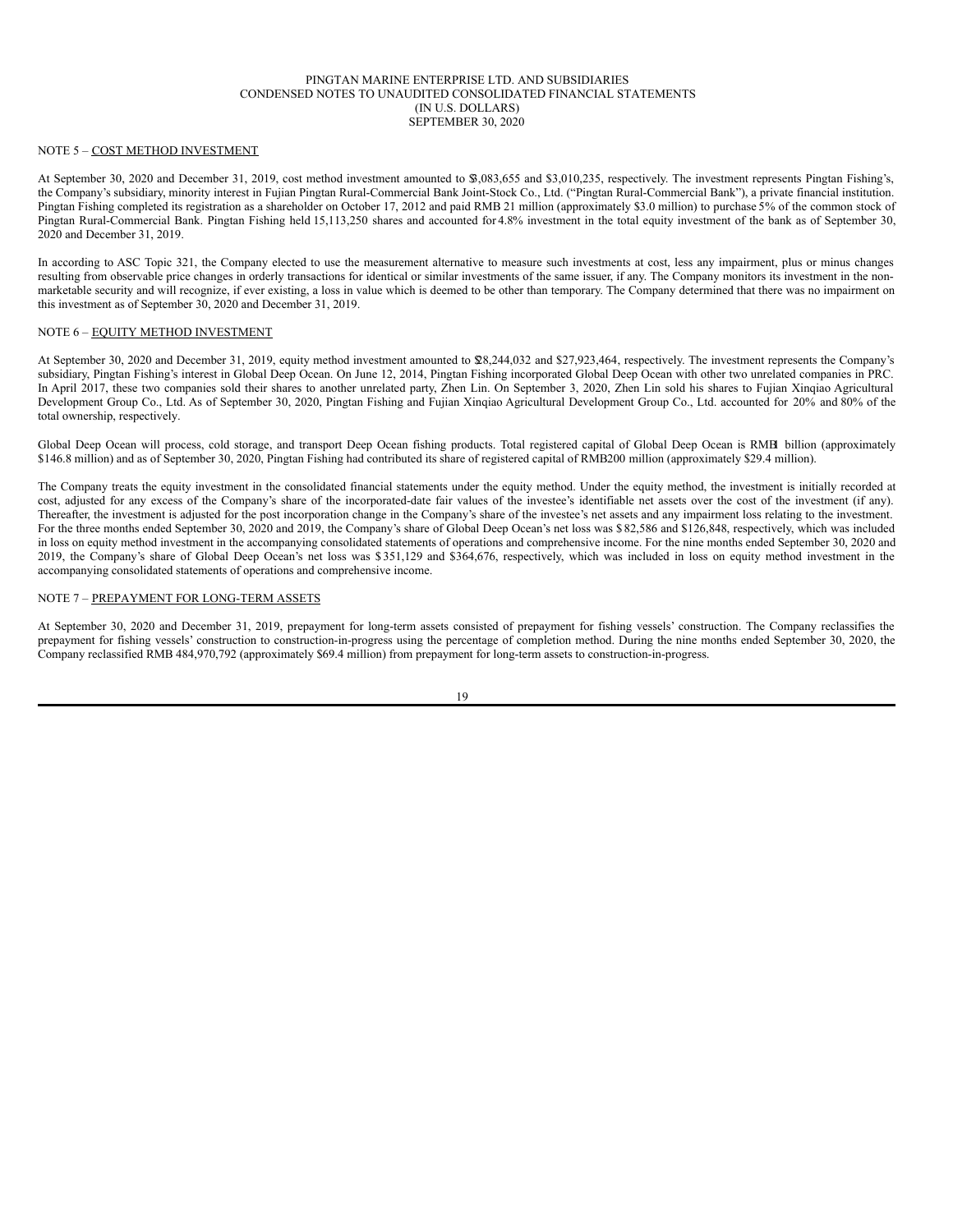### NOTE 7 – PREPAYMENT FOR LONG-TERM ASSETS (continued)

# For the nine months ended September 30, 2020, a summary of activities in prepayment for long-term assets was as follows:

|                                                    | Prepayment for<br>fishing vessels' |
|----------------------------------------------------|------------------------------------|
|                                                    | construction                       |
| Balance - December 31, 2019                        | 49,040,338                         |
| Prepayments made for fishing vessels' construction | 89.958.093                         |
| Reclassification to construction-in-progress       | (69,363,787)                       |
| Foreign currency fluctuation                       | 1,745,573                          |
| Balance – September 30, 2020                       | 71,380,217                         |

### NOTE 8 – PROPERTY, PLANT AND EQUIPMENT

At September 30, 2020 and December 31, 2019, property, plant and equipment consisted of the following:

|                                |                          |  | September 30, | December 31,  |
|--------------------------------|--------------------------|--|---------------|---------------|
|                                | Useful life              |  | 2020          | 2019          |
| Fishing vessels                | $10 - 20$ Years          |  | 333,847,113   | 304,619,431   |
| Vehicles                       | 5 Years                  |  | 22,359        | 21,826        |
| Office and other equipment     | $3 - 5$ Years            |  | 467,643       | 427,154       |
| Construction-in-progress       | $\overline{\phantom{a}}$ |  | 22,495,143    |               |
|                                |                          |  | 356,832,258   | 305,068,411   |
| Less: accumulated depreciation |                          |  | (57,663,190)  | (45,690,682)  |
|                                |                          |  | 299,169,068   | 259, 377, 729 |

During the nine months ended September 30, 2020, the Company received a government subsidy for 30 completed fishing vessels that amounted to RMB202.5 million (approximately \$29.0 million). The subsidy is related to assets, which requires deducting it from the carrying amount of the asset.

For the three months ended September 30, 2020 and 2019, depreciation expense amounted to \$,944,203 and \$2,627,985, respectively, of which \$3,170,392 and \$1,713,999, respectively, was included in cost of revenue and inventories, and the remainder was included in general and administrative expense. For the nine months ended September 30, 2020 and 2019, depreciation expense amounted to \$10,616,935 and \$7,699,244, of which \$8,342,357 and \$4,814,041, respectively, was included in cost of revenue and inventories, and the remainder was included in general and administrative expense, respectively.

The Company had 70 fishing vessels at September 30, 2020 and December 31, 2019, with net carrying amount of approximately \$158.7 million and \$190.8 million, respectively, pledged as collateral for its bank loans.

Included in construction-in-progress are fishing vessels under construction, which includes the costs of construction and any interest charges arising from borrowings used to finance these assets during the period of construction of the assets. No provision for depreciation is made on fishing vessels under construction until such time as the relevant assets are completed and ready for their intended use.

The Company recognized impairment loss of nil and \$70,896 for the three months ended September 30, 2020 and 2019, respectively. During the nine months ended September 30, 2019, the Company dismantled 1 transport vessel and deregistered 6 fishing vessels and applied to the MARA for rebuilding 7 new vessels. As a result of the rebuilding projects, the Company assessed the recoverability of the 7 fishing vessels based on the undiscounted future cash flow that the fishing vessels are expected to generate as less than the carrying amount, and recognized an impairment loss. The Company recognized impairment loss of nil and \$2,546,338 for the nine months ended September 30, 2020 and 2019, respectively.

37 vessels in Indonesian waters, are not in operation because the licenses are currently inactive due to a moratorium. The Indonesian government issued a moratorium on fishing license renewals in 2014 that has had and will continue to have a significant negative impact on our results of operations and financial condition. The net carrying amount of the 37 vessels were approximately \$26.6 million at September 30, 2020. Given the impact of the moratorium, the Company assessed the recoverability of these 37 vessels for the nine months ended 2020 and 2019 based on the undiscounted future cash flows, these vessels being available for fishing in other fisheries by redeployment, the relevant operation data of the Company's comparable vessels, and upgrading and improvement costs based on the Company's historical experience. As of the nine months ended September 30, 2020 and 2019, the payback period used in the undiscounted cash flow analysis used in the recoverability assessment is less than its remaining useful life and the carrying value of the fishing vessels are expected to be recoverable. Therefore, no impairment loss was recognized.

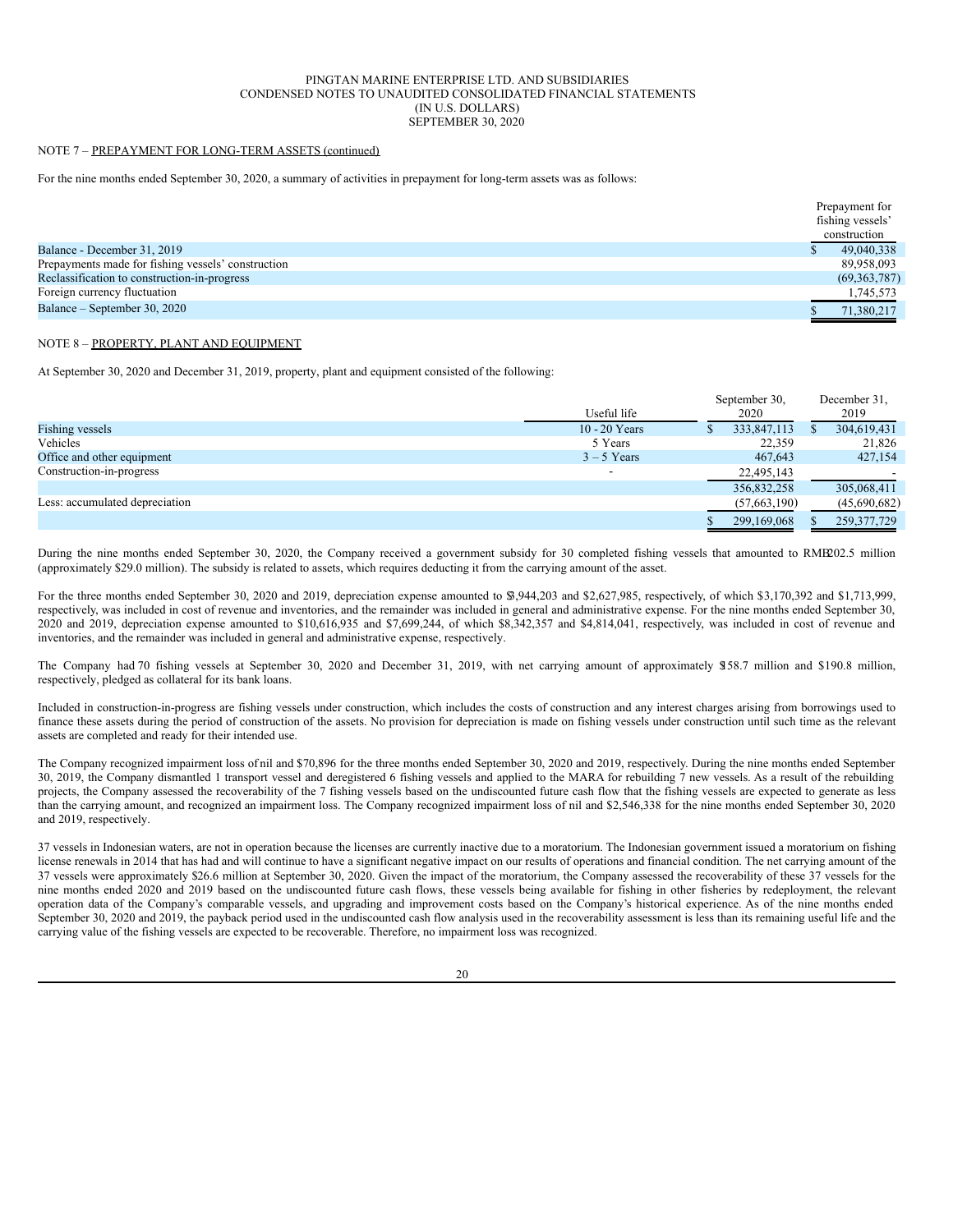### NOTE 9 – RELATED PARTIES TRANSACTIONS

### Due from related party

At September 30, 2020 and December 31, 2019, the due from related party amount consisted of the following:

|                                  | September 30. |  | December 31, |
|----------------------------------|---------------|--|--------------|
|                                  | 2020          |  | 2019         |
| Due from related party-Hong Long | 15.223.427    |  | 12,477,777   |

Due from related party-Hong Long will be repaid in the following installments, with an annual interest rate of 4.35%, guaranteed by two land use rights owned jointly by two companies controlled by Zhuo's family.

The installments due from related party-Hong Long are as follows:

| Before            | Installments             |
|-------------------|--------------------------|
| October 20, 2020  | 1.684.072                |
| December 20, 2020 | 539,355                  |
| Total             | $\sqrt{2}$<br>13,223,42. |

During the three months ended September 30, 2020, the Company received repayment of Hong Long amounted to \$66.4 million according to the previous installments schedule. From October 1, 2020 to November 6, 2020, the Company received repayment of Hong Long amounted to \$14.0 million.

#### Accounts payable - related parties

At September 30, 2020 and December 31, 2019, accounts payable - related parties consisted of the following:

|                       | September 30, |      | December 31. |
|-----------------------|---------------|------|--------------|
| Name of related party | 2020          | 2019 |              |
| Hong Long $(1)$       | 288,371       |      | 270,230      |
| Huna Lin              | 1,685,057     |      | .436,987     |
|                       | 1.973.428     |      | 1,707,217    |

(1) Hong Long is an affiliate company majority owned by a family member of the Company's CEO.

These accounts payable - related parties' amounts are short-term in nature, non-interest bearing, unsecured and payable on demand.

# Due to related parties

At September 30, 2020 and December 31, 2019, the due to related parties amount consisted of the following:

|                                                                | September 30, |      | December 31. |
|----------------------------------------------------------------|---------------|------|--------------|
|                                                                | 2020          | 2019 |              |
| Accrued compensation for LiMing Yung, Chief Financial Officer  | 15.000        |      | 15.000       |
| Accrued compensation for Xinrong Zhuo, Chief Executive Officer | 3,354         |      | 3.328        |
| Advance from Xinrong Zhuo                                      |               |      | 150,000      |
|                                                                | 18.354        |      | 168.328      |

The advance from Xinrong Zhuo, the Company's Chief Executive Officer, is for working capital purposes and short-term in nature, non-interest bearing, unsecured and payable on demand.

#### Operating lease

On July 31, 2012, the Company entered into a lease for office space with Ping Lin, the spouse of the Company's CEO (the "Office Lease").Pursuant to the Office Lease, the annual rent is RMB 84,000 (approximately \$12,000) and the renewed Office Lease expires on July 31, 2021.

For the three months ended September 30, 2020 and 2019, rent expense related to the Office Lease amounted to \$,038 and \$3,063, respectively. For the nine months ended September 30, 2020 and 2019, rent expense related to the Office Lease amounted to \$9,011 and \$9,192, respectively. The future minimum rental payment required under the Office Lease is as follows:

| $\sim$<br>:30.<br>l welve<br>i period<br>e-month<br>. Ending September . | Amount |
|--------------------------------------------------------------------------|--------|
| 2021                                                                     | 10.012 |
|                                                                          |        |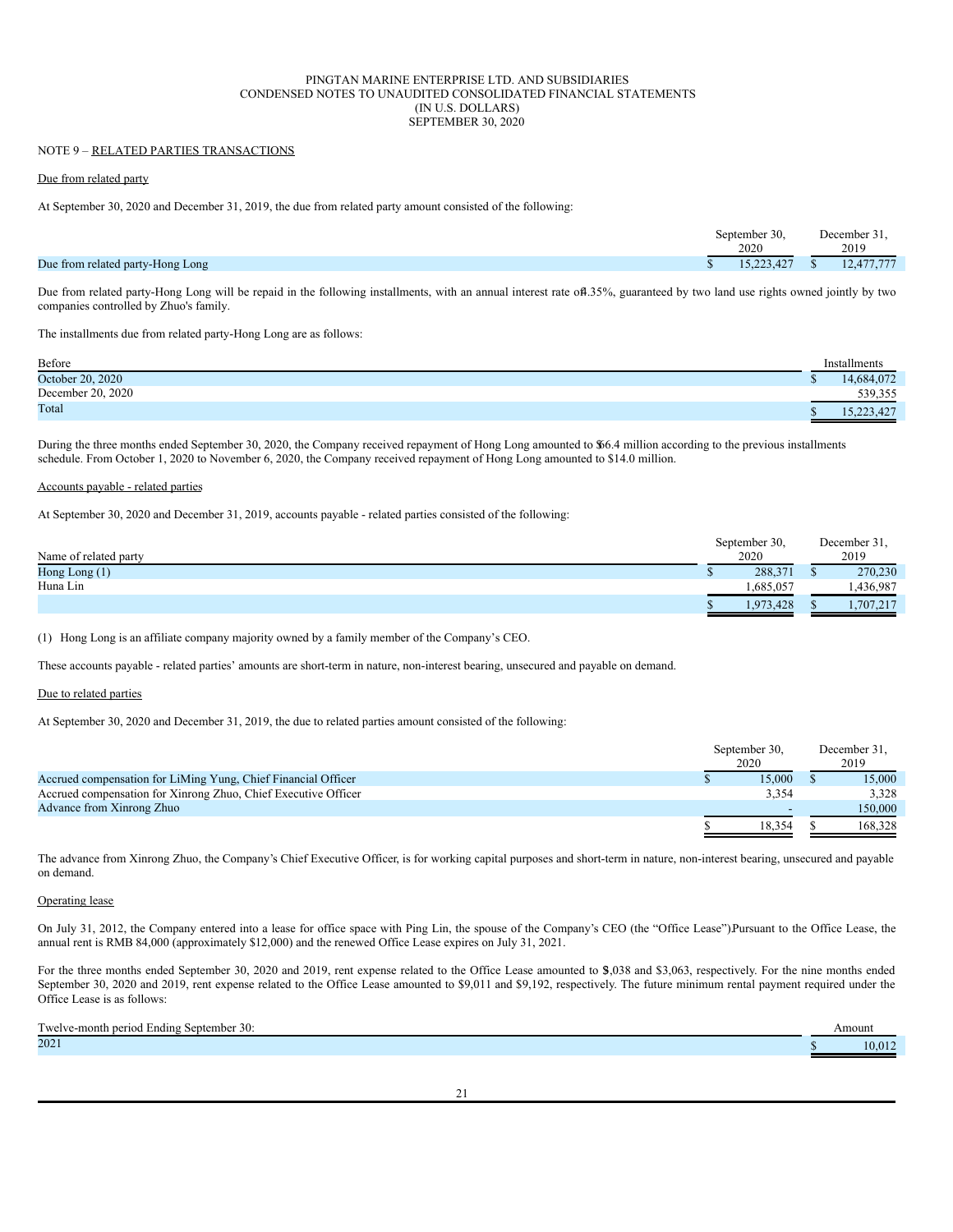# NOTE 9 – RELATED PARTIES TRANSACTIONS (continued)

# Selling to related parties

During the three and nine months ended September 30, 2020 and 2019 selling to related parties were as follows:

|                                                             | Three Months Ended<br>September 30, |           |                          |           | Nine Months Ended<br>September 30, |                          |                          |           |                          |                   |                          |    |
|-------------------------------------------------------------|-------------------------------------|-----------|--------------------------|-----------|------------------------------------|--------------------------|--------------------------|-----------|--------------------------|-------------------|--------------------------|----|
|                                                             |                                     | 2020      | Percentage<br>of revenue |           | 2019                               | Percentage<br>of revenue |                          | 2020      | Percentage<br>of revenue | 2019              | Percentage<br>of revenue |    |
| Fuzhou Yahao Seafood<br>Tesco Investment Co., Ltd.          | S.                                  | 2.104.460 |                          | $14\%$ \$ | 1.466.831                          |                          | $13\%$ \$                | 5.972.420 |                          | 11\% \$ 3.017.216 |                          | 5% |
| Xiamen International Trade<br>Honglong Industrial Co., Ltd. |                                     | 695,958   |                          | $5\%$     | ۰                                  |                          | $\overline{\phantom{a}}$ | 695.510   | $1\%$                    |                   |                          |    |
| Fuzhou Nantai Seafood Tesco<br>Investment Co., Ltd.         |                                     | 206,651   |                          | $1\%$     | 1.922.881                          |                          | 17%                      | 3,994,592 | $7\%$                    | 3.266,706         |                          | 6% |

### Purchases from related parties

During the three and nine months ended September 30, 2020 and 2019 purchases from related parties were as follows:

|                                                               | Three Months Ended<br>September 30, |           |          |           | Nine Months Ended<br>September 30, |           |    |           |
|---------------------------------------------------------------|-------------------------------------|-----------|----------|-----------|------------------------------------|-----------|----|-----------|
|                                                               |                                     | 2020      |          | 2019      |                                    | 2020      |    | 2019      |
| Purchase of fuel, fishing nets and other on board consumables |                                     |           |          |           |                                    |           |    |           |
| From Zhiyan Lin                                               | \$                                  | 2.769     | <b>S</b> | 1.033     | -S                                 | 2.769     | -S | 1,577     |
| from Fuzhou Honglong Ocean Fishery Co., Ltd.                  |                                     | 255,736   |          | 953,274   |                                    | 1,320,456 |    | 3,622,460 |
|                                                               |                                     | 258,505   |          | 954,307   |                                    | 1,323,225 |    | 3,624,037 |
| Purchase of leasing                                           |                                     |           |          |           |                                    |           |    |           |
| From Ping Lin                                                 |                                     | 3,038     |          | 2,998     |                                    | 9,011     |    | 9,192     |
|                                                               |                                     | 3,038     |          | 2,998     |                                    | 9,011     |    | 9,192     |
| Purchase of vessel maintenance service                        |                                     |           |          |           |                                    |           |    |           |
| From Huna Lin                                                 |                                     | 3,851,681 |          | 2,388,862 |                                    | 7,262,932 |    | 2,795,429 |
|                                                               |                                     | 3,851,681 |          | 2,388,862 |                                    | 7,262,932 |    | 2,795,429 |

# NOTE 10 – BANK LOANS

# Short-term bank loans

Short-term bank loans represent the amounts due to various banks that are due within one year. These loans can be renewed with the banks upon maturities. At September 30, 2020 and December 31, 2019, short-term bank loans consisted of the following:

|                                                                                                                                                                                                                                                                                                                                                             |   | September 30,<br>2020 | December 31,<br>2019 |
|-------------------------------------------------------------------------------------------------------------------------------------------------------------------------------------------------------------------------------------------------------------------------------------------------------------------------------------------------------------|---|-----------------------|----------------------|
| Loan from Fujian Haixia Bank, due on November 1, 2020 with annual interest rate of 6.0900% at September 30, 2020, collateralized<br>by Hong Long's 6 fishing vessels and 7 real estate properties of Ping Lin and Ying Liu, the debt ratio of borrower should not be<br>higher than or equal to 100%.                                                       | ъ | 4.405.222             | 4,300,335            |
| Loan from Fujian Haixia Bank, due on November 6, 2020 with annual interest rate of 6.0900% at September 30, 2020, collateralized<br>by Hong Long's 6 fishing vessels and 7 real estate properties of Ping Lin and Ying Liu, the debt ratio of borrower should not be<br>higher than or equal to 100%.                                                       |   | 5,139,425             | 5,017,058            |
| Loan from Fujian Haixia Bank, due on November 14, 2020 with annual interest rate of 6.0900% at September 30, 2020, collateralized<br>by Hong Long's 6 fishing vessels and 7 real estate properties of Ping Lin and Ying Liu, the debt ratio of borrower should not be<br>higher than or equal to 100%.                                                      |   | 734,204               | 716.723              |
| Loan from The Export-Import Bank of China, due on January 21, 2021 with annual interest rate of 8.8800% at September 30, 2020,<br>guaranteed by Pin Lin, Xinrong Zhuo and Hong Long, pledged deposits provided by Hong Long amounted to RMB 42 million, the<br>Land Use Right of B2 plot in central business district on the north shore of Minjiang river. |   | 39,940,676            |                      |
|                                                                                                                                                                                                                                                                                                                                                             |   | 50,219,527            | 10,034,116           |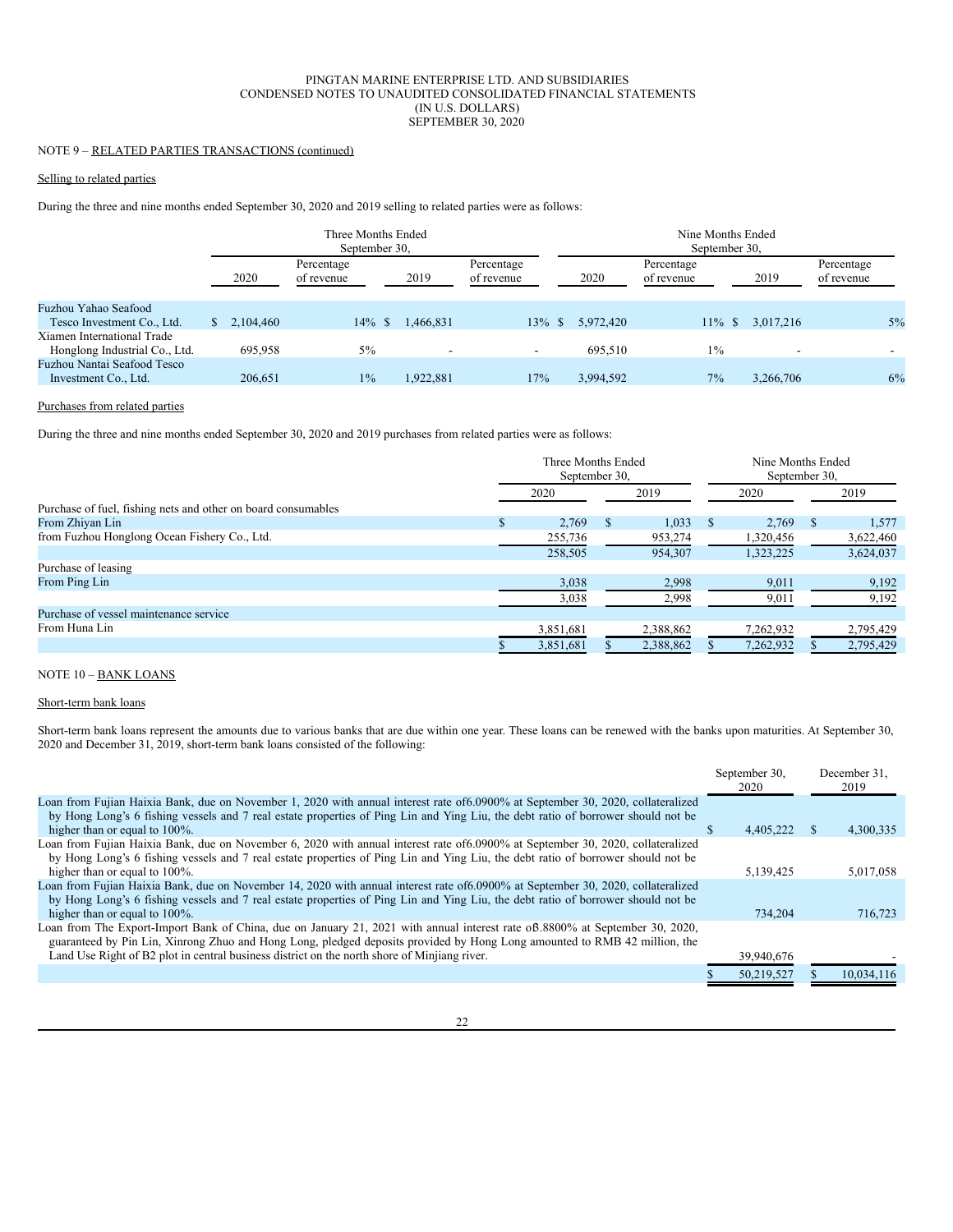# NOTE 10 – BANK LOANS (continued)

# Long-term bank loans

Long-term bank loans represent the amounts due to various banks lasting over one year. Usually, the long-term bank loans cannot be renewed with these banks upon maturities. The Company is in compliance with all long-term bank loan covenants. At September 30, 2020 and December 31, 2019, long-term bank loans consisted of the following:

|                                                                                                                                                                                                                                                                                                                                                                                              | September 30,<br>2020 |    | December 31,<br>2019 |
|----------------------------------------------------------------------------------------------------------------------------------------------------------------------------------------------------------------------------------------------------------------------------------------------------------------------------------------------------------------------------------------------|-----------------------|----|----------------------|
| Loan from The Export-Import Bank of China, due on various dates until August 28, 2020 with annual interest rate of 4.750% at<br>December 31, 2019, guaranteed by Hong Long, Xinrong Zhuo and Ping Lin.                                                                                                                                                                                       | $\mathbf S$           | \$ | 4,730,369            |
| Loan from The Export-Import Bank of China, due on various dates until January 30, 2023 with annual interest rate of 4.900% at<br>September 30, 2020 and December 31, 2019, guaranteed by Xinrong Zhuo and Ping Lin and collateralized by 2 fishing vessels and<br>collateralized by two related parties' investments in equity interest of one PRC local banks.                              | 2,202,611             |    | 5,017,058            |
| Loan from China Development Bank, due on various dates until November 27, 2023 with annual interest rate of 5.145% at September<br>30, 2020 and December 31, 2019, guaranteed by Xinrong Zhuo, Honghong Zhuo, Mr. and Mrs. Zhiyan Lin and 17 fishing vessels,<br>the debt ratio of borrower should not be higher than 80%.                                                                   | 4,845,744             |    | 5,447,092            |
| Loan from The Export-Import Bank of China, due on various dates until March 28, 2025 with annual interest rate of 4.949% at<br>September 30, 2020 and December 31, 2019, guaranteed by Hong Long, Xinrong Zhuo, Ping Lin and collateralized by 20 fishing<br>vessels.                                                                                                                        | 55,799,474            |    | 65,938,477           |
| Loan from The Export-Import Bank of China, due on various dates until September 30, 2020 with annual interest rate of 4.750% at<br>December 31, 2019, guaranteed by Hong Long, Xinrong Zhuo, Ping Lin and collateralized by equity investment of 67 million shares<br>of Hong Long in Xiamen International Bank.                                                                             |                       |    | 16,484,619           |
| Loan from The Export-Import Bank of China, due on various dates until August 21, 2026 with annual interest rate of 4.700% at<br>September 30, 2020 and December 31, 2019, guaranteed by Pin Lin, Xinrong Zhuo and Yaohua Zhuo, 15 fishing vessels, the Land<br>Use Right of B2 plot in central business district on the north shore of Minjiang river.                                       | 55,505,793            |    | 63,214,931           |
| Loan from The Export-Import Bank of China, due on various dates until October 21, 2025 with annual interest rate of 4.700% at<br>September 30, 2020 and December 31, 2019, guaranteed by Pin Lin, Xinrong Zhuo, Yaohua Zhuo and Hong Long, 15 fishing<br>vessels and 1 transport vessel, the Land Use Right of B2 plot in central business district on the north shore of Minjiang river.    | 46,115,329            |    | 45,017,345           |
| Loan from China Development Bank, due on various dates until July 30, 2026 with annual interest rate of 5.390% at September 30,<br>2020 and December 31, 2019, guaranteed by Xinrong Zhuo, 11 fishing vessels and 6 Hong Long's fishing vessels, real estate of<br>Mingguang Wanhao Property co., LTD., totalled area 22,123.50m2, the debt ratio of borrower should not be higher than 80%. | 10,866,213            |    | 11,503,396           |
| Loan from The Export-Import Bank of China, due on various dates until October 21, 2025 with annual interest rate of 4.700% at<br>September 30, 2020, guaranteed by Pin Lin, Xinrong Zhuo, Yaohua Zhuo and Hong Long, 15 fishing vessels and 1 transport vessel,<br>the Land Use Right of B2 plot in central business district on the north shore of Minjiang river.                          | 8,364,048             |    |                      |
| Loan from The Export-Import Bank of China, due on various dates until April 21, 2028 with annual interest rate of 4.650% at<br>September 30, 2020, guaranteed by Pin Lin, Xinrong Zhuo, Yaohua Zhuo, Hong Long and Huanghai Shipbuilding Co., Ltd., the<br>Land Use Right of B2 plot in central business district on the north shore of Minjiang river, 1 vessel.                            | 19,089,294            |    |                      |
| Loan from The Export-Import Bank of China, due on various dates until December 21, 2028 with annual interest rate of 4.650% at<br>September 30, 2020, guaranteed by Pin Lin, Xinrong Zhuo, Yaohua Zhuo, Hong Long and Huanghai Shipbuilding Co., Ltd., the<br>Land Use Right of B2 plot in central business district on the north shore of Minjiang river, 1 vessel.                         | 20,557,701            |    |                      |
| Loan from The Export-Import Bank of China, due on various dates until August 21, 2022 with annual interest rate of 2.200% at<br>September 30, 2020, guaranteed by Hong Long, Xinrong Zhuo and Pin Lin.                                                                                                                                                                                       | 21,000,000            |    |                      |
| Loan from Bank of Communications, due on various dates until June 27, 2025 with annual interest rate of 4.650% at September 30,<br>2020, guaranteed by Xinrong Zhuo, Huanghai Shipbuilding Co., Ltd. and Fujian Jingfu Ocean Fishery Development Co., Ltd                                                                                                                                    | 38,178,587            |    |                      |
| Total long-term bank loans                                                                                                                                                                                                                                                                                                                                                                   | 282,524,794<br>S      | \$ | 217,353,287          |
| Less: current portion                                                                                                                                                                                                                                                                                                                                                                        | (42,897,018)          |    | (57, 122, 789)       |
| Long-term bank loans, non-current portion                                                                                                                                                                                                                                                                                                                                                    | 239,627,776<br>\$     | S. | 160,230,498          |

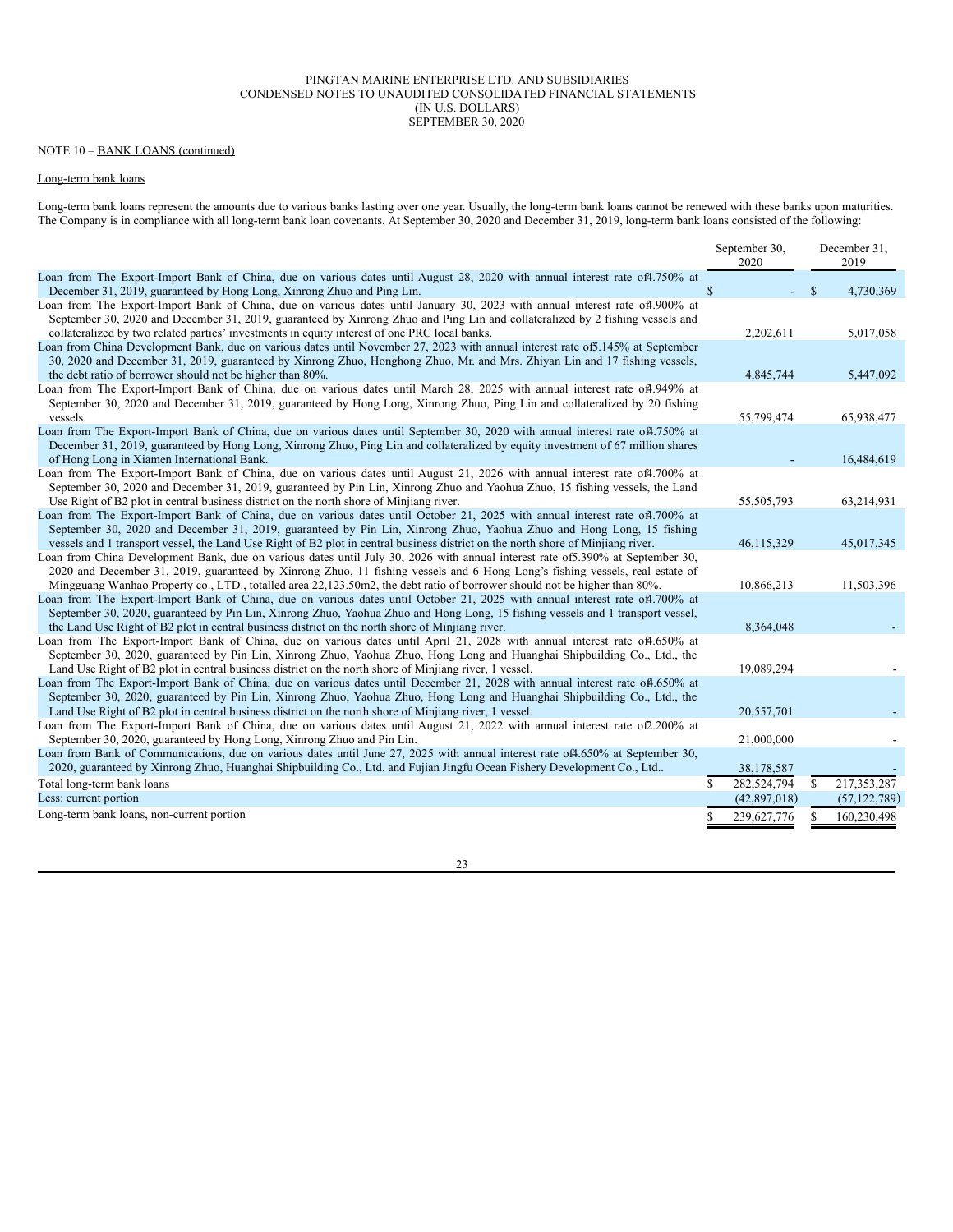NOTE 10 – BANK LOANS (continued)

Long-term bank loans (continued)

The future maturities of long-term bank loans are as follows:

Due in twelve-month periods ending September 30, Principal

| <u>bac in encre monum periodo enumny beptenio er boy</u> |              |
|----------------------------------------------------------|--------------|
| 2021                                                     | 42,897,018   |
| 2022                                                     | 65,840,314   |
| 2023                                                     | 54,698,169   |
| 2024                                                     | 53,963,965   |
| 2025                                                     | 45,294,489   |
| Thereafter                                               | 19,830,839   |
|                                                          | 282,524,794  |
| Less: current portion                                    | (42,897,018) |
| Long-term liability                                      | 239,627,776  |
|                                                          |              |

The weighted average interest rate for short-term bank loans was approximately4.0% and 6.6% for the nine months ended September 30, 2020 and 2019, respectively.

The weighted average interest rate for long-term bank loans was approximately4.8% and 4.9% for the nine months ended September 30, 2020 and 2019, respectively.

For the three months ended September 30, 2020 and 2019, interest expense related to bank loans amounted to \$,220,271 and \$990,083, respectively, of which, \$183,747 and \$213,514 was capitalized to construction-in-progress, respectively. For the nine months ended September 30, 2020 and 2019, interest expense related to bank loans amounted to \$11,064,621 and \$3,225,149, respectively, of which \$1,192,672 and \$321,333 was capitalized to construction-in-progress, respectively.

# NOTE 11 – ACCRUED LIABILITIES AND OTHER PAYABLES

At September 30, 2020 and December 31, 2019, accrued liabilities and other payables consisted of the following:

|                                       | September 30,<br>2020 | December 31,<br>2019 |
|---------------------------------------|-----------------------|----------------------|
| Accrued salaries and related benefits | 11.595.580            | 10,003,346           |
| Accrued interest due                  | 408,399               | 339.629              |
| Other                                 | 661.783               | .085,043             |
|                                       | 12.665.762            | 11.428.018           |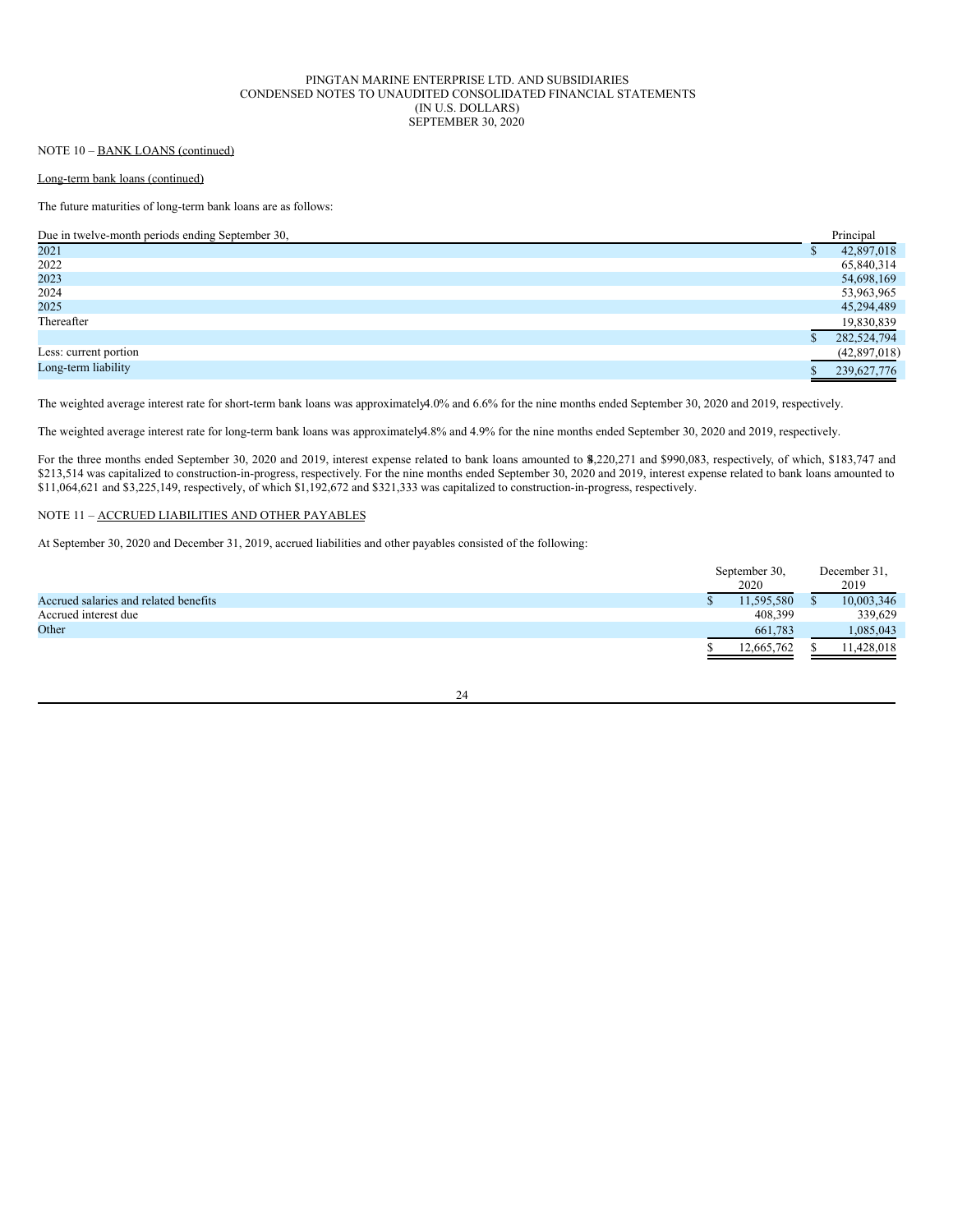#### NOTE 12 – CERTAIN RISKS AND CONCENTRATIONS

# Credit risk

At September 30, 2020 and December 31, 2019, the Company's cash included bank deposits in accounts maintained within the PRC and Hong Kong where there are currently no rules or regulations in place for obligatory insurance to cover bank deposits in event of bank failure. However, the Company does not experience any losses in such accounts and believes it is not exposed to any significant risks on its cash in bank accounts.

### Major customers

The following table sets forth information as to each customer that accounted for10% or more of the Company's sales for the three and nine months ended September 30, 2020 and 2019.

|          | Three Months Ended<br>September 30, | Nine Months Ended<br>September 30, |        |      |
|----------|-------------------------------------|------------------------------------|--------|------|
| Customer | 2020                                | 2019                               | 2020   | 2019 |
| A        | 18%                                 |                                    | 14%    |      |
| B        | 14%                                 | 13%                                | 11%    |      |
| С        | 10%                                 | 16%                                | 14%    | 21%  |
| D        | 10%                                 | 25%                                | 11%    | 16%  |
| Е        | $*$                                 | 17%                                | $\ast$ |      |
|          | *                                   | $\ast$                             |        | 14%  |
| G        |                                     | $\Delta$                           |        | 11%  |

#### less than  $10%$

Five and three customers accounted for 10% or more of the Company's total outstanding accounts receivable at September 30, 2020 and December 31, 2019, respectively.

### Major suppliers

The following table sets forth information as to each supplier that accounted for10% or more of the Company's purchases for the three and nine months ended September 30, 2020 and 2019.

|                 | Three Months Ended<br>September 30, | Nine Months Ended<br>September 30, |      |      |
|-----------------|-------------------------------------|------------------------------------|------|------|
| Supplier        | 2020                                | 2019                               | 2020 | 2019 |
| A               | 54%                                 | 35%                                | 44%  | 53%  |
| B               | *                                   |                                    | 24%  |      |
| $\sqrt{ }$<br>◡ | 14%                                 |                                    |      |      |
| D               |                                     | 30%                                |      | 13%  |

Three suppliers, whose outstanding accounts payable accounted for 10% or more of the Company's total outstanding accounts payable and accounts payable – related parties at September 30, 2020, accounted for 68.6% of the Company's total outstanding accounts payable and accounts payable – related parties at September 30, 2020.

One supplier, whose outstanding accounts payable accounted for 10% or more of the Company's total outstanding accounts payable and accounts payable – related parties at September 30, 2019, accounted for 85.5% of the Company's total outstanding accounts payable and accounts payable – related parties at September 30, 2019.

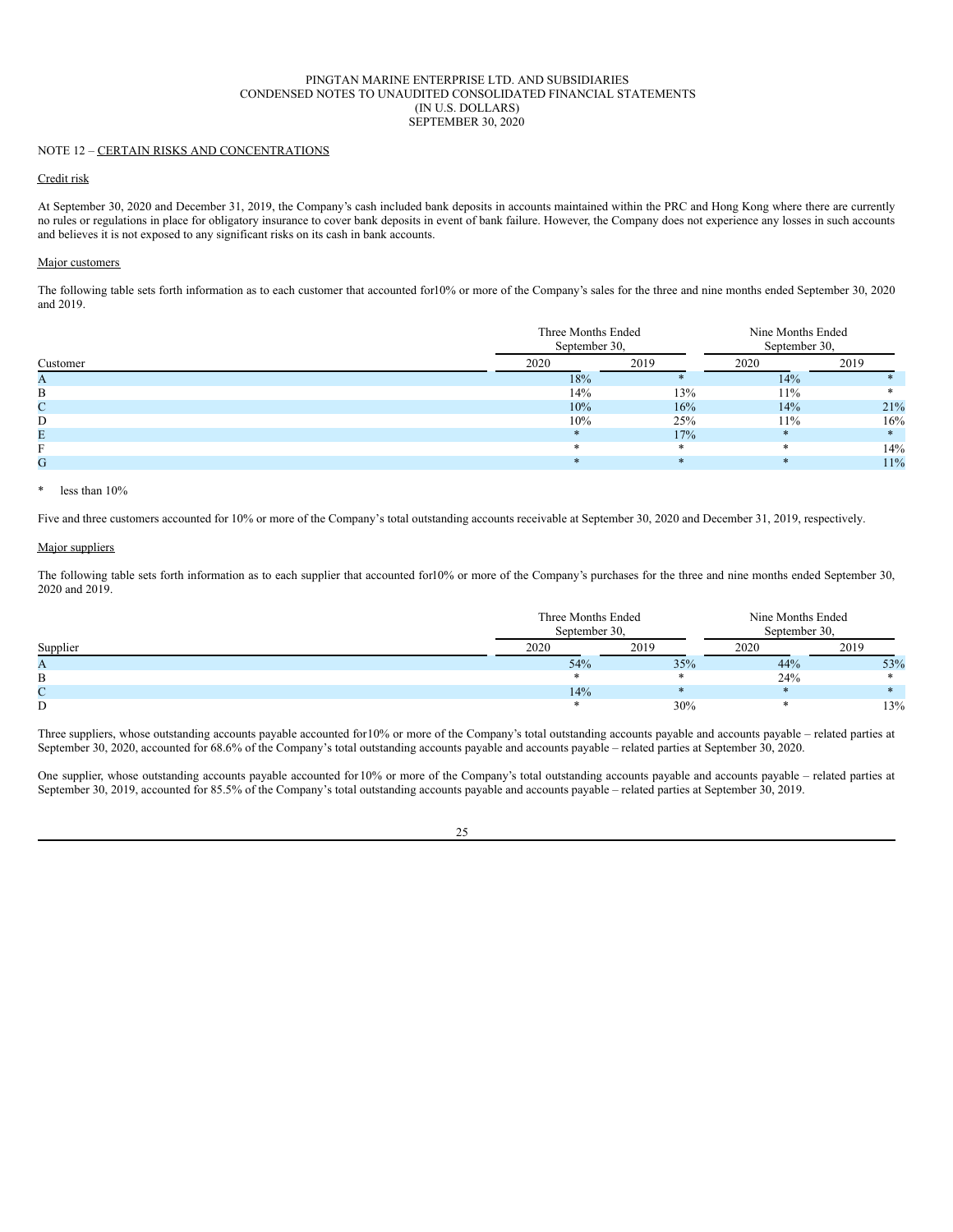#### NOTE 13 – COMMITMENTS AND CONTINGENCIES

#### Severance payments

The Company has employment agreements with certain employees that provide for severance payments to such employees upon termination of employment under certain circumstances, as defined in the applicable agreements. The Company has estimated its possible severance payments to be approximately \$10,000 as of September 30, 2020 and December 31, 2019, which have not been reflected in its consolidated financial statements.

#### Operating lease

See note 9 for related party operating lease commitment.

#### Rental payment

On March 1, 2018, the Company entered into a lease agreement (the "Lease Agreement") for office space in Hong Kong.Pursuant to the Lease Agreement, the monthly payments are HK\$298,500 (approximately \$38,000). The Lease Agreement expires on February 28, 2021.

For the three months ended September 30, 2020 and 2019, rent expense and the corresponding administrative service charge related to the Lease Agreement amounted to \$18,048 and \$17,956, respectively. For the nine months ended September 30, 2020 and 2019, rent expense and the corresponding administrative service charge related to the Lease Agreement amounted to \$248,776 and \$246,315, respectively.

As of September 30, 2020, future minimum lease payments on operating leases were as follows:

| Maturity of lease liabilities           | September 30,<br>2020 |
|-----------------------------------------|-----------------------|
| 2020                                    | 97,496                |
| 2021                                    | 32,499                |
| Total minimum lease payments            | 129,995               |
| Imputed interest                        | (1,377)               |
| Present value of minimum lease payments | 128,618               |

The remaining lease terms (in years) and discount rates consisted of the following:

|                                | September 30,<br>2020 |
|--------------------------------|-----------------------|
| Lease term and discount rate   |                       |
| Remaining operating lease term | 0.42                  |
| Discount rate                  | 5.13%                 |

#### NOTE 14 – SUBSEQUENT EVENTS

On October 19, 2020, the Company received repayment of Hong Long amounted to \$1.4 million.

On October 21, 2020, the Company repaid a long-term bank loan of \$9.54 million to The Export-Import Bank of China in accordance with the loan repayment schedule.

On October 29, 2020, the Company received a short-term bank loan of \$10.3 million from Fujian Haixia Bank.

On October 29, 2020, the Company repaid a short-term bank loan of \$10.3 million to Fujian Haixia Bank.

On November 6, 2020, the Company received repayment of Hong Long amounted to \$12.5 million.

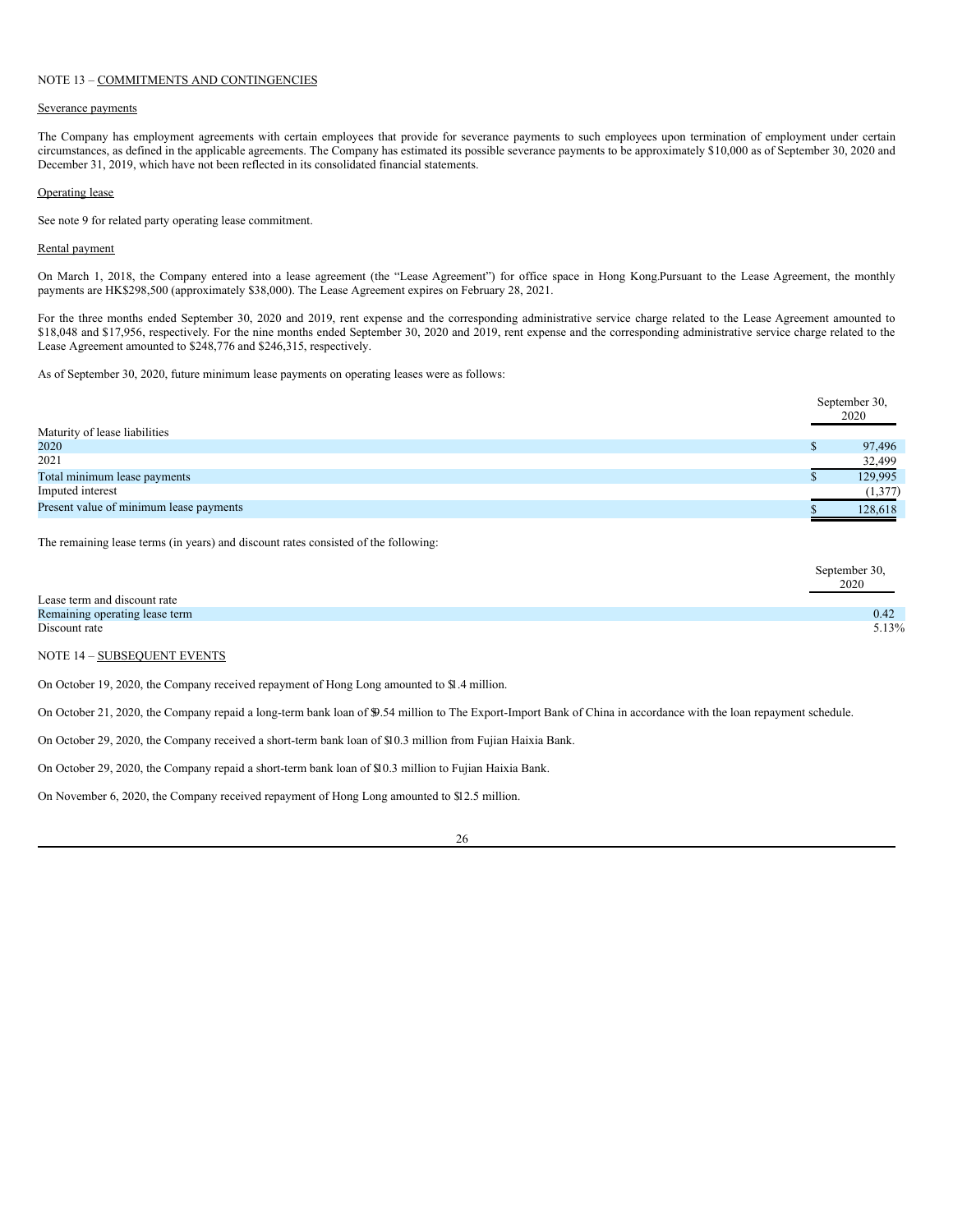### **ITEM 2. MANAGEMENT'S DISCUSSION AND ANALYSIS OF FINANCIAL CONDITION AND RESULTS OF OPERATIONS**

The following discussion and analysis of the results of operations and financial condition of Pingtan Marine Enterprise Ltd. for the three and nine months ended September 30, 2020 and 2019 should be read in conjunction with the Pingtan Marine Enterprise Ltd. unaudited financial statements and the notes thereto contained elsewhere in this report. Our discussion includes forward-looking statements based upon current expectations that involve risks and uncertainties, such as our plans, objectives, expectations and intentions. Actual results and the timing of events could differ materially from those anticipated in these forward-looking statements as a result of a number of factors, including those set forth under the Risk Factors, Special Note Regarding Forward-Looking Statements and Business sections in our Form 10-K as filed with the U.S. Securities and Exchange Commission ("SEC") on March 15, 2020. We use words such as "anticipate," "estimate," "plan," "project," "continuing," "ongoing," "expect," "believe," "intend," "may," "will," "should," "could," and similar expressions to identify forward-looking statements.

Unless otherwise indicated, references to the "Company," "us," "our" or "we" refer to Pingtan Marine Enterprise Ltd. and its subsidiaries. All amounts expressed below are in US dollars.

#### **Overview**

We are a marine enterprise group primarily engaging in ocean fishing through our operating subsidiary, Fujian Provincial Pingtan County Ocean Fishing Group Co., Ltd., or Pingtan Fishing, which is organized in the People's Republic of China ("PRC"). We carry out marine fishing operations in the international waters and the approved waters in access fishing countries with many of our owned vessels or licensed vessels for which we have exclusive operating license rights. We provide high quality seafood to a diverse group of customers including distributors, restaurant owners and exporters in the PRC.

We initially had a fishing fleet of 40 vessels in 2013. By June 2015, we expanded the number of vessels to 135 through the construction of 3 new vessels, the purchase of 72 licensed vessels and the acquisition of 20-year exclusive operation rights to 20 vessels. Our fishing fleet consists of vessels of diversified fishing methods, including trawling, drift netting, light luring seine, long line fishing and squid jigging.

From 2017 to 2018, we purchased 2 refrigerated transport vessels and 4 squid jigging vessels. Of those vessels, the renovation of 2 transport vessels and 2 squid jigging vessels were completed in subsequent years and were deployed to international waters. The ownership transfer of the remaining 2 vessels' is not yet completed, but the Company is entitled to 100% of the operations and net profits (losses) from the vessels.

In April 2018, 27 vessels received approval from the MARA to operate in the international waters after the completion of modification and rebuilding projects. The 27 fishing vessels were modified and rebuilt into 20 squid jigging vessels and 7 light luring seine vessels and have been deployed to sea for operation in late 2018 and early 2019.

In 2019, the Company had 30 fishing vessels that received approval from the MARA to operate in the international waters after completion of modification and rebuilding. The 30 vessels were rebuilt and modified into 15 squid jigging vessels and 15 seine vessels. The renovation of the 30 vessels was completed in 2019 and were deployed to international waters for operation. In late 2019, we applied to the MARA for permits to modify and rebuild 10 fishing vessels.

In January 2020, we purchased 1 refrigerated transport vessel and started modifying and rebuilding the vessel. We expect the modification and rebuilding project to be completed in November 2020 and then be deployed to international waters.

During three months ended September 30, 2020, we deployed 10 fishing vessels, which completed the modification and rebuilding project to international waters for operation.

As of September 30, 2020, we owned 51 squid jigging vessels, 26 trawlers, 25 seine vessels, 13 drifters, 4 longline fishing vessels, and 2 transport vessels and had exclusive operating license rights to 20 drifters. Additionally, 1 transport vessel was in the modification and rebuilding stage and 1 new krill fishing vessel was in the building stage.

Among the 143 vessels, 79 were located in international waters, 12 were located in the Bay of Bengal in India, 13 were located in the PRC, 37 were located in the Arafura Sea in Indonesia, 1 transport vessel was in the modification and rebuilding stage and 1 new krill fishing vessel was in the building stage.

We catch nearly 30 different species of fish, including squid, ribbon fish, croaker fish and cuttle fish. All of our catch is shipped back to the PRC. We arrange chartered transportation ships to deliver frozen stocks to cold storage warehouses located in one of the PRC's largest seafood trading centers, the Mawei Seafood Market in Fujian Province.

We derive our revenue primarily from the sale of frozen seafood products. We sell our products directly to customers, including seafood processors, distributors, restaurant owners and exporters. Most of our customers have long-term, cooperative relationships with us. Our existing customers also introduce new customers to us from time to time. In July 2017, we entered into an exclusive strategic cooperation agreement to sell our fish products directly to consumers online. Based on past experiences, demand for seafood products is the highest from December to January, during the Chinese New Year. We believe that our profitability and growth are dependent on our ability to deploy our vessels to new fishing grounds and our ability to expand our customer base.

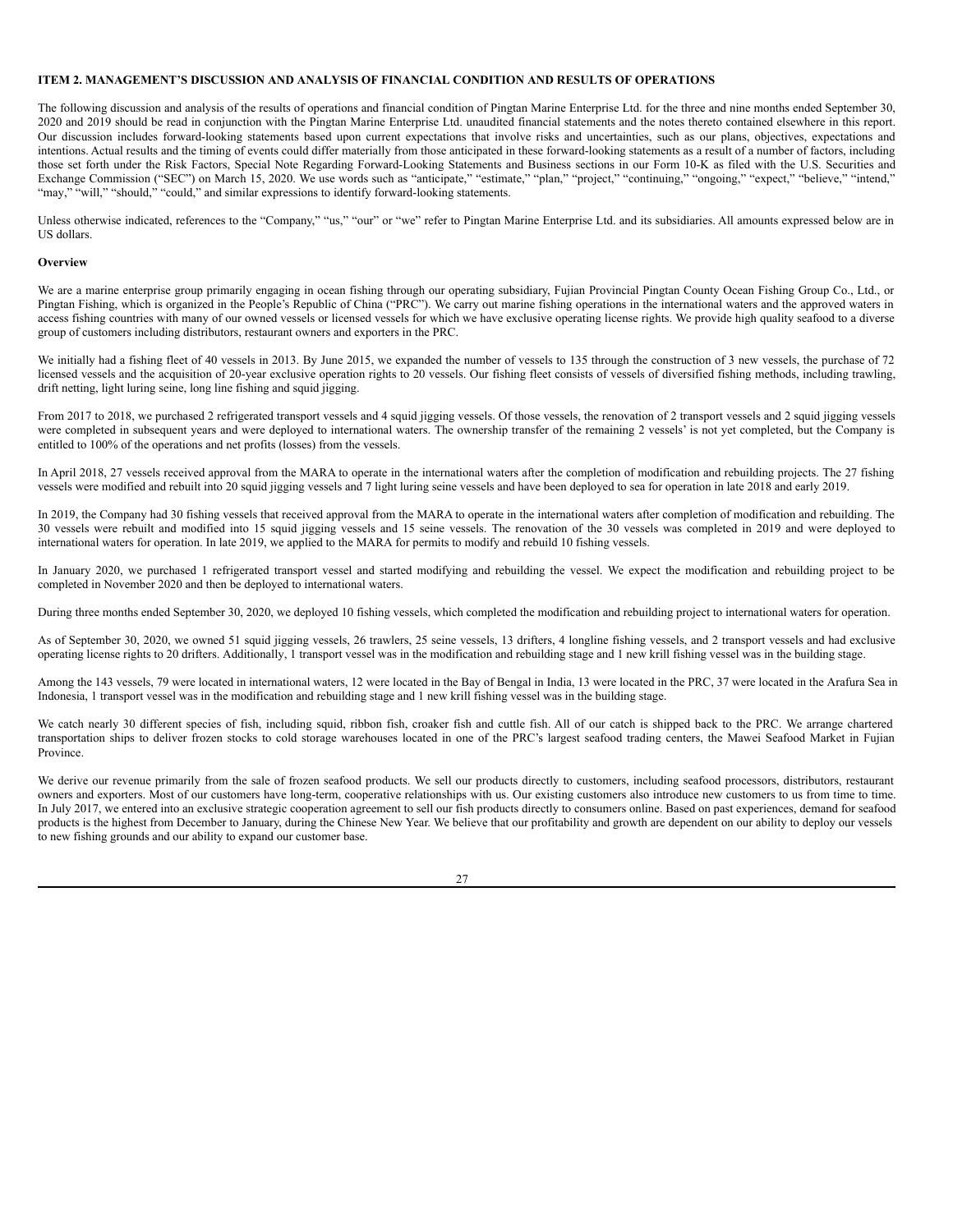#### **Significant factors affecting our results of operations**

● *COVID-19 pandemic:* In December 2019, a novel strain of coronavirus (COVID-19) surfaced in the PRC. In reaction to this outbreak, many provinces and municipalities in the PRC activated the highest Level-I Response to the emergency public health incident. As a result, business activities in the PRC were significantly affected.

Emergency quarantine measures and travel restrictions have had a significant impact on many sectors across the PRC, which has also adversely affected our operations. To reduce the impact on our production and operation, we implemented certain safety measures to allow us to gradually resume work in mid-February. For the employees who left Fuzhou during the Spring Festival holiday and could not return to Fuzhou as scheduled, or those who could only resume work after satisfying the 14-day quarantine requirement, we provided paid leave. Since resuming work in mid-February, we have been using a shift system and adopted additional health and safety procedures to protect our employees. With these measures, we were able to maintain sales and operations from mid-February to mid-March. On March 23, 2020, we resumed normal operations and is conducting business as usual with health and safety procedures to protect employees. Management is focused on mitigating the effects of COVID-19 on our business operations while protecting the employees' health and safety. We will continue to actively monitor the situation and may take further actions that alter our business operations, as may be required by local authorities or that we determine are in the best interests of our employees, customers, partners, suppliers and other stakeholders.

Some of our customers are fish processing plants that export processed fish products to foreign countries. These customers reduced or postponed their purchases from us in the initial stage of the pandemic, but since the middle of the second quarter, they have adjusted their business strategies in relation to exportation or domestic sale. Because of the reduction or postponement, our unit selling price decreased, our inventory levels increased and our accounts receivables were not timely paid as anticipated.

The COVID-19 pandemic continues to cause major disruptions to businesses and markets worldwide as the virus spreads or a resurgence in certain jurisdictions. The effects of the outbreak are still evolving, and the ultimate severity and duration of the pandemic and the implications on global economic conditions remains uncertain. Therefore, the extent of the impact of the pandemic on our financial condition and results of operations is still highly uncertain and will depend on future developments, such as the ultimate duration and scope of the outbreak, its impact on the our customers and exporters, how quickly normal economic conditions, operations, and the demand for our products can resume and whether the pandemic leads to recessionary conditions in the PRC.

While we anticipate that our results of operations will continue to be impacted by this pandemic in the fourth quarter of 2020, we are unable to reasonably estimate the extent of the impact on our full-year results of operations, our liquidity or our overall financial position.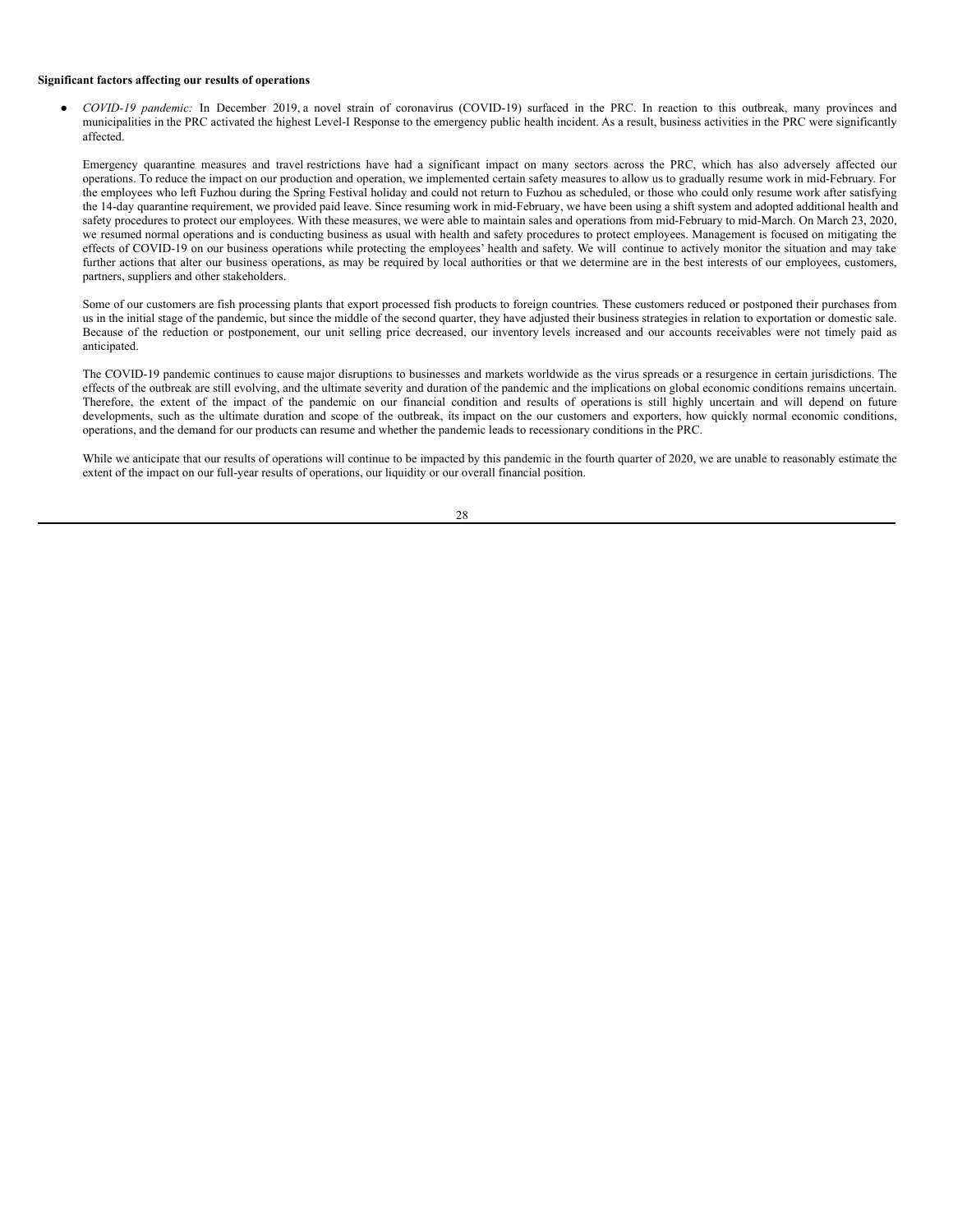- Governmental policies: Fishing is a highly regulated industry and our operations require licenses and permits. Our ability to obtain, sustain or renew such licenses and permits on acceptable terms is subject to changes in regulations and policies and is at the discretion of the applicable government agencies. Our inability to obtain, or loss or denial of extensions to, any of our applicable licenses or permits could hamper our ability to generate revenue from our operations.
- *Resource & environmental factors:* Our fishing expeditions are based in the EEZ, the international waters and the Arafura Sea of Indonesia. Any earthquake, tsunami, adverse weather or oceanic conditions, or other disasters in such areas may result in disruption to our operations and could adversely affect our sales. Adverse weather conditions such as storms, cyclones and typhoons or cataclysmic events may also decrease the volume of fish catches or may even hamper our operations. Our fishing volumes may also be adversely affected by major climatic disruptions such as El Niño, which in the past has caused significant decreases in seafood catch worldwide. Besides weather patterns, other unpredictable factors, such as fish migration, may also impact our harvest volume.
- *Fluctuation on fuel prices:* Our operations may be adversely affected by fluctuations in fuel prices. Changes in fuel prices may result in increases in the selling prices of our products, and may, in turn, adversely affect our sales volume, revenue and operating profit.
- *Competition:* We engage in the business in the EEZ, the international waters, and the Arafura Sea of Indonesian. Competition within our designated fishing areas is not currently significant as the region is not overfished or regulated by government limits on the number of vessels that are allowed to fish in the territories; however, there is no guarantee that competition will not become more intense. Competition in the consumer market in the PRC, however, is keen. We compete with other fishing companies that offer similar and varied products. There is significant demand for fish in the Chinese market. We believe our catch appeals to a wide segment of consumers because of the low price points of our products.
- Fishing licenses: Each of our fishing vessels requires approval from the MARA to carry out ocean fishing projects in international waters and foreign territories. Different countries may have different policies for foreign cooperation in fisheries. Some countries require fishing licenses issued by the accessed country; some others may require establishment of a joint venture or sole proprietorship to obtain local licenses.

In early December 2014, the Indonesian government introduced a six-month moratorium on issuing new fishing licenses and renewals so that the country's Ministry of Maritime Affairs and Fisheries ("MMAF") could combat illegal fishing and rectify ocean fishing order. In February 2015, we ceased all fishing operations in Indonesia. During the moratorium, we were informed that the fishing licenses of four vessels operated through PT. Avona, one of the local companies through which we conduct business in Indonesia, and the fishery business license of PT. Dwikarya, the other local company through which we conduct business in Indonesia, were revoked. Although, in November 2015, the Indonesian government announced that the moratorium had concluded, the MMAF has neither implemented new fishing policies nor resumed the license renewal process. As a result of the above, all local fishing licenses of our vessels in Indonesia are presently inactive. We have been paying close attention to any new trends in fishing policy and have been actively exploring other business operations and redeploying vessels to other locations.

In October 2016, we deployed 13 vessels, which were granted fishing licenses by the Ministry of Agriculture and Fisheries of the Democratic Republic of Timor-Leste ("MAF"), to operate in the Indo-Pacific waters of the country. In September 2017, we were informed that the fishing licenses of these 13 vessels were suspended and the vessels were docked in the port by the MAF. The 13 vessels have returned to the PRC.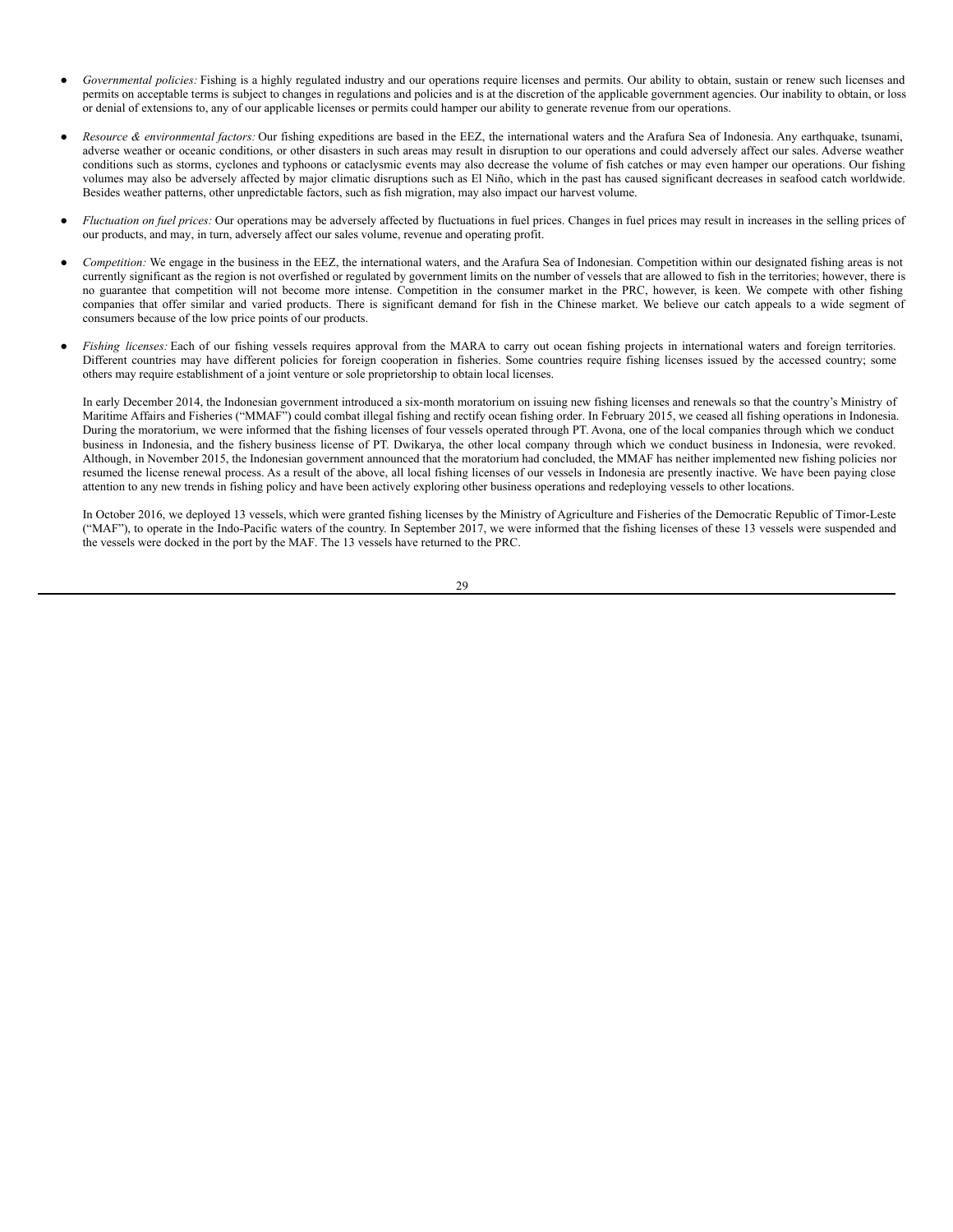# **RESULTS OF OPERATIONS**

# *Comparison of results of operations for the three and nine months ended September 30, 2020 and 2019*

#### *Revenue*

We catch different species of fish, ship them back to China and sell the catches to distributors and retailers by acting as a wholesaler. Marine catch is our one and only product line. The product type, contractual price and quantities are identified in contracts. We do not offer promotional payments, customer coupons, rebates or other cash redemption offers to our customers, and we do not accept returns from customers. Our revenues are recorded at a point in time. All of our operations are considered by the Company's Chief Operating Decision Maker to be aggregated in one reportable operating segment and our revenue is disaggregated by product type in terms of species of fish sold pursuant to ASC 606-10-55-91(a).

The revenue is generated from the sale of frozen fish and other marine catches. We recognize revenue at the amount we expect to be entitled to be paid, determined when control of the products is transferred to our customers, which occurs upon delivery of and acceptance of the frozen fish by the customer and we have a right to payment.

We have identified one performance obligation as when the frozen fish and other marine catches identified in the contract are picked up by the customers at our cold storage warehouse, with revenue being recognized at a point in time. We initially recognize revenue in an amount which is estimated based on contractual prices. The receivables under contracts, whereby pricing is based on contractual prices, are primarily collected within 180 days.

For the three months ended September 30, 2020 and 2019, our revenue by species of fish was as follows (dollars in thousands, except for average price):

|                    | Three Months Ended September 30, 2020 |            |   |                  |                          |  |  |
|--------------------|---------------------------------------|------------|---|------------------|--------------------------|--|--|
|                    | Volume<br>(KG)<br>Revenue             |            |   | Average<br>price | Percentage<br>of revenue |  |  |
| Indian Ocean squid | 6,071                                 | 7,285,134  | S | 0.83             | 39.3%                    |  |  |
| Peru squid         | 4,685                                 | 3,382,517  |   | 1.39             | 30.3%                    |  |  |
| Chub mackerel      | 981                                   | 1,030,773  |   | 0.95             | 6.4%                     |  |  |
| Tuna               | 662                                   | 184.867    |   | 3.58             | $4.3\%$                  |  |  |
| Sardine            | 649                                   | 1,743,914  |   | 0.37             | 4.2%                     |  |  |
| Others             | 2,400                                 | 1,070,101  |   | 2.24             | 15.5%                    |  |  |
| Total              | 15,448                                | 14,697,306 |   | 1.05             | $100.0\%$                |  |  |

|                        |  | Three Months Ended September 30, 2019 |                |                  |      |                          |  |  |  |  |
|------------------------|--|---------------------------------------|----------------|------------------|------|--------------------------|--|--|--|--|
|                        |  | Revenue                               | Volume<br>(KG) | Average<br>price |      | Percentage<br>of revenue |  |  |  |  |
| Indian Ocean squid     |  | 8,955                                 | 8,009,340      |                  | 1.12 | 80.1%                    |  |  |  |  |
| Cuttle fish            |  | 1,108                                 | 236,260        |                  | 4.69 | $9.9\%$                  |  |  |  |  |
| Argentina squid(whole) |  | 455                                   | 110,726        |                  | 4.11 | 4.0%                     |  |  |  |  |
| Croaker fish           |  | 342                                   | 165.223        |                  | 2.07 | $3.1\%$                  |  |  |  |  |
| Ribbon fish            |  | 18                                    | 5,490          |                  | 3.28 | 0.2%                     |  |  |  |  |
| Others                 |  | 302                                   | 154,428        |                  | 1.96 | 2.7%                     |  |  |  |  |
| Total                  |  | 11,180                                | 8,681,467      |                  | 1.29 | $100.0\%$                |  |  |  |  |

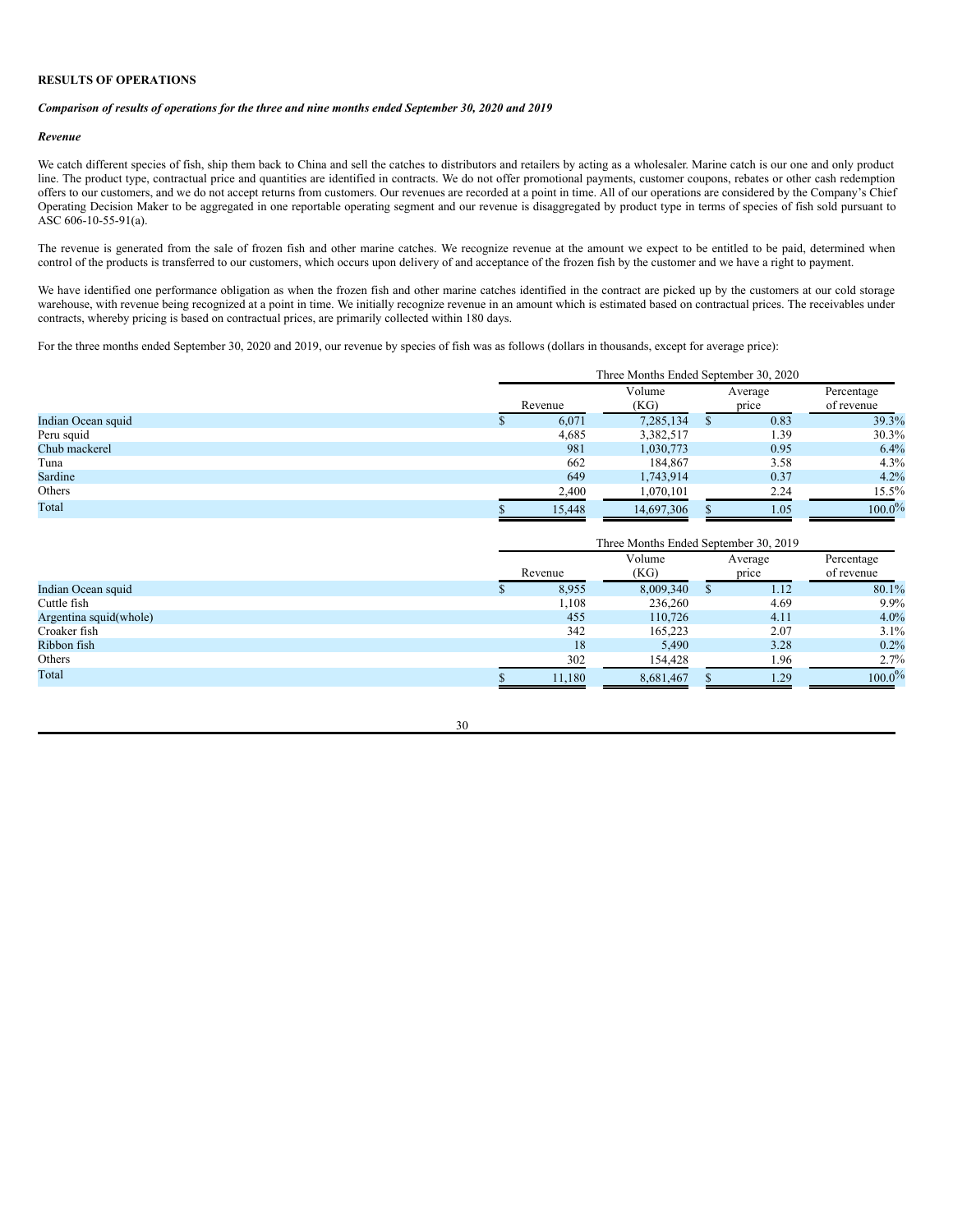For the nine months ended September 30, 2020 and 2019, our revenue by species of fish was as follows (dollars in thousands, except for average price):

|                    | Nine Months Ended September 30, 2020 |         |                |  |                  |                          |  |  |  |  |
|--------------------|--------------------------------------|---------|----------------|--|------------------|--------------------------|--|--|--|--|
|                    |                                      | Revenue | Volume<br>(KG) |  | Average<br>price | Percentage<br>of revenue |  |  |  |  |
| Indian Ocean squid |                                      | 25,892  | 30,557,785     |  | 0.85             | 46.1%                    |  |  |  |  |
| Peru squid         |                                      | 9,523   | 6,436,282      |  | 1.48             | 16.9%                    |  |  |  |  |
| Chub mackerel      |                                      | 4,996   | 5,585,977      |  | 0.89             | 8.9%                     |  |  |  |  |
| Cuttle fish        |                                      | 4,554   | 1,024,960      |  | 4.44             | 8.1%                     |  |  |  |  |
| Croaker fish       |                                      | 3,367   | 1,861,511      |  | 1.81             | $6.0\%$                  |  |  |  |  |
| Others             |                                      | 7,886   | 4,524,509      |  | 1.74             | 14.0%                    |  |  |  |  |
| Total              |                                      | 56,218  | 49,991,024     |  | 1.12             | $100.0\%$                |  |  |  |  |

|                        | Nine Months Ended September 30, 2019 |         |                |   |                  |                          |  |  |  |  |
|------------------------|--------------------------------------|---------|----------------|---|------------------|--------------------------|--|--|--|--|
|                        |                                      | Revenue | Volume<br>(KG) |   | Average<br>price | Percentage<br>of revenue |  |  |  |  |
| Indian Ocean squid     |                                      | 26,771  | 24,006,371     | ъ | 1.12             | 48.6%                    |  |  |  |  |
| Ribbon fish            |                                      | 5,968   | 1,819,792      |   | 3.28             | 10.8%                    |  |  |  |  |
| Argentina squid(whole) |                                      | 4.234   | 1,000.671      |   | 4.23             | 7.7%                     |  |  |  |  |
| Croaker fish           |                                      | 3,566   | 1,631,723      |   | 2.19             | 6.5%                     |  |  |  |  |
| Cuttle fish            |                                      | 3,565   | 681,619        |   | 5.23             | 6.5%                     |  |  |  |  |
| Others                 |                                      | 10,963  | 3,712,634      |   | 2.95             | 19.9%                    |  |  |  |  |
| Total                  |                                      | 55,067  | 32,852,810     |   | 1.68             | $100.0\%$                |  |  |  |  |

For the three months ended September 30, 2020, we had revenue of \$15,448,083, as compared to revenue of \$11,179,946 for the three months ended September 30, 2019, an increase of \$4,268,137, or 38.2%. Sales volumes in the three months ended September 30, 2020 increased by 69.3% to 14,697,306 kg from 8,681,467 kg in the three months ended September 30, 2019. Average unit sale price decreased by 18.6% in the three months ended September 30, 2020 as compared to the three months ended September 30, 2019.

For the nine months ended September 30, 2020, we had revenue of \$56,218,216, as compared to revenue of \$55,067,249 for the nine months ended September 30, 2019, an increase of \$1,150,967, or 2.1%. Sales volumes in the nine months ended September 30, 2020 increased by 52.2% to 49,991,024 kg from 32,852,810 kg in the nine months ended September 30, 2019. Average unit sale price decreased by 33.3% in the nine months ended September 30, 2020 as compared to the nine months ended September 30, 2019.

For the three and nine months ended September 30, 2020, the increase in revenue as compared to the same period in 2019 was primarily attributable to changes in different sales mix and the increase of sales volumes as more vessels were in operation. For the three and nine months ended September 30, 2020, the decrease in the average unit sale price as compared to the same period in 2019 was primarily attributable to the fish species with highest sales volume being sold at lower selling prices - Indian Ocean squid was our major product for the three and nine months ended September 30, 2020 - and an increase in the number of fishing vessels catching Indian Ocean squid on the market led to increased supply, which negatively affected the average unit sale price. Lower unit sales prices are expected to continue for the remainder of year 2020 due to the impact of COVID-19.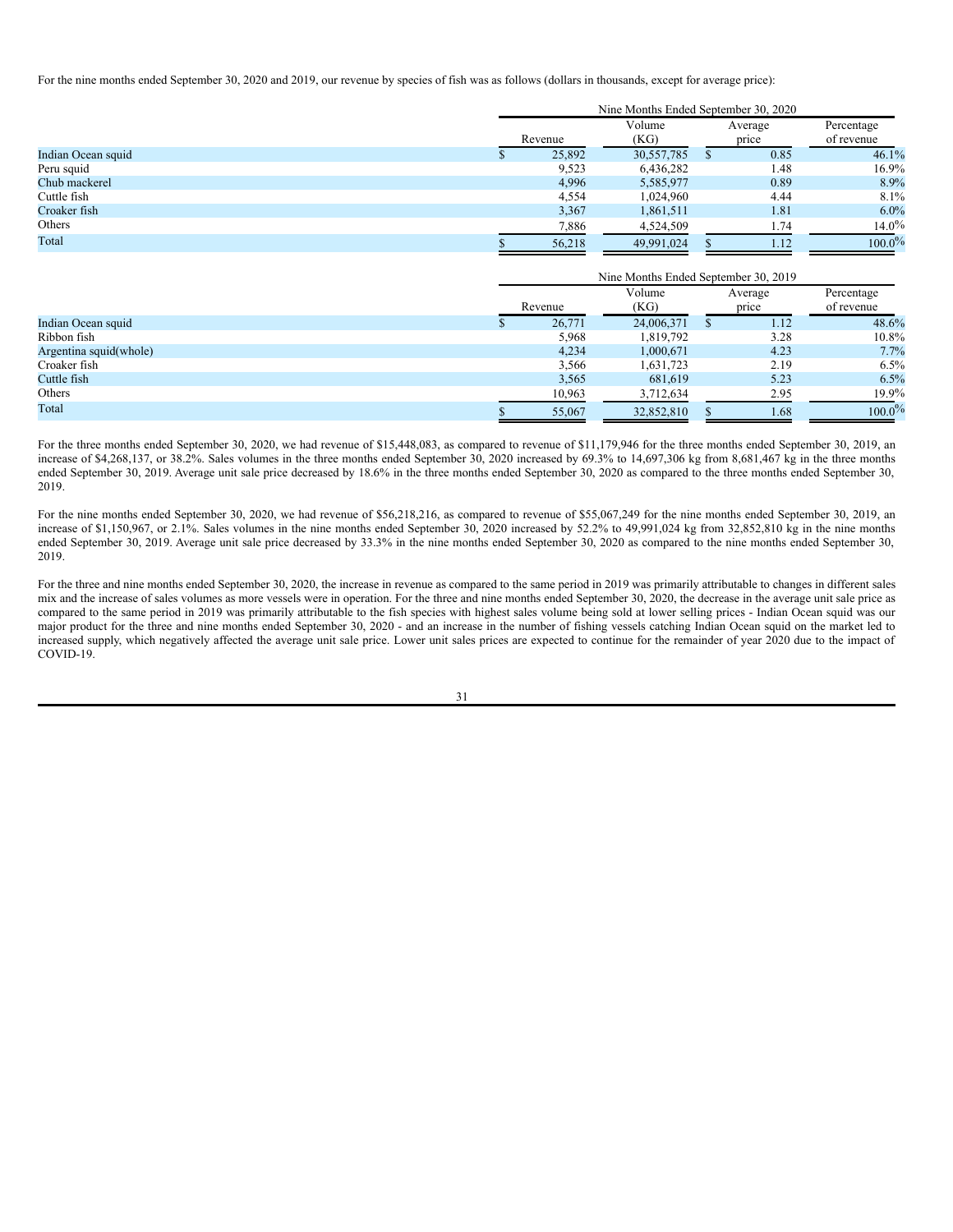#### *Cost of revenue*

Our cost of revenue primarily consists of fuel cost, depreciation, direct labor cost, freight, fishing vessels maintenance fees, and other overhead costs. Fuel cost, depreciation, and labor cost generally accounted for the majority of our cost of revenue. The following table sets forth our cost of revenue information, both in amounts and as a percentage of revenue for the three months ended September 30, 2020 and 2019 (dollars in thousands):

|                       |        |           | Three Months Ended September 30, |        |           |          |  |  |  |
|-----------------------|--------|-----------|----------------------------------|--------|-----------|----------|--|--|--|
|                       |        | 2020      |                                  |        | 2019      |          |  |  |  |
|                       |        | $%$ of    |                                  |        | $%$ of    |          |  |  |  |
|                       |        | cost of   | $%$ of                           |        | cost of   | $%$ of   |  |  |  |
|                       | Amount | revenue   | revenue                          | Amount | revenue   | revenue  |  |  |  |
| Fuel cost             | 8,418  | 61.1%     | 54.5% \$                         | 5,867  | 77.2%     | 52.5%    |  |  |  |
| Labor cost            | 2,134  | 15.5%     | 13.8%                            | 746    | 9.8%      | 6.7%     |  |  |  |
| Depreciation          | 1,436  | $10.4\%$  | $9.3\%$                          | 508    | 6.7%      | 4.5%     |  |  |  |
| Freight               | 1,165  | 8.4%      | $7.5\%$                          | 21     | 0.4%      | $0.2\%$  |  |  |  |
| Spare parts           | 656    | 4.8%      | $4.2\%$                          | 349    | 4.6%      | 3.1%     |  |  |  |
| Maintenance fee       |        | $0.0\%$   | $0.0\%$                          |        | $0.0\%$   | $0.0\%$  |  |  |  |
| Other                 | (25)   | $(0.2)\%$ | (0.2)%                           | 100    | 1.3%      | 0.9%     |  |  |  |
| Total cost of revenue | 13,788 | $100.0\%$ | $89.1\%$                         | 7,595  | $100.0\%$ | $67.9\%$ |  |  |  |

The following table sets forth our cost of revenue information, both in amounts and as a percentage of revenue, for the nine months ended September 30, 2020 and 2019 (dollars in thousands):

|                       |        |           | Nine Months Ended September 30, |        |           |          |
|-----------------------|--------|-----------|---------------------------------|--------|-----------|----------|
|                       |        | 2020      |                                 |        |           |          |
|                       |        | $%$ of    |                                 |        | $%$ of    |          |
|                       |        | cost of   | $%$ of                          |        | cost of   | $%$ of   |
|                       | Amount | revenue   | revenue                         | Amount | revenue   | revenue  |
| Fuel cost             | 29,168 | 62.5%     | $51.9\%$ \$                     | 24,408 | 64.0%     | 44.3%    |
| Labor cost            | 6,926  | 14.8%     | 12.3%                           | 5,170  | 13.6%     | $9.4\%$  |
| Depreciation          | 4,417  | 9.5%      | 7.9%                            | 3,608  | 9.5%      | 6.6%     |
| Freight               | 4,378  | 9.4%      | $7.8\%$                         | 3,447  | $9.0\%$   | 6.3%     |
| Spare parts           | 1,197  | 2.6%      | $2.1\%$                         | 1,232  | 3.2%      | 2.2%     |
| Maintenance fee       | 20     | $0.0\%$   | $0.0\%$                         | 23     | $0.1\%$   | $0.0\%$  |
| Other                 | 536    | $1.2\%$   | $1.0\%$                         | 247    | $0.6\%$   | $0.4\%$  |
| Total cost of revenue | 46,642 | $100.0\%$ | $83.0\%$ \$                     | 38,135 | $100.0\%$ | $69.2\%$ |

Cost of revenue for the three months ended September 30, 2020 was \$13,787,521, representing an increase of \$6,192,807, or 81.5%, as compared to \$7,594,714 for the three months ended September 30, 2019. Cost of revenue for the nine months ended September 30, 2020 was \$46,641,884, representing an increase of \$8,507,332, or 22.3%, as compared to \$38,134,552 for the nine months ended September 30, 2019. The increase was primarily attributable to the increase in our production activities.

At September 30, 2020, we recorded a reserve for inventories in the amount of \$2,030,213.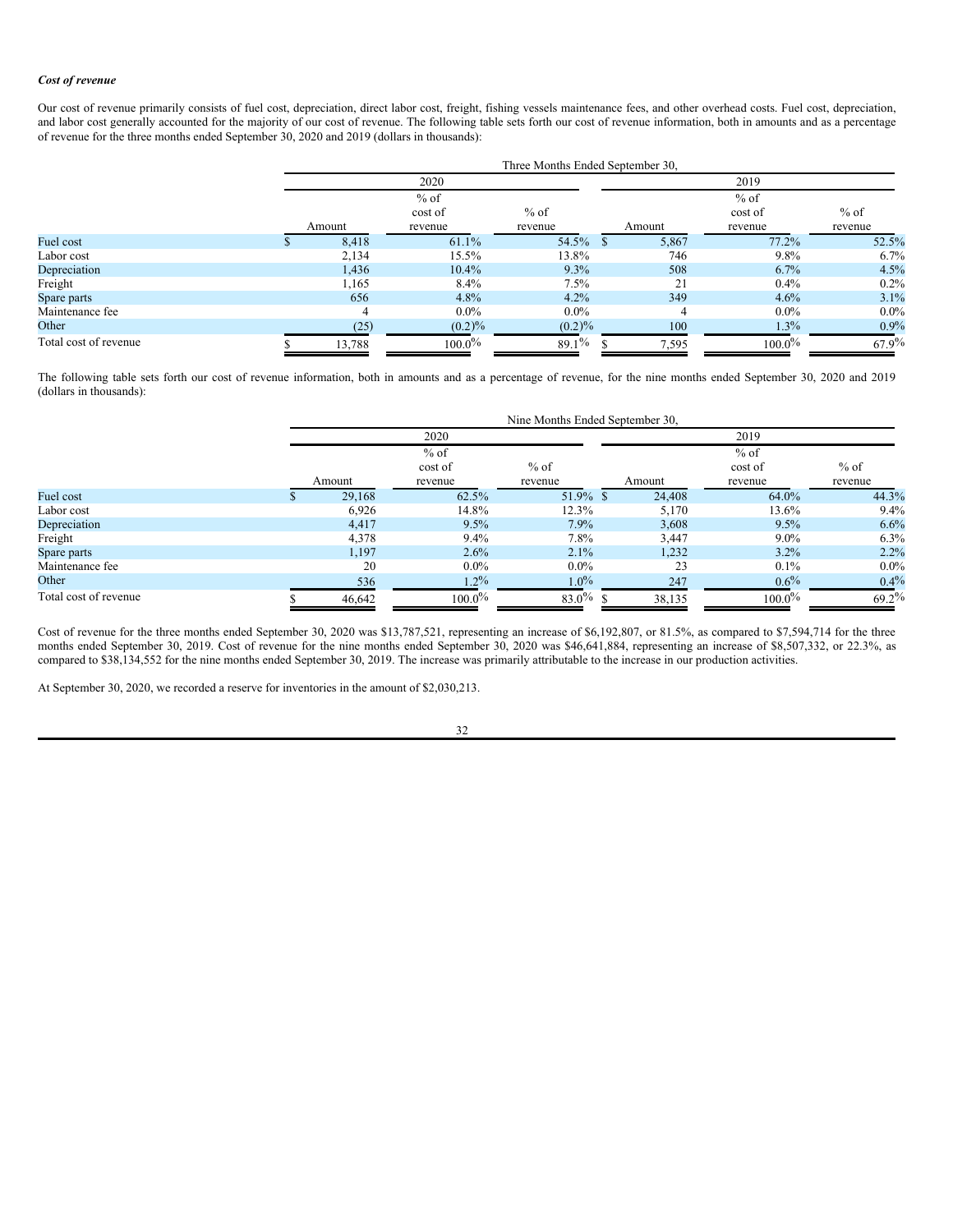#### *Gross profit*

Our gross profit is primarily affected by decreases in the average unit sale price and changes in production costs. Fuel cost, depreciation, and labor cost together account for about 87.0% and 93.7% of cost of revenue for the three months ended September 30, 2020 and 2019, respectively. Fuel cost, depreciation, and labor cost together account for about 86.8% and 87.1% of cost of revenue for the nine months ended September 30, 2020 and 2019, respectively. The fluctuation of fuel prices and changes in labor costs may significantly affect our cost level and gross profit.

The following table sets forth information as to our revenue, cost of revenue, gross profit and gross margin for the three and nine months ended September 30, 2020 and 2019.

|                 |    | Three Months Ended<br>September 30. |  |            |  | Nine Months Ended<br>September 30. |  |            |
|-----------------|----|-------------------------------------|--|------------|--|------------------------------------|--|------------|
|                 |    | 2020                                |  | 2019       |  | 2020                               |  | 2019       |
| Revenue         |    | 15,448,083                          |  | 11.179.946 |  | 56,218,216                         |  | 55,067,249 |
| Cost of revenue |    | 13.787.521                          |  | 7.594.714  |  | 46.641.884                         |  | 38,134,552 |
| Gross profit    | .n | 1.660.562                           |  | 3,585,232  |  | 9,576,332                          |  | 16,932,697 |
| Gross margin    |    | $10.7\%$                            |  | 32.1%      |  | 17.0%                              |  | 30.7%      |

Gross profit for the three months ended September 30, 2020 was \$1,660,562, representing a change of \$1,924,670, or 53.7%, as compared to gross profit of \$3,585,232 for the three months ended September 30, 2019. Gross profit for the nine months ended September 30, 2020 was \$9,576,332, representing a change of \$7,356,365, or 43.4%, as compared to gross profit of \$16,932,697 for the nine months ended September 30, 2019. The lower gross profit was due to a decrease in our average unit sale price and the fact that our unit production cost of fish was not significantly affected.

Gross margin decreased to 10.7% for the three months ended September 30, 2020 from 32.1% for the three months ended September 30, 2019. The decrease in gross margin for the three months ended September 30, 2020 as compared to the same period in 2019 was primarily due to the decrease in average unit sale price by 18.6% and the increase in cost per unit by 8.0%. Gross margin decreased to 17.0% for the nine months ended September 30, 2020 from 30.7% for the nine months ended September 30, 2019. The decrease in gross margin for the nine months ended September 30, 2020 as compared to the same period in 2019 was primarily due to the decrease in average unit sale price by 33.3% and the decrease in cost per unit by 19.8%. The market price of Indian Ocean squid, a key species in our sales mix was low, and the market price of frozen seafood was similarly affected due to the COVID-19 pandemic, which together led to a decrease in the average unit sale price of sales mix.

#### *Selling expense*

Our selling expense mainly includes shipping and handling fees, insurance, customs clearance charges and storage fees. Our sales activities are conducted through direct selling by our internal sales staff. Because of the strong demand for our products and services, we typically do not aggressively market and distribute our products. As a result, our selling expense has been relatively small as a percentage of our revenue.

Selling expense amounted to \$1,333,927 for the three months ended September 30, 2020, as compared to \$650,786 for the three months ended September 30, 2019, an increase of \$683,141, or 105.0%. Selling expense amounted to \$3,282,097 for the nine months ended September 30, 2020, as compared to \$1,895,991 for the nine months ended September 30, 2019, an increase of \$1,386,106, or 73.1%. Selling expense as a percentage of revenue for the three months ended September 30, 2020 increased to 8.6% from 5.8% for the same period in 2019. Selling expense as a percentage of revenue for the nine months ended September 30, 2020 increased to 5.8% from 3.4% for the corresponding period in 2019, which was mainly attributable to the increase in insurance and storage fees. Selling expense for the three and nine months ended September 30, 2020 and 2019 consisted of the following:

|                            | Three Months Ended<br>September 30, |   |         |  | Nine Months Ended<br>September 30. |    |           |  |
|----------------------------|-------------------------------------|---|---------|--|------------------------------------|----|-----------|--|
|                            | 2020                                |   | 2019    |  | 2020                               |    | 2019      |  |
| Insurance                  | 471.163                             | D | 304,310 |  | 1,301,969                          | Ъ. | 840,041   |  |
| Storage fees               | 450,554                             |   | 95,645  |  | 871,294                            |    | 338,699   |  |
| Customs clearance charge   | 324,824                             |   | 21.417  |  | 358,035                            |    | 95,597    |  |
| Shipping and handling fees | 35,397                              |   | 147.926 |  | 356,490                            |    | 361,504   |  |
| Advertising                |                                     |   | 34,580  |  | -                                  |    | 34,580    |  |
| Other                      | 51,989                              |   | 46,908  |  | 394,309                            |    | 225,570   |  |
|                            | 1,333,927                           |   | 650,786 |  | 3,282,097                          |    | 1,895,991 |  |

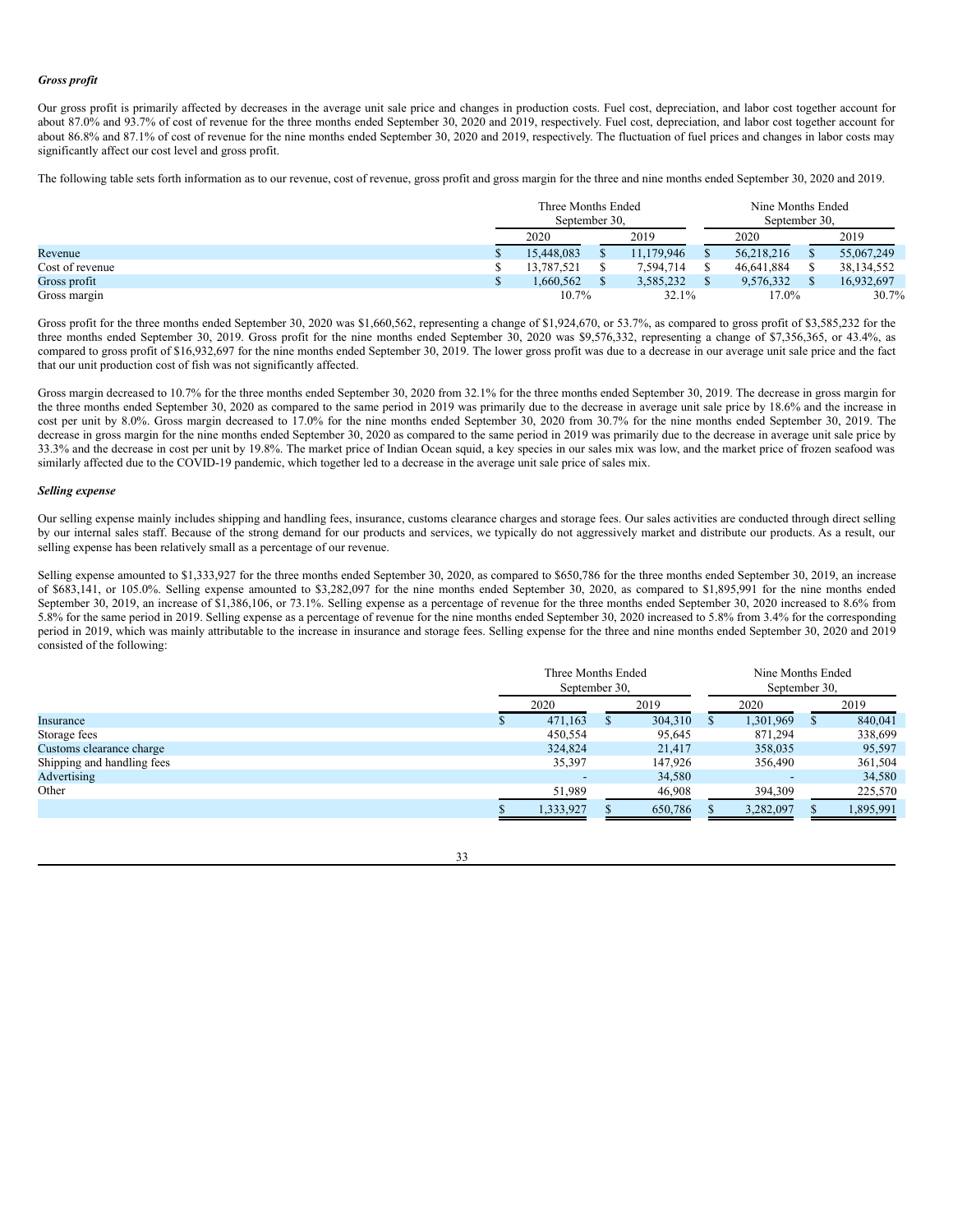- For the three months ended September 30, 2020, insurance increased by \$166,853, or 54.8%, as compared to the three months ended September 30, 2019. For the nine months ended September 30, 2020, insurance increased by \$461,928, or 55.0%, as compared to the nine months ended September 30, 2019. The increase was mainly attributable to 30 vessels that were undergoing modification and rebuilding projects being completed in the second half of2019 and were insured in 2020.
- For the three months ended September 30, 2020, storage fees increased by \$354,909, or 371.1%, as compared to the three months ended September 30, 2019. For the nine months ended September 30, 2020, storage fees increased by \$532,595, or 157.2%, as compared to the nine months ended September 30, 2019. The increase was mainly attributable to larger warehouses being rented as more fish were delivered for inventory.
- For the three months ended September 30, 2020, customs clearance charge increased by \$303,407, or 1,416.7%, as compared to the three months ended September 30, 2019. For the nine months ended September 30, 2020, customs clearance charge increased by \$262,438, or 274.5%, as compared to the nine months ended September 30, 2019. The change was mainly attributable to the number of customs declarations.
- For the three months ended September 30, 2020, shipping and handling fees decreased by \$112,529, or 76.1%, as compared to the three months ended September 30, 2019. For the nine months ended September 30, 2020, shipping and handling fees decreased by \$5,014, or 1.4%, as compared to the nine months ended September 30, 2019. The change was mainly attributable to the number of deliveries from ports to the warehouses in the PRC.
- For the three and nine months ended September 30, 2020, advertising expenses decreased by \$34,580, or 100%, as compared to the same period in 2019. The change was mainly due to no advertising activities occurring during the period.
- Other miscellaneous selling expense for the three months ended September 30, 2020 increased by \$5,081, or 10.8%, as compared to the three months ended September 30, 2019. Other miscellaneous selling expense for the nine months ended September 30, 2020 increased by \$168,739, or 74.8%, as compared to the nine months ended September 30, 2019. The increase was mainly attributable to the increase in satellite communication fees for fishing vessels.

#### *General and administrative expense*

General and administrative expense amounted to \$1,583,800 for the three months ended September 30, 2020, as compared to \$1,542,658 for the three months ended September 30, 2019, an increase of \$41,142, or 2.7%. General and administrative expense amounted to \$5,150,042 for the nine months ended September 30, 2020, as compared to \$5,999,073 for the nine months ended September 30, 2019, a decrease of \$849,031, or 14.2%. General and administrative expense for the three and nine months ended September 30, 2020 and 2019 consisted of the following:

|                                                | Three Months Ended<br>September 30, |  |          |  | Nine Months Ended<br>September 30, |  |           |  |
|------------------------------------------------|-------------------------------------|--|----------|--|------------------------------------|--|-----------|--|
|                                                | 2020                                |  | 2019     |  | 2020                               |  | 2019      |  |
| Depreciation                                   | 773,812                             |  | 913,986  |  | 2,274,579                          |  | 2,885,203 |  |
| Professional fees                              | 272,593                             |  | 191,511  |  | 1,117,925                          |  | 1,015,459 |  |
| Compensation and related benefits              | 260,808                             |  | 387,037  |  | 823,726                            |  | 1,084,328 |  |
| Bad debt (recovery) expense                    | 188,293                             |  |          |  | 245,498                            |  |           |  |
| Travel and entertainment                       | 26,687                              |  | 9,390    |  | 35,560                             |  | 117,516   |  |
| Rent and related administrative service charge | 21,086                              |  | 33,119   |  | 257,787                            |  | 299,440   |  |
| Other                                          | 40,521                              |  | 7,615    |  | 394,967                            |  | 597,127   |  |
|                                                | 1,583,800                           |  | 542,658. |  | 5,150,042                          |  | 5,999,073 |  |

- We recorded the depreciation in relation to vessels that are not operating as operation expense rather than cost of revenue. For the three months ended September 30, 2020, depreciation expense decreased by \$140,174, or 15.3%, as compared to the three months ended September 30, 2019. For the nine months ended September 30, 2020, depreciation expense decreased by \$610,624, or 21.2%, as compared to the nine months ended September 30, 2019.
- Professional fees, which primarily consist of legal fees, accounting fees, investor relation service charges, valuation service fees and other fees associated with being a public company, for the three months ended September 30, 2020, increased by \$81,082, or 42.3%, as compared to the three months ended September 30, 2019. The increase in the three months ended September 30, 2020, was primarily attributable to an increase in consulting fees of approximately \$15,000and an increase in investor relation service charges of approximately \$63,000. For the nine months ended September 30, 2020, professional fees increased by \$102,466, or 10.1%, as compared to the nine months ended September 30, 2019. The increase in the nine months ended September 30, 2020, was primarily attributable to an increase in investor relation service charges of approximately \$80,000, an increase in legal fees of approximately \$22,000 and an increase in transfer agent fees of approximately \$13,000, offset by a decrease in accounting fees of approximately \$18,000.
- Compensation and related benefits decreased by \$126,229, or 32.6%, for the three months ended September 30, 2020 as compared to the three months ended September 30, 2019. For the nine months ended September 30, 2020, compensation and related benefits decreased by \$260,602, or 24.0%, as compared to the nine months ended September 30, 2019.

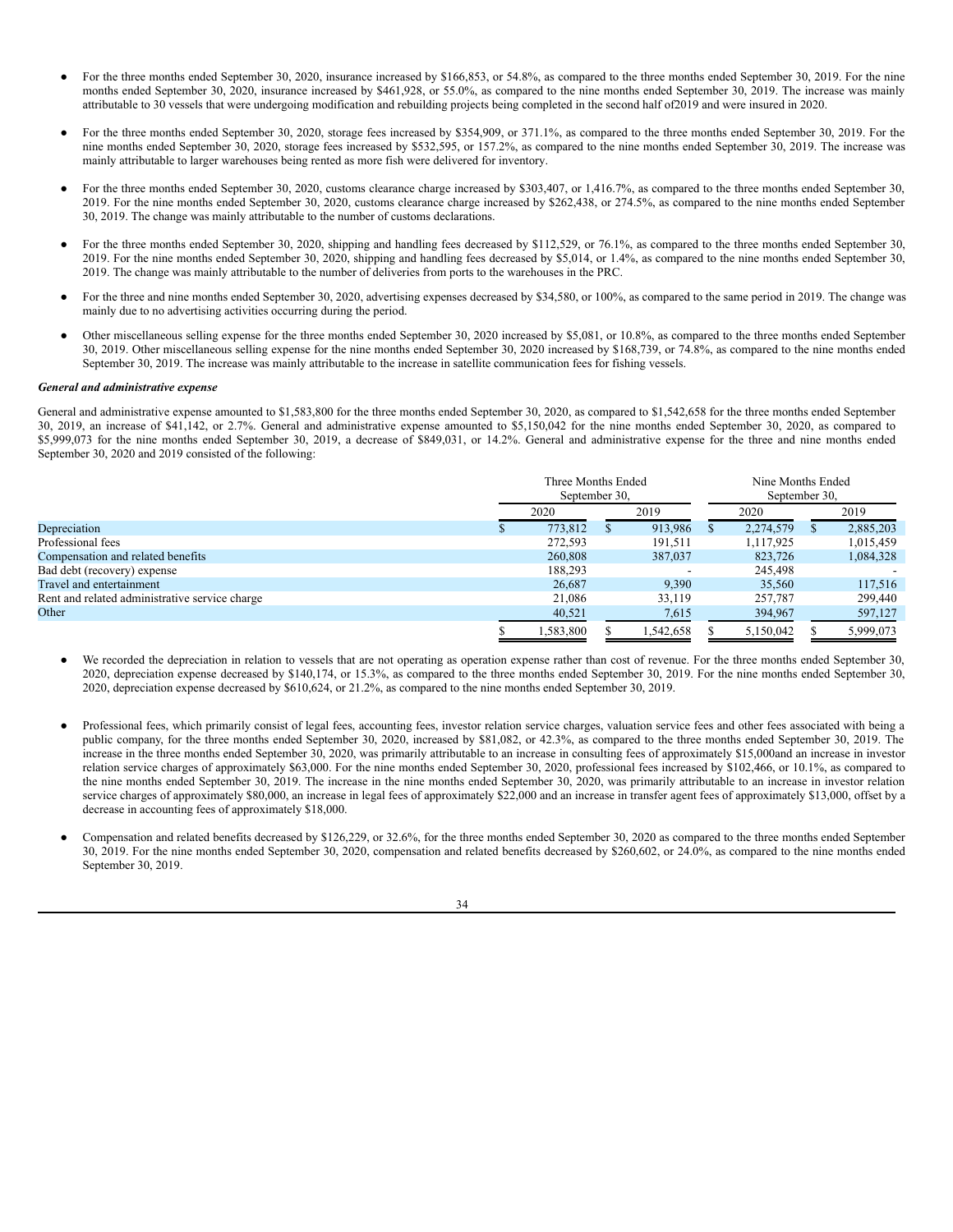- For the three months ended September 30, 2020, we recorded bad debt expenses of \$188,293 as compared to nil for the three months ended September 30, 2019. For the nine months ended September 30, 2020, we recorded bad debt expenses of \$245,498 as compared to nil for the nine months ended September 30, 2019. Based on our periodic review of accounts receivable balances, we adjusted the allowance for doubtful accounts after considering management's evaluation of the collectability of individual receivable balances, including the analysis of subsequent collections, the customers' collection history, and recent economic events.
- For the three months ended September 30, 2020, travel and entertainment expense increased by \$17,297, or 184.2%, as compared to the three months ended September 30, 2019. For the nine months ended September 30, 2020, travel and entertainment expense decreased by \$81,956, or 69.7%, as compared to the nine months ended September 30, 2019. The decrease was mainly attributable to a decrease in travel expense of approximately \$14,000 and a decrease in entertainment expense of approximately \$68,000.
- Rent and related administrative service charge decreased by \$12,033, or 36.3%, for the three months ended September 30, 2020 as compared to the three months ended September 30, 2019. For the nine months ended September 30, 2020, rent and related administrative service charge decreased by \$41,653, or 13.9%, as compared to the nine months ended September 30, 2019.
- Other general and administrative expense primarily consists of communication fees, office supplies, miscellaneous taxes, bank service charge, depreciation, and NASDAQ listing fee. For the three months ended September 30, 2020, other general and administrative expense decreased by \$32,906, or 432.1%, as compared to the three months ended September 30, 2019. For the nine months ended September 30, 2020, other general and administrative expense decreased by \$202,160, or 33.9%, as compared to the nine months ended September 30, 2019.

#### *Subsidy*

The subsidy mainly consists of an incentive granted by the Chinese government to encourage the development of the ocean fishing industry in order to satisfy the demand of natural seafood in the PRC and other miscellaneous subsidy from the Chinese government. For the three months ended September 30, 2020, subsidy decreased by \$847,855, or 16.0%, as compared to the three months ended September 30, 2019. For the nine months ended September 30, 2020, subsidy increased by \$7,490,233, or 141.6%, as compared to the nine months ended September 30, 2019. The change was mainly due to the government's subsidy disbursement schedule.

#### *Impairment*

Impairment loss represents the impairment loss on the vessels whenever events or changes in circumstances indicate that the carrying amount of the assets might not be recovered. During the nine months ended September 30, 2019, we dismantled 1 transport vessel and deregistered 6 fishing vessels and applied to the MARA for rebuilding 7 new vessels. As a result of the rebuilding projects, we assessed the recoverability of the 7 fishing vessels based on the undiscounted future cash flow that the fishing vessels are expected to generate as less than the carrying amount, and recognized an impairment loss of \$2,546,338.

#### *Gain or Loss on fixed assets disposal*

Gain or loss on fixed assets disposal represents the gain or loss on the disposal of fixed assets we recorded as it incurred. For the three months ended September 30, 2020 and 2019, the gain on fixed assets disposal was nil and \$1,777. For the nine months ended September 30, 2020 and 2019, the loss on fixed assets disposal was nil and \$164,375, respectively.

### *Income from operations*

As a result of the factors described above, for the three months ended September 30, 2020, income from operations amounted to \$3,183,566, as compared to income from operations of \$6,611,255 for the three months ended September 30, 2019, a change of \$3,427,689, or 51.8%. For the nine months ended September 30, 2020, income from operations amounted to \$13,923,012, as compared to income from operations of \$11,615,506 for the nine months ended September 30, 2019, a change of \$2,307,506, or 19.9%.

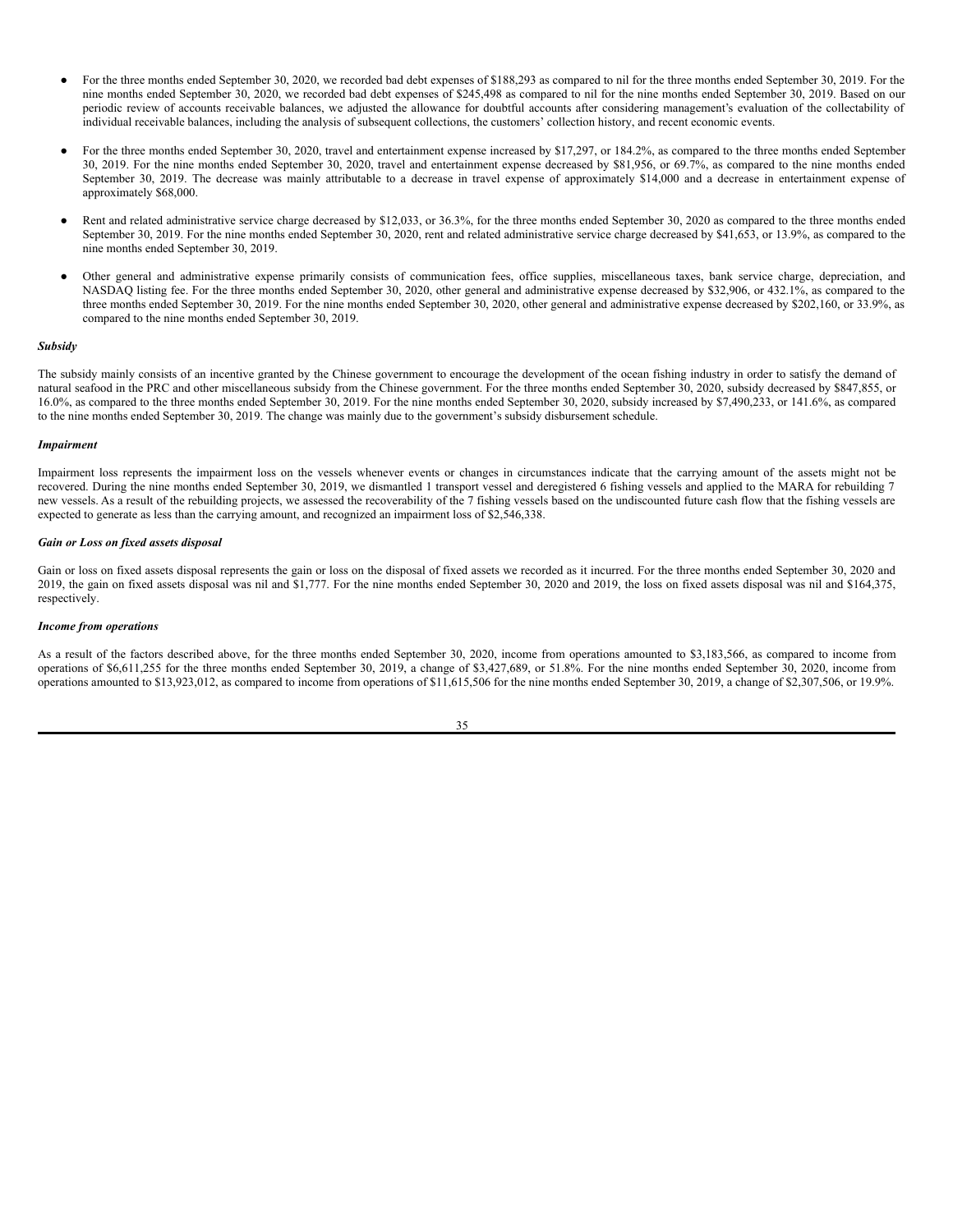#### *Other income/expense*

Other income/expense mainly includes interest income from bank deposits, interest expense generated from short-term and long-term bank borrowings, foreign currency transaction gain, gain from cost method investment, and loss on equity method investment.

For the three months ended September 30, 2020, other expense, net, amounted to \$2,401,871 as compared to other expense, net, of \$2,200,862 for the three months ended September 30, 2019, an increase of \$201,009, or 9.1%, which was primarily attributable to an increase in interest expenses of approximately \$3,260,000 as a result of increase in bank loans, offset by an increase in interest income of approximately \$967,000, an increase in foreign currency transaction gain of approximately \$1,088,000, a decrease in loss on equity method investment of approximately \$14,000 and a decrease in other expense of approximately \$983,000.

For the nine months ended September 30, 2020, other expense, net, amounted to \$6,385,621 as compared to other expense, net, of \$4,139,485 for the nine months ended September 30, 2019, an increase of \$2,246,136, or 54.3%, which was primarily attributable to an increase in interest expenses of approximately \$6,968,000 as a result of an increase in bank loans, a decrease in gain from cost method investment of approximately \$207,000, offset by an increase in interest income of approximately \$3,309,000, an increase in foreign currency transaction gain of approximately \$793,000, a decrease in loss on equity method investment of approximately \$127,000 and a decrease in other expense of approximately \$701,000.

#### *Income taxes*

We are exempted from income taxes for income generated from our ocean fishing operations in the PRC for the three and nine months ended September 30, 2020 and 2019.

#### *Net income*

As a result of the factors described above, our net income was \$781,695 for the three months ended September 30, 2020, as compared to net income of \$4,410,393 for the three months ended September 30, 2019, a change of \$3,628,698, or 82.3%. Our net income was \$7,537,391 for the nine months ended September 30, 2020, as compared to net income of \$7,476,021 for the nine months ended September 30, 2019, a change of \$61,370, or 0.8%.

#### *Net income attributable to owners of the Company*

The net income attributable to owners of the Company was \$689,184, or \$0.01 per ordinary share (basic and diluted), for the three months ended September 30, 2020, as compared to net income attributable to owners of the Company of \$4,032,534, or \$0.05 per ordinary share (basic and diluted), for the three months ended September 30, 2019, a change of \$3,343,350, or 82.9%.

The net income attributable to owners of the Company was \$6,777,864, or \$0.09 per ordinary share (basic and diluted), for the nine months ended September 30, 2020, as compared to net income attributable to owners of the Company of \$6,724,339, or \$ 0.09 per ordinary share (basic and diluted), for the nine months ended September 30, 2019, a change of \$53,525, or 0.8%.

#### *Foreign currency translation adjustment*

Our reporting currency is the U.S. dollar. The functional currency of our parent company and subsidiaries of Merchant Supreme and Prime Cheer is the U.S. dollar and the functional currency of the Company's subsidiaries, which are incorporated in the PRC is the Chinese Renminbi ("RMB"). The financial statements of our subsidiaries which are incorporated in the PRC are translated to U.S. dollars using period end rates of exchange for assets and liabilities, and average rates of exchange (for the period) for revenue, costs, and expenses. Net gains and losses resulting from foreign exchange transactions are included in the consolidated statements of operations and comprehensive income (loss). As a result of foreign currency translations, which are a non-cash adjustment, we reported a foreign currency translation gain of \$5,700,836 for the three months ended September 30, 2020, as compared to a foreign currency translation loss of \$4,674,763 for the three months ended September 30, 2019. We reported a foreign currency translation gain of \$3,846,221 for the nine months ended September 30, 2020, as compared to a foreign currency translation loss of \$4,842,207 for the nine months ended September 30, 2019. This non-cash loss had the effect of increasing/decreasing our reported comprehensive loss/gain.

| I<br>I<br>× | i<br>I<br>×<br>٧ |  |
|-------------|------------------|--|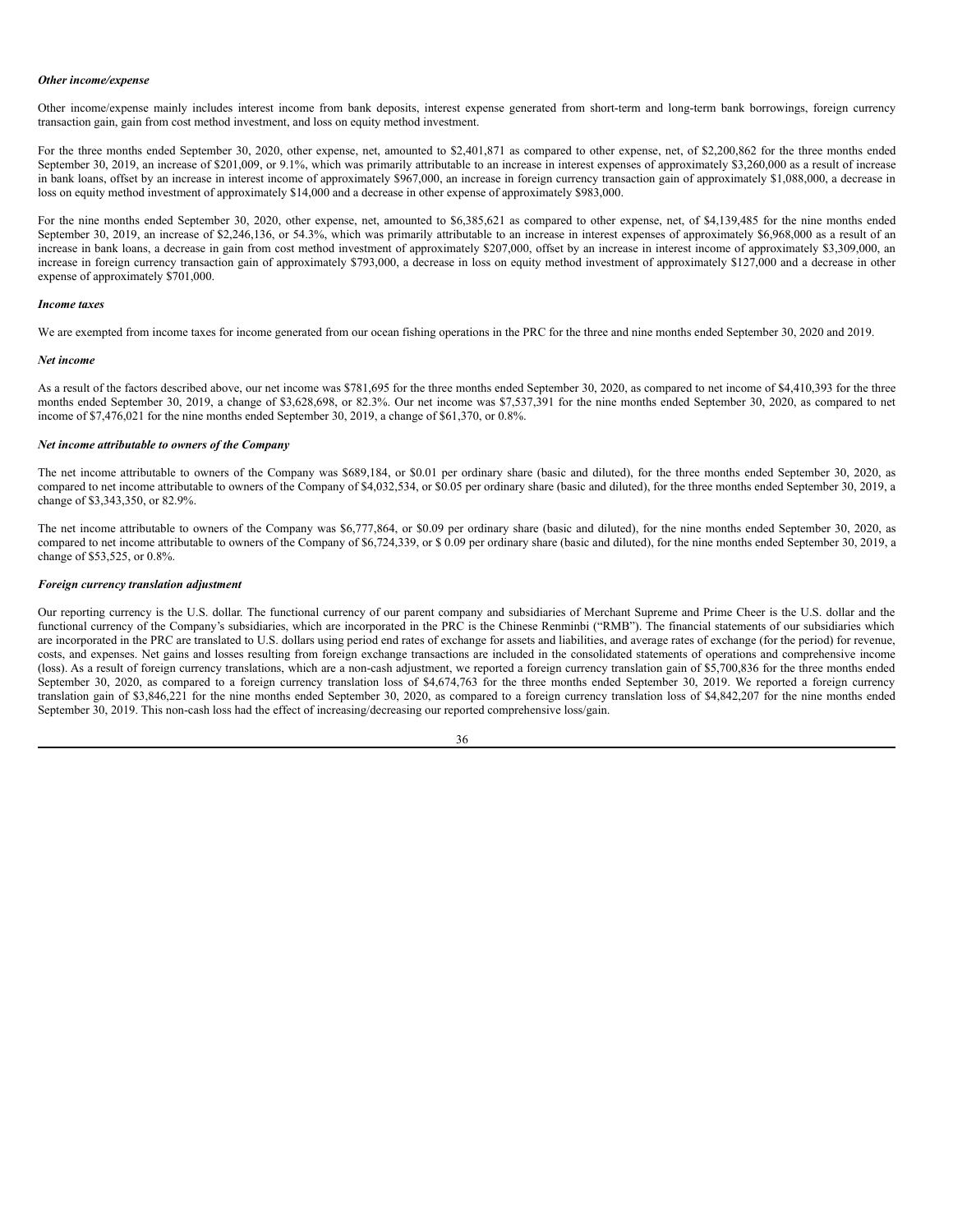#### *Comprehensive income (loss)*

As a result of our foreign currency translation adjustment, we had comprehensive income for the three months ended September 30, 2020 of \$6,482,531, compared to comprehensive loss of \$264,370 for the three months ended September 30, 2019. We had comprehensive income for the nine months ended September 30, 2020 of \$11,383,612, compared to comprehensive income of \$2,633,814 for the nine months ended September 30, 2019.

### Cash flows for the nine months ended September 30, 2020 compared to the nine months ended September 30, 20 D

The following summarizes the key components of our cash flows for the nine months ended September 30, 2020 and 2019:

|                                           |                | Nine Months Ended<br>September 30. |  |  |
|-------------------------------------------|----------------|------------------------------------|--|--|
|                                           | 2020           | 2019                               |  |  |
| Net cash used in operating activities     | (23,838,922)   | (8,054,141)                        |  |  |
| Net cash used in investing activities     | (64, 394, 531) | (72, 438, 901)                     |  |  |
| Net cash provided by financing activities | 94,840,528     | 99,809,172                         |  |  |
| Effect of exchange rate on cash           | 935.670        | (862, 543)                         |  |  |
| Net increase in cash                      | 7,542,745      | 18,453,587                         |  |  |

Net cash flow used in operating activities was \$23,838,922 for the nine months ended September 30, 2020 as compared to net cash flow used in operating activities of \$8,054,141 for the nine months ended September 30, 2019, a change of \$15,784,781.

- Net cash flow used in operating activities for the nine months ended September 30, 2020, primarily reflected our net income of approximately \$7,537,000, and the addback of non-cash items, mainly consisting of depreciation of approximately \$10,617,000, an increase in allowance for doubtful accounts of approximately \$245,000, an increase in reserve for inventories of approximately \$1,712,000, loss on equity method investment of approximately \$351,000 and issuance of ordinary shares for professional fee valued at approximately \$26,000, and changes in operating assets and liabilities primarily consisting of an increase in accounts receivable of approximately \$5,191,000, an increase in inventory of approximately  $$35,028,000$  due to our business expansion resulting from more fishing vessels put in operations, an increase in prepaid expenses of approximately \$432,000, an increase in other receivables of approximately \$328,000, a decrease in accounts payable of approximately \$4,642,000 and a decrease in advance from customers of approximately \$619,000, offset by an increase in accounts payable-related parties of approximately \$219,000, an increase in accrued liabilities and other payables of approximately \$1,554,000 and an increase in due to related parties of approximately \$140,000.
- Net cash flow used in operating activities for the nine months ended September 30, 2019, primarily reflected our net income of approximately \$7,476,000, and the addback of non-cash items, mainly consisting of depreciation of approximately \$7,669,000, an increase in allowance for doubtful accounts of approximately \$13,000, a decrease in reserve for inventories of approximately \$371,000, loss on equity method investment of approximately \$478,000, loss on disposal of fixed assets of approximately \$164,000 and impairment loss of fishing vessels of approximately \$2,533,000, and changes in operating assets and liabilities primarily consisting of an increase in inventory of approximately \$15,713,000 due to our business expansion resulting from more fishing vessels put in operations, an increase in prepaid expenses of approximately \$333,000, an increase in other receivables- related parties of approximately \$359,000, a decrease in accounts payable of approximately \$3,966,000, a decrease in accounts payable-related parties of approximately \$2,920,000 and a decrease in due to related parties of approximately \$9,433,000, offset by a decrease in accounts receivable of approximately \$4,171,000 and an increase in accrued liabilities and other payables of approximately \$1,552,000.

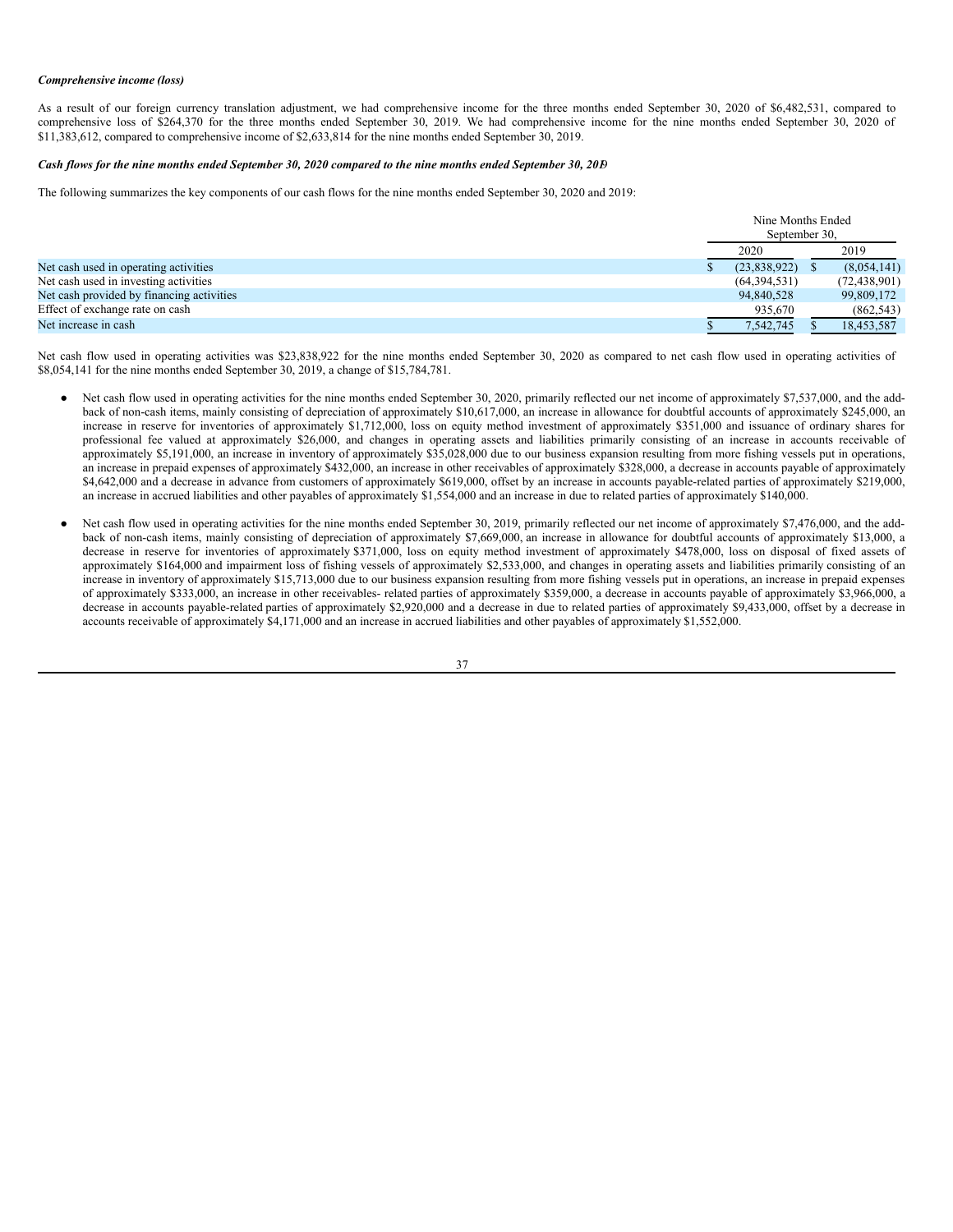Net cash flow used in investing activities was \$64,394,531 for the nine months ended September 30, 2020 as compared to \$72,438,901 for the nine months ended September 30, 2019. During the nine months ended September 30, 2020, we made payments for purchase of property, plant and equipment of approximately \$93,357,000, offset by proceeds received from proceeds from government subsidies for fishing vessels construction of approximately \$28,963,000. During the nine months ended September 30, 2019, we made payments for purchase of property, plant and equipment of approximately \$105,568,000, offset by proceeds received from government subsidy for fishing vessel construction of approximately \$33,129,000.

Net cash flow provided by financing activities was \$94,840,528 for the nine months ended September 30, 2020 as compared to net cash flow used in financing activities of \$99,809,172 for the nine months ended September 30, 2019. During the nine months ended September 30, 2020, we received short-term bank loans of approximately \$81,811,000, long-term bank loans of approximately \$104,640,000 and repayments of loans issued to related parties of approximately \$157,693,000, offset by the repayments of short-term bank loans of approximately \$42,908,000, the repayment of long-term bank loans of approximately \$46,325,000 and loans issued to related parties of approximately \$160,070,000. During the nine months ended September 30, 2019, we received long-term bank loans of approximately \$163,552,000 and repayments of loans issued to related parties of approximately \$80,171,000, offset by the repayments of long-term bank loans of approximately \$11,964,000 and repayments to related parties of approximately \$10,111,000 and loans issued to related parties of approximately \$121,839,000.

### **LIQUIDITY AND CAPITAL RESOURCES**

Liquidity is the ability of a company to generate funds to support its current and future operations, satisfy its obligations and otherwise operate on an ongoing basis. Our principal liquidity demands are based on the capital needs of Pingtan Fishing related to the acquisition or construction of new fishing vessels and continuously upgrading and renovating existing vessels, and our general corporate purposes. We historically relied on cash flow provided by operations and bank loans to supplement our working capital. We also receive government subsidies as a government incentive for encouraging development of ocean fishing industry. Since the outbreak of COVID-19, we have been paying close attention to the operation of our customers and optimizing the collection of accounts receivable. For new customers, we adopt the policy of receiving payment before pick-up. At September 30, 2020 and December 31, 2019, we had cash balances of approximately \$3,397,018 and \$10,092,205, respectively. The significant portion of these funds are located in financial institutions located in the PRC and will continue to be indefinitely reinvested in our operations in the PRC.

The following table sets forth a summary of changes in our working capital from December 31, 2019 to September 30, 2020:

|                                    |                       |             |                      |                | December $31, 2019$ to<br>September 30,<br>2020 |                      |
|------------------------------------|-----------------------|-------------|----------------------|----------------|-------------------------------------------------|----------------------|
| Working capital surplus (deficit): | September 30,<br>2020 |             | December 31,<br>2019 |                | Change                                          | Percentage<br>Change |
| Total current assets               |                       | 115,699,517 |                      | 64,338,693     | 51,360,824                                      | 79.8%                |
| Total current liabilities          |                       | 111,283,133 |                      | 88,788,156     | 22,494,977                                      | 25.3%                |
| Working capital surplus (deficit): |                       | 4,416,384   |                      | (24, 449, 463) | 28,865,847                                      | $(118.1)$ %          |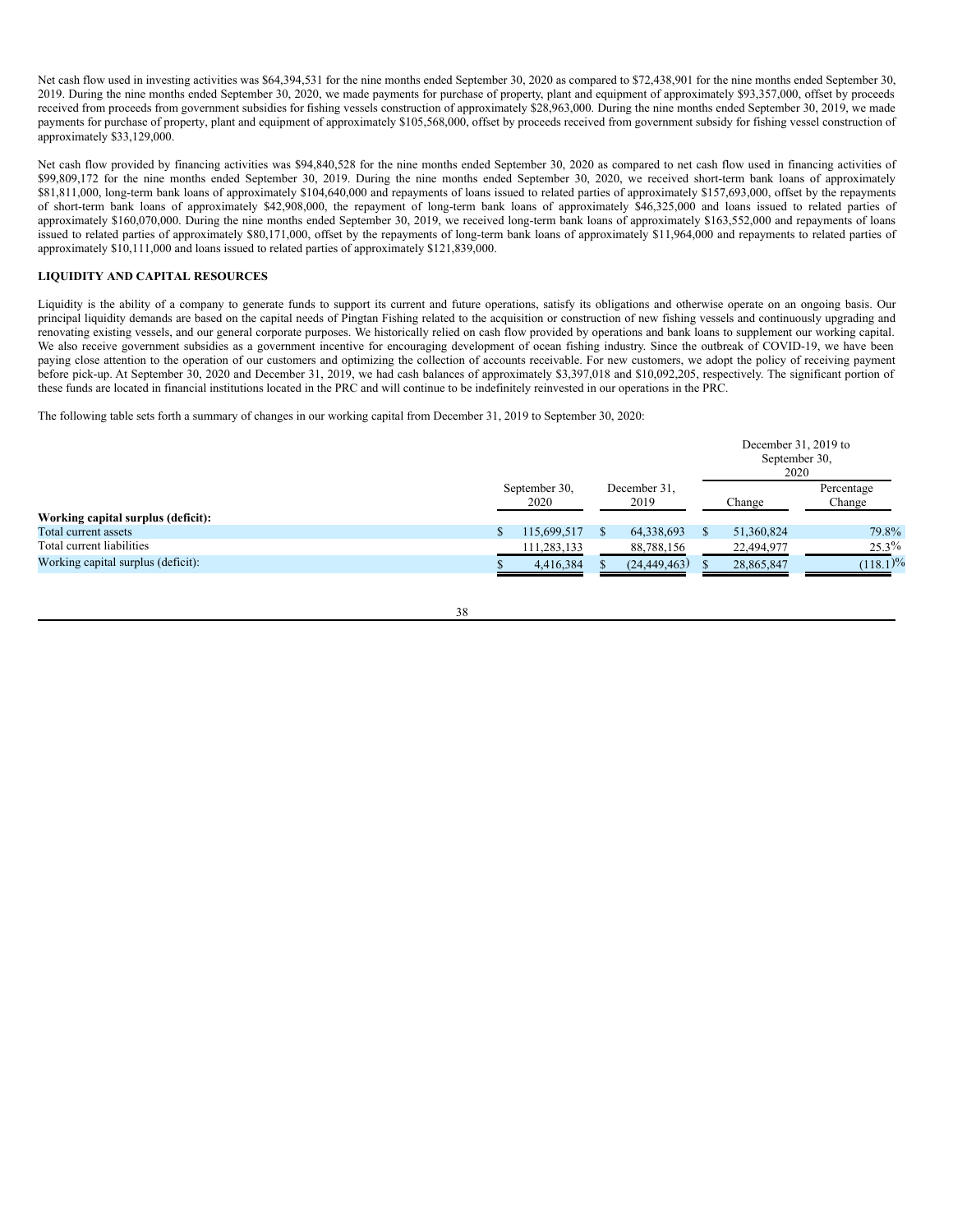Our working capital increased \$28,865,847 to a working capital surplus of \$4,416,384 at September 30, 2020 from a working capital deficit of \$24,449,463 at December 31, 2019. This increase in working capital is primarily attributable to an increase in restricted cash of approximately \$14,238,000, an increase in accounts receivable, net of allowance for doubtful accounts, of approximately \$5,304,000, an increase in due from related parties of approximately \$2,746,000, an increase in inventories, net of reserve for inventories, of approximately \$34,949,000 due to our business expansion resulting from having more fishing vessels put in operations, an increase in prepaid expenses of approximately \$468,000, an increase in other receivables of approximately \$352,000, a decrease in accounts payable of approximately \$4,571,000, a decrease in long-term bank loans - current portion approximately of \$14,226,000 due to the repayment schedule, a decrease in lease liability-current liability approximately of \$247,000 and a decrease in due to related parties of approximately \$150,000, offset by an increase in accounts payable - related parties of approximately \$266,000, a significant increase in short-term bank loans of approximately \$40,185,000 and an increase in accrued liabilities and other payables of approximately \$1,238,000.

In order to mitigate our liquidity risk, we plan to rely on the proceeds from loans from banks and/or financial institutions to increase working capital in order to meet capital demands, and the government subsidies for modification and rebuilding projects and reimbursement of certain operating expenses. In addition, Mr. Zhuo, the Chief Executive Officer and Chairman of the Board, will continue to provide financial support to the Company when necessary.

The Company meets its day-to-day working capital requirements through cash flow provided by operations, bank loans and related parties' advances. The Indonesian government's moratorium on fishing licenses renewals creates uncertainty over fishing operations in Indonesian waters. The Company's forecasts and projections show that the Company has adequate resources to continue in operational existence to meet its obligations in the twelve months following the date of this filing, considering the management has control over the timing and scope of investments in vessel building and operations in Indian waters and international waters and consideration of opportunities in new fishing territories. Also, in the past two years, the Company has upgraded 67 fishing vessels, 1 transport vessel was in the modification and rebuilding projects and 1 new krill fishing vessel was in building stage, the deployment of more vessels in operation will generate more revenue and cash inflows to the Company. In addition, the Company receives subsidies for modification and rebuilding project and reimbursement of certain operating expenses from the Chinese government, as an encouragement of the development of ocean fishing industry. At September 30, 2020, due from Hong Long amounted to \$15.2 million, during the three months ended September 30, 2020, the Company received repayments from Hong Long in the amount of \$66.4 million.

The installments due from related party-Hong Long are as follows:

| Before            | Installments |
|-------------------|--------------|
| October 20, 2020  | 14.684.072   |
| December 20, 2020 | 539,355      |
| Total             | 15.223.427   |

From October 1, 2020 to November 6, 2020, the Company received repayment of Hong Long amounted to \$14.0 million.

The COVID-19 pandemic continues to cause major disruptions to businesses and markets worldwide as the virus spreads or a resurgence in certain jurisdictions, it has caused our unit selling price decreased, our inventory levels increased and our accounts receivables were not timely paid as anticipated. In order to maintain strong liquidity, the management of the Company has been paying close attention to the operation and optimizing the collection of accounts receivable. For new customers, the Company adopts the policy of receiving payment before pick-up. During the nine months ended September 30, 2020, the Company obtained \$81.8 million and \$104.6 million in short-term and long-term loans from banks, respectively, to maintain strong liquidity.

Because the exchange rate conversion is different for consolidated balance sheets and consolidated statements of cash flows, the changes in assets and liabilities reflected on consolidated statements of cash flows are not necessarily identical to the comparable changes reflected on consolidated balance sheets.

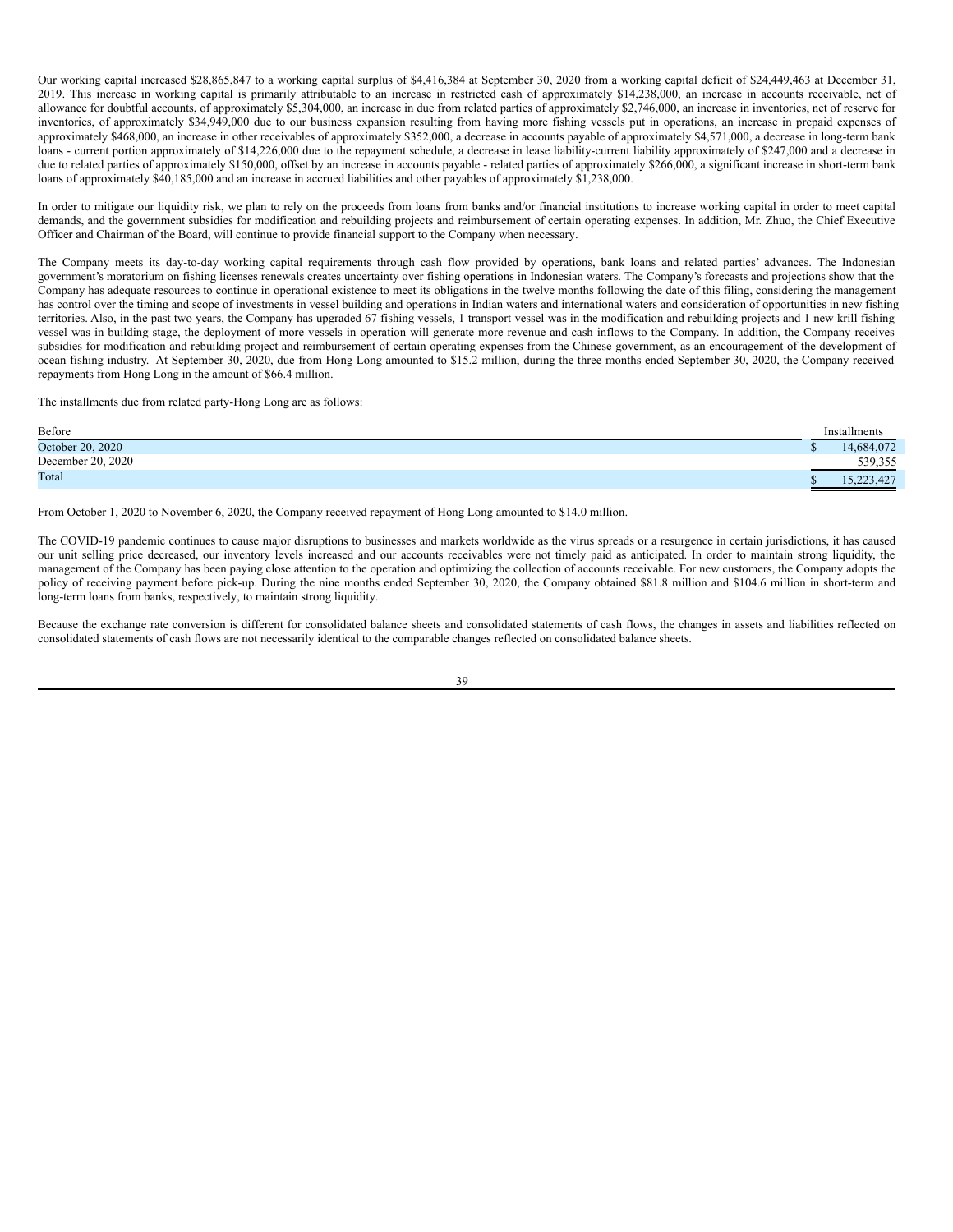### **Contractual Obligations and Off-Balance Sheet Arrangements**

## **Contractual obligations**

We have certain fixed contractual obligations and commitments that include future estimated payments. Changes in our business needs, cancellation provisions, changing interest rates, and other factors may result in actual payments differing from the estimates. We cannot provide certainty regarding the timing and amounts of payments. We have presented below a summary of the most significant assumptions used in our determination of amounts presented in the tables, in order to assist in the review of this information within the context of our consolidated financial position, results of operations, and cash flows.

The following tables summarize our contractual obligations as of September 30, 2020 (dollars in thousands), and the effect these obligations are expected to have on our liquidity and cash flows in future periods.

|                           | Payments Due by Period |  |           |  |                          |  |                          |  |        |  |
|---------------------------|------------------------|--|-----------|--|--------------------------|--|--------------------------|--|--------|--|
|                           |                        |  | Less than |  |                          |  |                          |  |        |  |
| Contractual obligations:  | Total                  |  | vear      |  | 1-3 years                |  | 3-5 vears                |  | years  |  |
| Office lease obligation   | 13                     |  | 13        |  | $\overline{\phantom{0}}$ |  | $\overline{\phantom{0}}$ |  |        |  |
| Short-term bank loans (1) | 50,220                 |  | 50,220    |  | -                        |  | $\overline{\phantom{0}}$ |  |        |  |
| Long-term bank loans      | 282.525                |  | 42.897    |  | 120,538                  |  | 99.258                   |  | 19.832 |  |
| Total                     | 332,758                |  | 93,130    |  | 120,538                  |  | 99,258                   |  | 19,832 |  |

(1) Historically, we have refinanced these short-term bank loans for an additional term of six months to one year and we expect to continue to refinance these loans upon expiration.

### **Off-balance sheet arrangements**

None.

### **Critical Accounting Policies and Estimates**

#### *Inventories*

Frozen fish and marine catches work in progress represents fish inventory in vessels' refrigerators, which has not been delivered to ports in the PRC, nor applied for dutyexemption import into the PRC.

Frozen fish and marine catches in transit represents fish inventory that obtained duty-exemption import permission and is in the process of being shipped to the PRC.

$$
^{40}
$$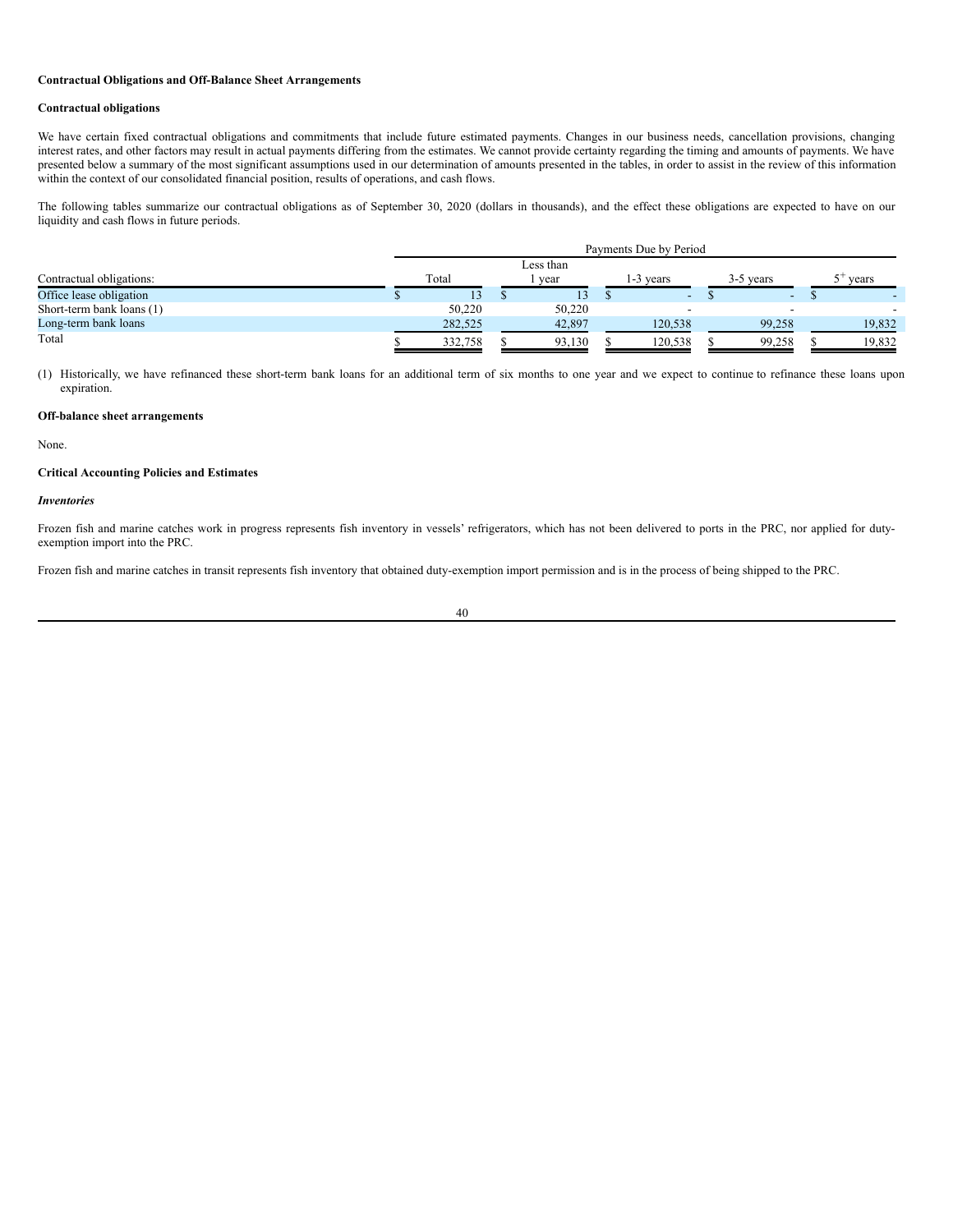Frozen fish and marine catches in warehouse represents fish inventory in cold storage warehouses located in the PRC.

A reserve is established when management determines that certain inventories may not be saleable. If inventory costs exceed expected market value due to obsolescence or quantities in excess of expected demand, the Company will record reserve for the difference between the cost and the market value. These reserves are recorded based on estimates.

### *Property, plant and equipment*

37 vessels in Indonesian waters are not in operation because their licenses are currently inactive due to the moratorium. The Indonesian government's 2014 moratorium on fishing license renewals has had, and will continue to have, a significant negative impact on our results of operations and financial condition. Given the impact of the moratorium, the Company assessed the recoverability of these 37 vessels for the year ended December 31, 2019 based on the undiscounted future cash flows and the availability of the vessels for redeployment in other fisheries. The impairment test was carried out with reference to the relevant operation data of the Company's comparable vessels and took into account upgrading and improvement costs based on the Company's historical experience. As of December 31, 2019, the payback period used in the undiscounted cash flow analysis used in the recoverability assessment is less than its remaining useful life and the carrying value of the fishing vessels are expected to be recoverable. Therefore, no impairment loss was recognized.

### **Recently Adopted Accounting Standards**

Codification Improvements to Topic 842, Leases ("ASU 2018-10") and ASU 2018-11, Leases (Topic 842), Targeted Improvements ("ASU 2018-11"). The amendments in ASU 2018-10 affect only narrow aspects of the guidance issued in the amendments in ASU 2016-02, including but not limited to lease residual value guarantee, rate implicit in the lease and lease term and purchase option. The amendments in ASU 2018-11 provide an optional transition method for adoption of the new standard, which will allow entities to continue to apply the legacy guidance in ASC 840, including its disclosure requirements, in the comparative periods presented in the year of adoption.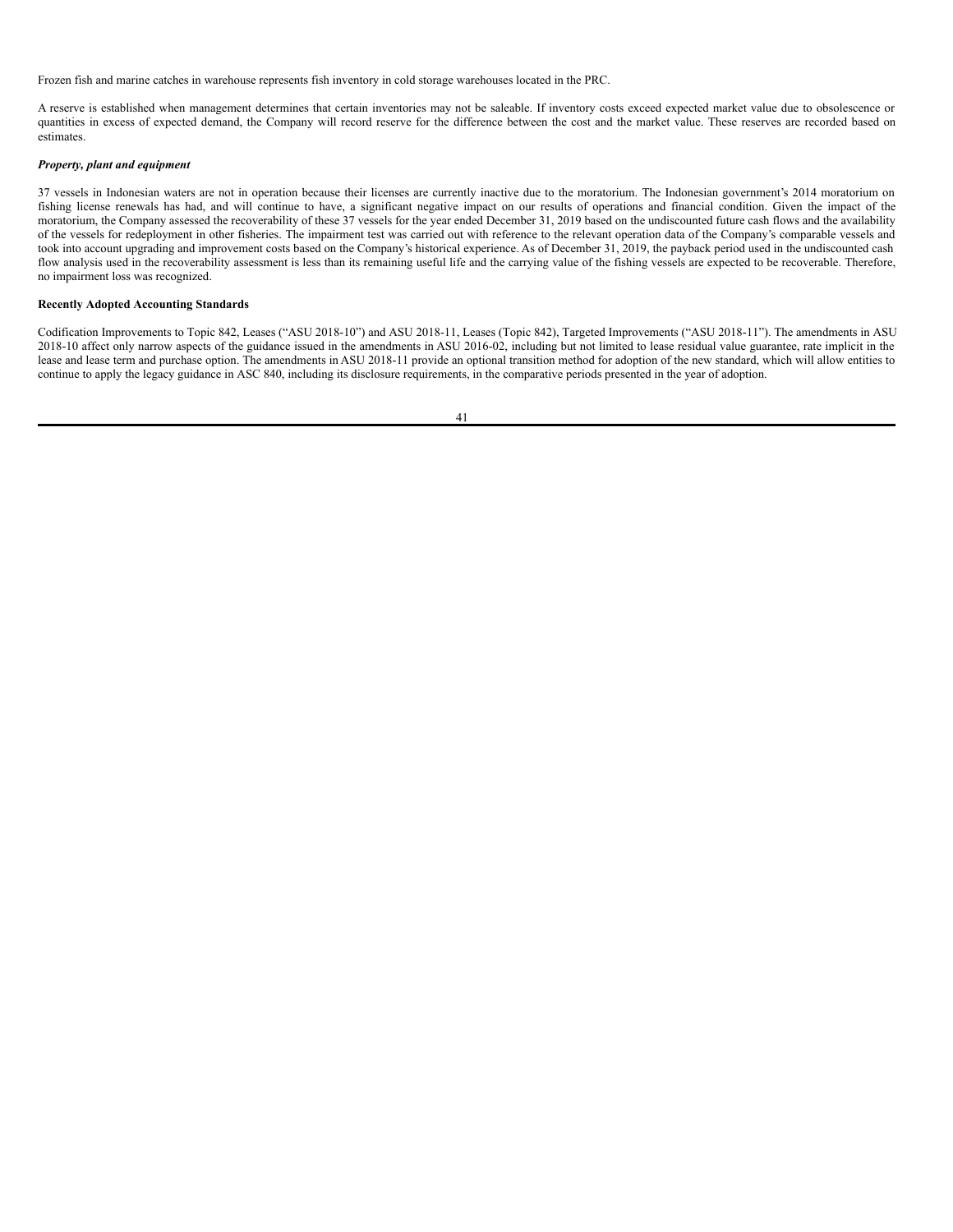Effective January 1, 2019, we adopted the new standard using the modified retrospective approach and implemented internal controls to enable the preparation of financial information upon adoption. We elected to adopt both the transition relief provided in ASU 2018-11 and the package of practical expedients which allowed us, among other things, to retain historical lease classifications and accounting for any leases that existed prior to adoption of the standard. Additionally, we elected the practical expedients allowing us not to separate lease and non-lease components and not record leases with an initial term of twelve months or less ("short-term leases") on the balance sheet across all existing asset classes.

Adoption of the new standard resulted in the recording of right use asset and lease liability of \$0.77 million as of January 1, 2019, which primarily relates to our corporate office leases. The standard did not materially impact our condensed consolidated statements of operations or cash flows. Adopting the new standard did not have a material impact on the accounting for leases under which we are the lessee.

In August 2018, the FASB issued ASU 2018-13, "Changes to the Disclosure Requirements for Fair Value Measurement." This standard eliminates the current requirement to disclose the amount or reason for transfers between level 1 and level 2 of the fair value hierarchy and the requirement to disclose the valuation methodology for level 3 fair value measurements. The standard includes additional disclosure requirements for level 3 fair value measurements, including the requirement to disclose the changes in unrealized gains and losses in other comprehensive income during the period and permits the disclosure of other relevant quantitative information for certain unobservable inputs. The new guidance is effective for interim and annual periods beginning after December 15, 2019. We applied the new standard beginning January 1, 2020.

### **Recent accounting pronouncements**

In June 2016, the FASB issued ASU 2016-13, "Financial Instruments—Credit Losses (Topic 326), Measurement of Credit Losses on Financial Instruments", which will be effective for fiscal years beginning after December 15, 2019, including interim periods within those fiscal years. The guidance replaces the incurred loss impairment methodology with an expected credit loss model for which a company recognizes an allowance based on the estimate of expected credit loss. In November 2019, the FASB issued ASU 2019-10. Financial Instruments — Credit Losses (Topic 326), Derivatives and Hedging (Topic 815), and Leases (Topic 842): Effective Dates, finalizes effective date delays for private companies, not-for-profit organizations, and certain smaller reporting companies applying the credit losses, leases, and hedging standards. The effective date for SEC filers, excluding smaller reporting companies as defined by the SEC, remains as fiscal years beginning after December 15, 2019. The new effective date for all other entities is fiscal years beginning after December 15, 2022. The Company is currently evaluating the impact of adopting this standard on its consolidated financial statements.

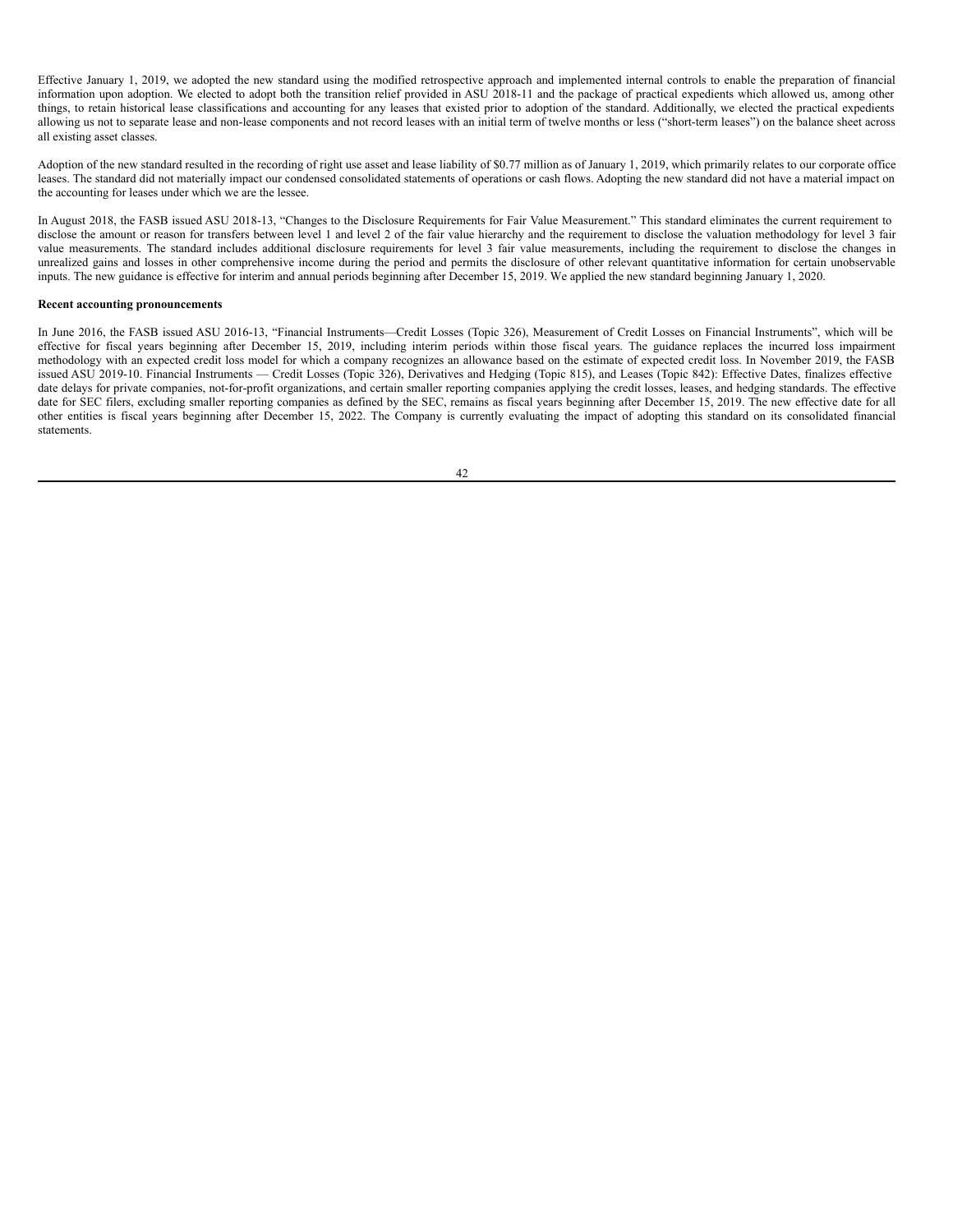#### **ITEM 3. QUANTITATIVE AND QUALITATIVE DISCLOSURES ABOUT MARKET RISK.**

# **Commodity price risk**

Oil cost accounts for approximately 61.1% and 62.5% of our total cost of revenue for the three and nine months ended September 30, 2020, respectively. We are primarily exposed to oil price volatility caused by supply conditions, political and economic variables and other unpredictable factors. We purchase oil used by our vessels at prevailing market prices. We do not have formal long-term purchase contracts with our suppliers and, therefore, we are exposed to the risk of fluctuating oil prices.

We did not have any commodity price derivatives or hedging arrangements outstanding at September 30, 2020 and did not employ any commodity price derivatives in the nine months ended September 30, 2020.

#### **Foreign currency exchange rate risk**

While our reporting currency is the USD, all of our consolidated revenue and consolidated cost of revenue and a significant portion of our consolidated expenses are denominated in RMB. Furthermore, a significant portion of our assets are denominated in RMB. As a result, we are exposed to foreign exchange risk as our revenue and result of operations may be affected by fluctuations in the exchange rate between USD and RMB.

The value of the RMB against the USD and other currencies is affected by, among other things, changes in the PRC's political and economic conditions. Since July 2005, the RMB has not been pegged to the USD. Although the People's Bank of China regularly intervenes in the foreign exchange market to prevent significant short-term fluctuations in the exchange rate, the RMB may appreciate or depreciate significantly in value against the USD in the medium to long term. Moreover, it is possible that in the future, PRC authorities may lift restrictions on fluctuations in the RMB exchange rate and lessen intervention in the foreign exchange market.

If the RMB depreciates against the USD, the value of our RMB revenue, earnings and assets as expressed in our USD financial statements will decline. A 1% average appreciation (depreciation) of the RMB against the USD would increase (decrease) our comprehensive income by \$113,836 for the nine months ended September 30, 2020 based on our revenue, costs and expenses, and assets and liabilities denominated in RMB as of September 30, 2020. To date, we have not entered into any hedging transactions to reduce our exposure to foreign currency exchange risk. While we may decide to enter into hedging transactions in the future, the availability and effectiveness of these hedging transactions may be limited and we may not be able to successfully hedge our exposure at all.

#### **Interest rate risk**

We are exposed to interest rate risk arising from short-term and long-term variable rate borrowings from time to time. Our future interest expense will fluctuate in line with any change in our borrowing rates. Our bank borrowings amounted to \$332.7 million at September 30, 2020. Based on the variable nature of the underlying interest rate, the bank borrowings approximated fair value at that date.

A hypothetical 100 basis point change in interest rates would impact our interest on our borrowings by approximately \$110,126. The potential change in interest amount is calculated based on the change in the interest amount over a one year period due to an immediate 100 basis point change in interest rates.

#### **Inflation risk**

Inflationary factors such as increases in the cost of our product and overhead costs may adversely affect our operating results. Although we do not believe that inflation has had a material impact on our financial position or results of operations to date, a high rate of inflation in the future may have an adverse effect on our ability to maintain current levels of gross margin and selling and general and administrative expenses as a percentage of total revenue if the selling prices of our products do not increase with these increased costs.

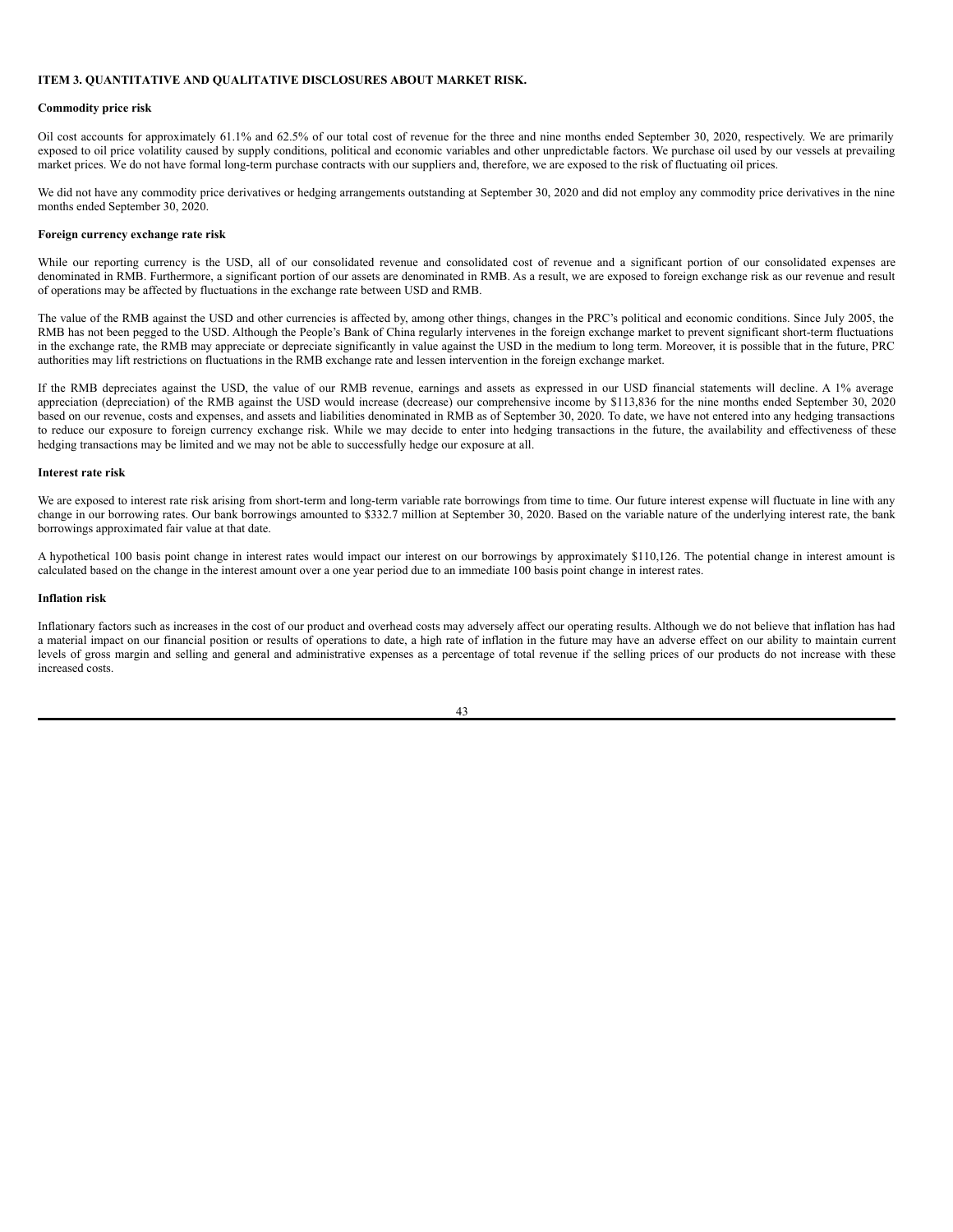### **ITEM 4. CONTROLS AND PROCEDURES**

### **Evaluation of Disclosure Controls and Procedures**

Disclosure controls and procedures are designed to ensure that information required to be disclosed by us in reports filed or submitted under the Securities Exchange Act of 1934, as amended ("Exchange Act") is recorded, processed, summarized and reported within the time periods specified in the SEC's rules and forms. Disclosure controls and procedures include, without limitation, controls and procedures designed to ensure that information required to be disclosed under the Exchange Act is accumulated and communicated to management, including the principal executive and financial officers, as appropriate to allow timely decisions regarding required disclosure. There are inherent limitations to the effectiveness of any system of disclosure controls and procedures, including the possibility of human error and the circumvention or overriding of the controls and procedures. Accordingly, even effective disclosure controls and procedures can only provide reasonable assurance of achieving their control objectives.

In connection with the preparation of the quarterly report on Form 10-Q for the quarter ended September 30, 2020, our management, including our principal executive officer and principal financial officer, carried out an evaluation of the effectiveness of our disclosure controls and procedures, which are defined in Rules 13a-15(e) and 15d-15(e) of the Exchange Act. Disclosure controls and procedures include, without limitation, controls and procedures designed to ensure that information required to be disclosed by an issuer in the reports that it files or submits under the Exchange Act is accumulated and communicated to the issuer's management, including its principal executive and principal financial officers, or persons performing similar functions, as appropriate to allow timely decisions regarding required disclosure.

Based on this evaluation, management concluded that our disclosure controls and procedures were effective as of September 30, 2020.

#### **Changes in Internal Controls over Financial Reporting**

During the three months ended September 30, 2020, there were no changes in the Company's internal controls over financial reporting that materially affected, or are reasonably likely to materially affect, the internal controls over financial reporting (as defined in Rules 13a-15(f) and 15d-15(f) under the Exchange Act).

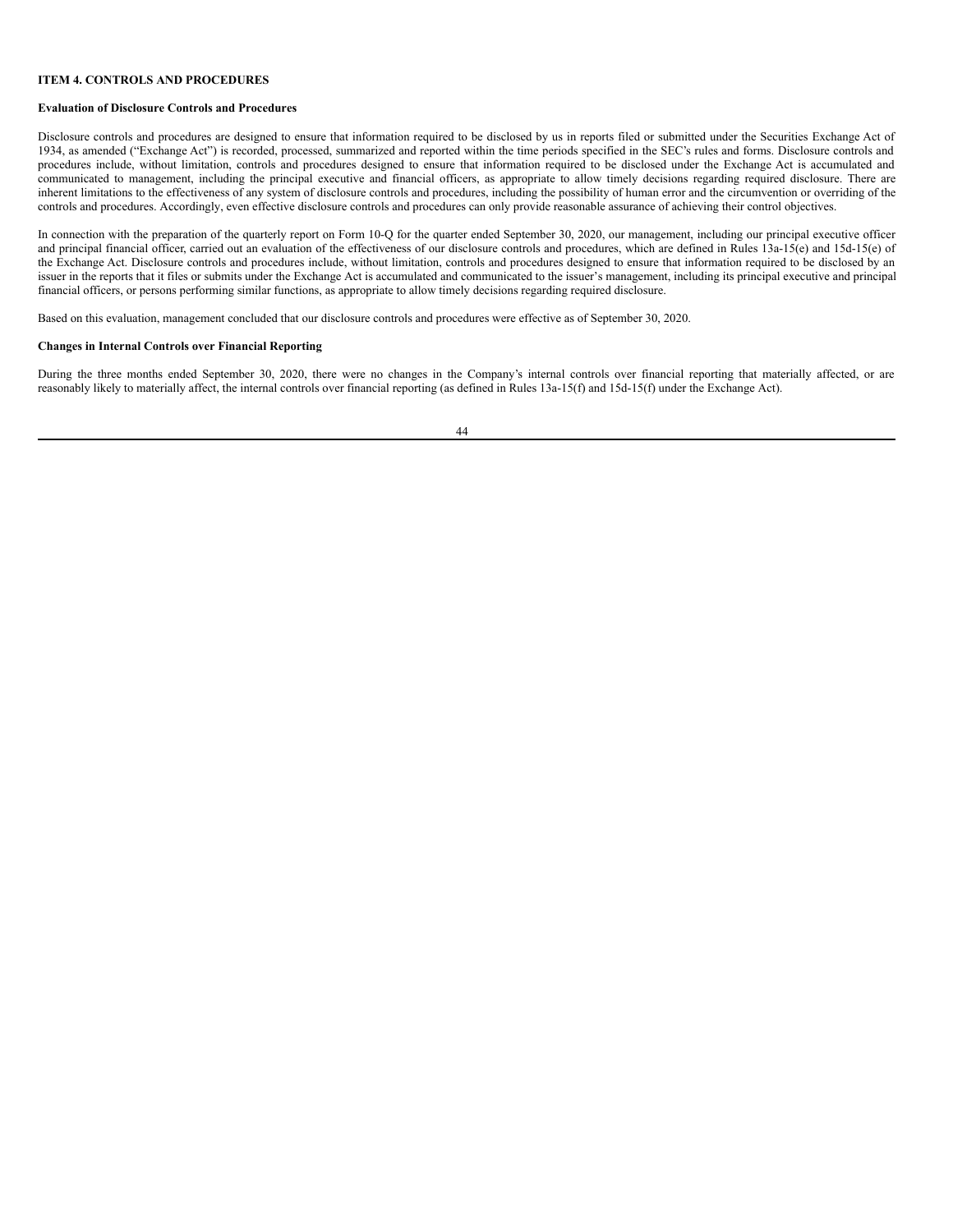#### **PART II - OTHER INFORMATION**

### **ITEM 1. LEGAL PROCEEDINGS**

For a description of legal proceedings, refer to the Company's Annual Report on Form 10-K for the fiscal year ended December 31, 2019 filed with the SEC on March 16, 2020.

# **ITEM 1A. RISK FACTORS**

Other than as set forth below, there have been no material changes in the risk factors described in Part I, "Item 1A. Risk Factors in the Company's Annual Report on Form 10-K for the fiscal year ended December 31, 2019 filed with the SEC on March 16, 2020. In addition to the other information set forth in this Quarterly Report, you should carefully consider the factors below and also those discussed in Part I, "Item 1A. Risk Factors" in our Annual Report on Form 10-K for the year ended December 31, 2019, which could materially affect our business, financial condition or future results. The risks described below and in our Annual Report on Form 10-K are not the only risks we face. Additional risks and uncertainties not currently known to us or that we currently deem to be immaterial also may materially and adversely affect our business, financial condition and/or operating results.

#### We could be adversely affected if proposed legislation is adopted regarding improved access to audit and other information and audit inspections of accounting firms, including registered public accounting firms operating in the PRC such as our auditor, or if Nasdaq's proposals requiring additional criteria to companies operating **in "restrictive markets" become effective.**

BDO China Shu Lun Pan Certified Public Accountants LLP, our independent registered public accounting firm, is not inspected by the Public Company Accounting Oversight Board (PCAOB), the non-profit body that oversees audits of all U.S. companies in public markets. The PRC currently prohibits Chinese-based auditors from submitting their audits for inspection by the PCAOB.

As part of a continued regulatory focus in the U.S. on access to audit and other information currently protected by national law, in particular China's, in June 2019, a bipartisan group of lawmakers introduced bills in both houses of Congress that would require the SEC to maintain a list of issuers for which the PCAOB is not able to inspect or investigate an auditor report issued by a foreign public accounting firm. The Ensuring Quality Information and Transparency for Abroad-Based Listings on our Exchanges (EQUITABLE) Act prescribes increased disclosure requirements for such issuers and, beginning in 2025, the delisting from national securities exchanges of issuers included on the SEC's list for three consecutive years. It is unclear if this proposed legislation will be enacted. Furthermore, there has been recent deliberations within the U.S. government regarding potentially limiting or restricting China-based companies from accessing U.S. capital markets.

On May 20, 2020, the U.S. Senate passed the Holding Foreign Companies Accountable Act, and an identical bill was introduced into the U.S. House of Representatives. If passed by the U.S. House of Representatives and signed by the U.S. President, this legislation would direct the SEC to prohibit securities of any "covered issuer", including the Company, from being traded on any of the U.S. securities exchanges, such as Nasdaq, or traded "over-the-counter" if the auditor of the covered issuer's financial statements is not subject to PCAOB inspection for three consecutive years after the law becomes effective. In May 2020, Nasdaq requested approval by the SEC of proposals that would impact companies with businesses principally administered in jurisdictions defined as "restrictive markets," which likely would encompass the PRC. These proposals contemplate, among other things, the application of more stringent listing criteria if a listed company's auditor does not demonstrate a PCAOB inspection record (as is the case with our auditor), employee expertise and training, or geographic or other resources sufficient to perform the company's audit satisfactorily. Examples of more stringent criteria that Nasdaq could apply include requiring: (a) higher levels of equity, assets, earnings or liquidity than are otherwise needed; (b) that any public offering to be underwritten on a firm commitment basis (involving more due diligence by the underwriter); and (c) the imposition of lock-up restrictions on directors and officers to allow market mechanisms to determine an appropriate price for shares before the insiders could sell. Alternatively, Nasdaq could deny continued listing to a company.

It remains unclear if and when any of such proposed legislations will be enacted. Nevertheless, the enactment of any such legislation or other efforts to increase the U.S. regulatory access to audit information could cause investor uncertainty for affected issuers, which may include the Company, and materially and adversely affect the market price of our ordinary shares, including by resulting in our being delisted from Nasdaq or being required to engage a new audit firm, which would require significant expense and management time.

#### We face risks related to the novel coronavirus (COVID-19) pandemic that have, and are expected to continue to have, an adverse impact on our business, results of **operations and financial condition.**

In December 2019, a novel strain of coronavirus (COVID-19) surfaced in the PRC. On March 11, 2020, the World Health Organization characterized COVID-19 as a pandemic. The COVID-19 pandemic has adversely affected the global economy, our markets in the PRC and our business.

In reaction to the pandemic, many provinces and municipalities in the PRC, where our business is currently conducted, activated the highest response to the emergency public health incident. Emergency quarantine measures and travel restrictions have had a significant impact on many sectors across the China, which has also adversely affected our operations including the fishing industry. In response to the pandemic, we extended the Chinese Spring Festival holiday for one more week and adopted work in shifts after the holiday. To reduce the impact of the pandemic on our production and operation, we implemented certain safety measures to allow us to gradually resume work in mid-February. With these measures, we were able to maintain our sales and operations from mid-February to mid-March. On March 23, 2020, we resumed operations with enhanced health and safety procedures in place to protect our employees. We will continue to actively monitor the situation and may take further actions that alter our business operations as may be required by local authorities or that we determine are in the best interests of our employees, customers, partners, suppliers, and other stakeholders. If a significant portion of our workforce is affected by COVID-19 either directly or due to government closures or otherwise, associated work stoppages or facility closures would halt or delay production, which could have an adverse impact on our business and financial performance.

The pandemic has had, and continues to have an adverse impact on our customers. Some of our customers are fish processing plants that export processed fish products to foreign countries. These customers were more likely to reduce or postpone their purchases from us in the initial stage of the pandemic and have now started adjusting their business strategies in relation to exportation or domestic sale. This change in strategy has caused a decrease in our unit selling price, an increase of inventory and our accounts receivables not being timely paid as anticipated. If the economic effects caused by the pandemic continue or increase in the PRC, overall customer demand may continue to decrease, which could have an adverse effect on our business, results of operations and financial condition.

Our principal liquidity demands are based on the capital needs of Pingtan Fishing related to the acquisition or construction of new fishing vessels and continuously upgrading and renovating existing vessels, and our general corporate purposes. Maintaining strong liquidity has been and will continue to be a priority for us during the current economic disruption. During the nine months ended September 30, 2020, we have obtained \$81.8 million and \$104.6 million in short-term loan and long-term loan from banks, respectively.

We anticipate that our results of operations will continue to be impacted by this pandemic in the fourth quarter of 2020. However, the extent of the impact on our financial condition and results of operations is still highly uncertain and will depend on future developments, such as the ultimate duration and scope of the outbreak, its continuing impact on our customers, how quickly normal economic conditions, operations, and the demand for our products can resume and whether the pandemic leads to recessionary conditions in the PRC. We may continue to experience the effects of the pandemic even after it has waned, and our business, results of operations and financial condition could continue to be affected.

In addition to the risks specifically described above, the impact of COVID-19 is likely to implicate and exacerbate other risks disclosed in Item 1A. Risk Factors in our Annual Report on Form 10-K for the year ended December 31, 2019.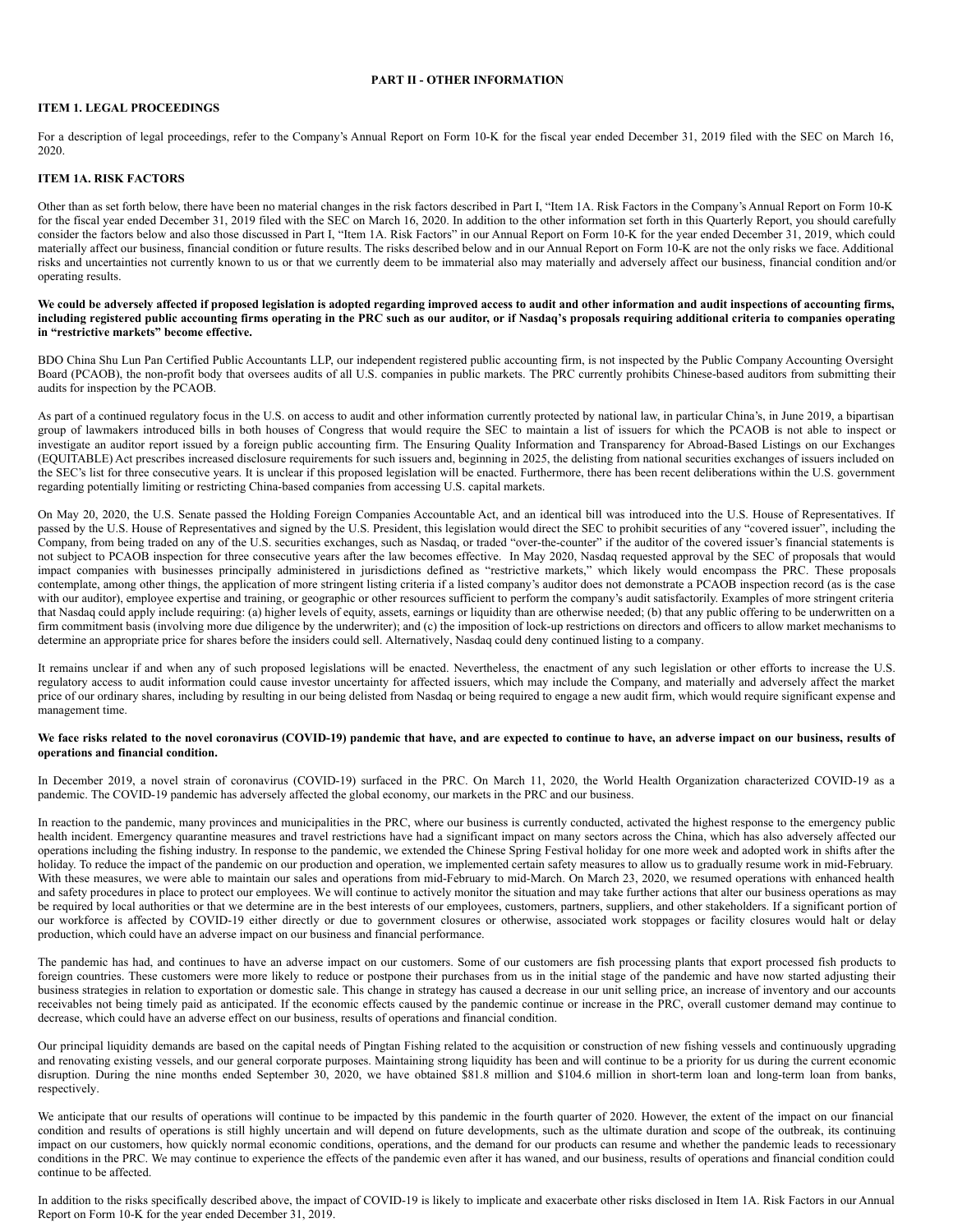# **ITEM 2. UNREGISTERED SALES OF EQUITY SECURITIES AND USE OF PROCEEDS**

On September 24, 2020, the Company issued 125,000 ordinary shares of the Company to FON Consulting, LLC in exchange for consulting services to be provided by the consultant to the Company pursuant to a consulting services agreement entered into on September 15, 2020. This issuance is exempt from the registration provisions of the Securities Act of 1933, as amended (the "Securities Act"), pursuant to Section 4(a)(2) of the Securities Act.

On September 24, 2020, the Company issued 122,375 ordinary shares of the Company to Acorn Management Partners, L.L.C. in exchange for consulting services to be provided by the consultant to the Company pursuant to a professional relations and consulting agreement entered into on September 16, 2020. This issuance is exempt from the registration provisions of the Securities Act, pursuant to Section 4(a)(2) of the Securities Act.

# **ITEM 3. DEFAULTS UPON SENIOR SECURITIES**

None.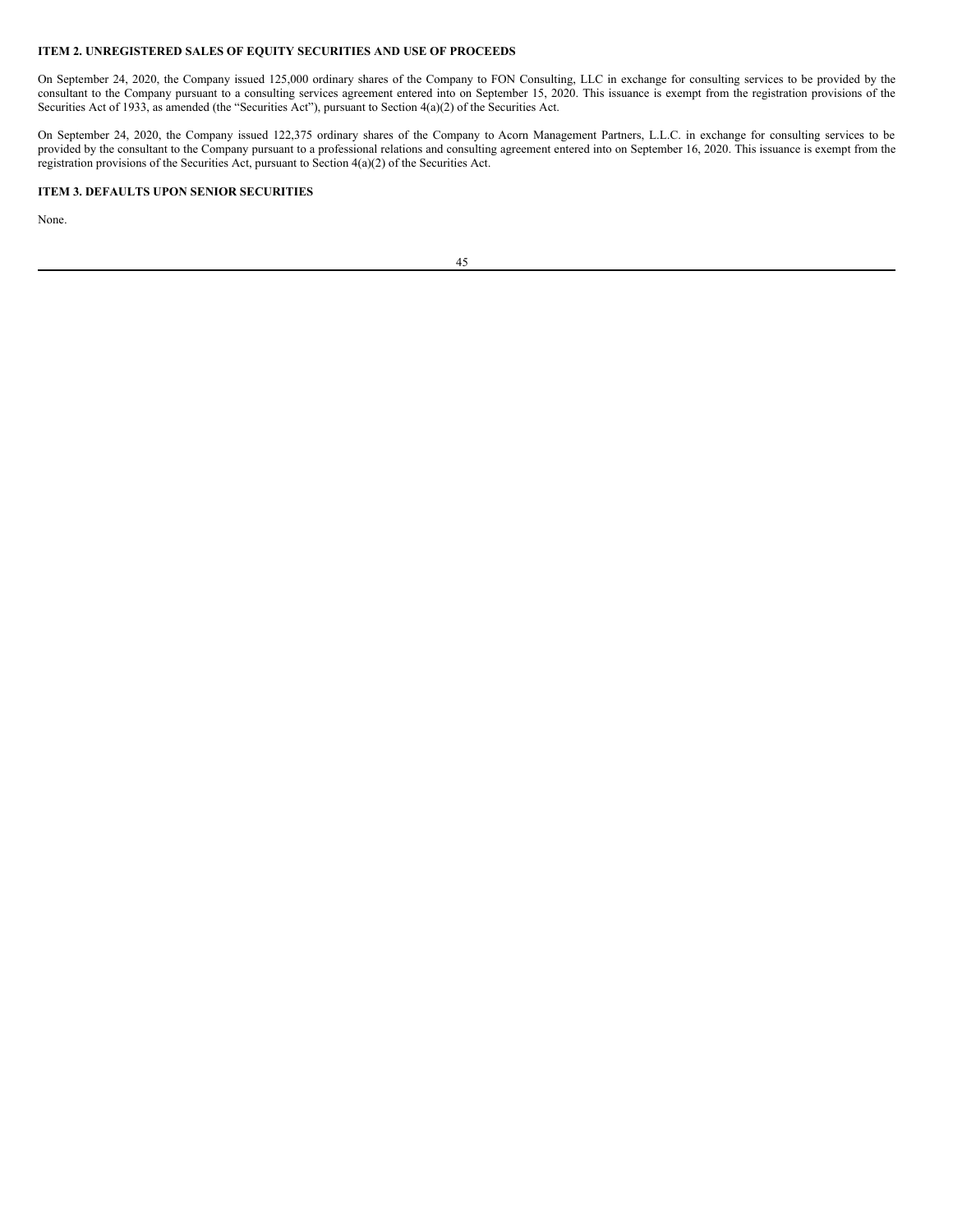# **ITEM 4. MINE SAFETY DISCLOSURES**

None.

# **ITEM 5. OTHER INFORMATION**

None.

# **ITEM 6. EXHIBITS**

The following exhibits are filed as part of, or incorporated by reference into, this Quarterly Report.

| Exhibit      |                                                                                                                                           |
|--------------|-------------------------------------------------------------------------------------------------------------------------------------------|
| $31.1*$      | Certification of the Chief Executive Officer required by Rule 13a-14(a) or Rule 15d-14(a).                                                |
| $31.2*$      | Certification of the Chief Financial Officer required by Rule 13a-14(a) or Rule 15d-14(a).                                                |
| $32*$        | Certification of the Chief Executive Officer and Chief Financial Officer required by Rule 13a-14(b) or Rule 15d-14(b) and 18 U.S.C. 1350. |
| $101$ . INS* | <b>XBRL INSTANCE DOCUMENT</b>                                                                                                             |
| $101.SCH*$   | XBRL TAXONOMY EXTENSION SCHEMA DOCUMENT                                                                                                   |
| $101.CAL*$   | XBRL TAXONOMY EXTENSION CALCULATION LINKBASE DOCUMENT                                                                                     |
| 101.DEF*     | XBRL TAXONOMY EXTENSION DEFINITION LINKBASE DOCUMENT                                                                                      |
| $101.LAB*$   | XBRL TAXONOMY EXTENSION LABEL LINKBASE DOCUMENT                                                                                           |
| 101.PRE*     | XBRL TAXONOMY EXTENSION PRESENTATION LINKBASE DOCUMENT                                                                                    |
| $104*$       | Cover Page Interactive Data File (embedded within the inline XBRL document)                                                               |
|              |                                                                                                                                           |

\* Filed herewith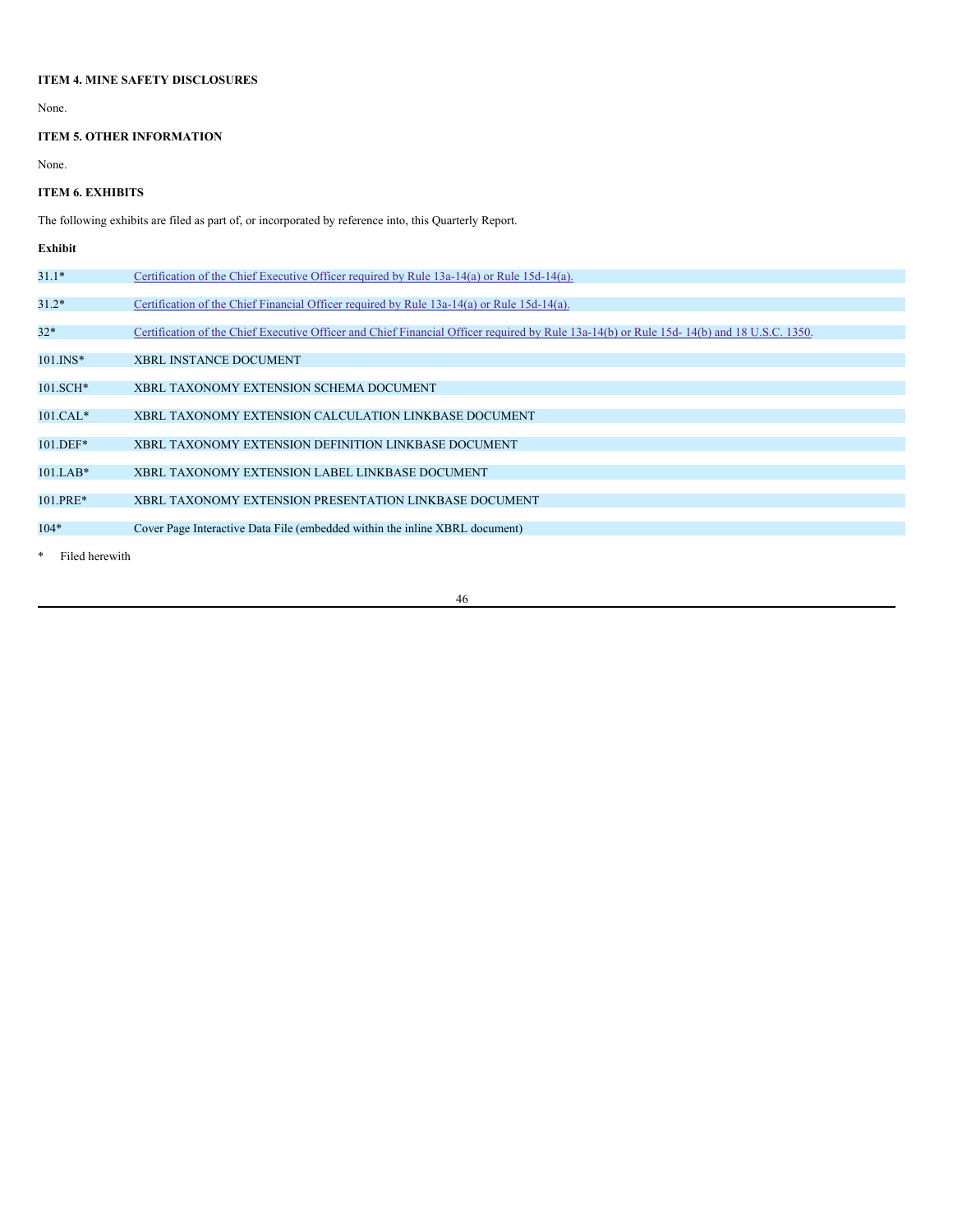# **SIGNATURES**

Pursuant to the requirements of the Securities Exchange Act of 1934, the registrant has duly caused this report to be signed on its behalf by the undersigned hereunto duly authorized.

### **PINGTAN MARINE ENTERPRISE LTD.** (Registrant)

Date: November 9, 2020 By: /s/ Xinrong Zhuo Xinrong Zhuo Chairman of the Board and Chief Executive Officer (Principal Executive Officer) Date: November 9, 2020 By: /s/ LiMing Yung LiMing Yung Chief Financial Officer (Principal Financial and Accounting Officer)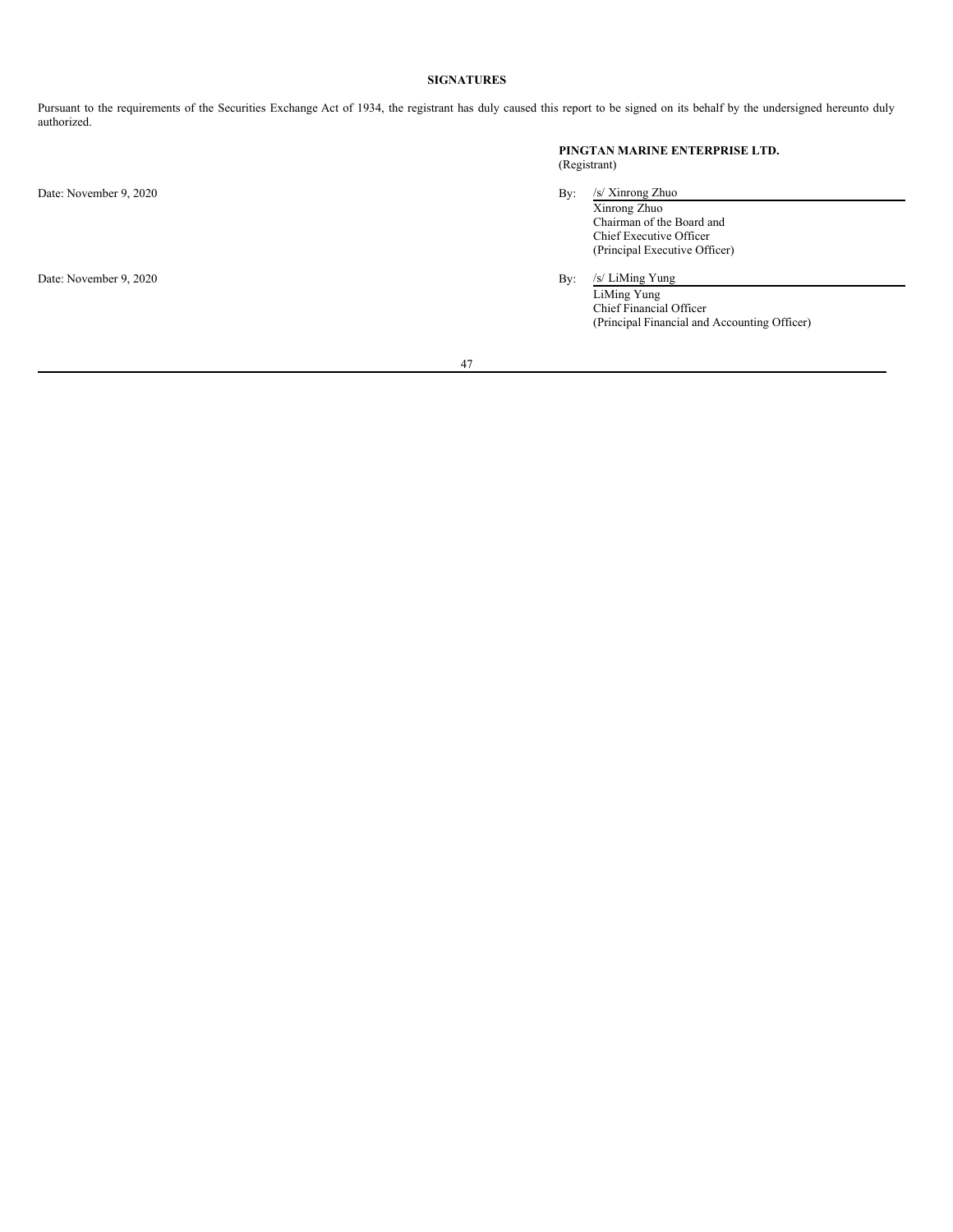### **Certification Pursuant to Section 302 of the Sarbanes-Oxley Act of 2002**

<span id="page-51-0"></span>I, Xinrong Zhuo, certify that:

- 1. I have reviewed this Quarterly Report on Form 10-Q (the "report") of Pingtan Marine Enterprise Ltd.
- 2. Based on my knowledge, this report does not contain any untrue statement of a material fact or omit to state a material fact necessary to make the statements made, in light of the circumstances under which such statements were made, not misleading with respect to the period covered by this report;
- 3. Based on my knowledge, the financial statements, and other financial information included in this report, fairly present in all material respects the financial condition, results of operations and cash flows of the registrant as of, and for, the periods presented in this report;
- 4. The registrant's other certifying officer and I are responsible for establishing and maintaining disclosure controls and procedures (as defined in Exchange Act Rules 13a-15 (e) and 15d-15 (e)) and internal control over financial reporting (as defined in Exchange Act Rules 13a-15 (f) and 15d-15 (f)) for the registrant and have:
	- a) Designed such disclosure controls and procedures, or caused such disclosure controls and procedures to be designed under our supervision, to ensure that material information relating to the registrant, including its consolidated subsidiaries, is made known to us by others within those entities, particularly during the period in which this report is being prepared;
	- b) Designed such internal control over financial reporting, or caused such internal control over financial reporting to be designed under our supervision, to provide reasonable assurance regarding the reliability of financial reporting and the preparation of financial statements for external purposes in accordance with generally accepted accounting principles;
	- c) Evaluated the effectiveness of the registrant's disclosure controls and procedures and presented in this report our conclusions about the effectiveness of the disclosure controls and procedures, as of the end of the period covered by this report based on such evaluation; and
	- d) Disclosed in this report any change in the registrant's internal control over financial reporting that occurred during the registrant's most recent fiscal quarter that has materially affected, or is reasonably likely to materially affect, the registrant's internal control over financial reporting; and
- 5. The registrant's other certifying officer and I have disclosed, based on our most recent evaluation of internal control over financial reporting, to the registrant's auditors and the audit committee of the registrant's board of directors (or persons performing the equivalent functions):
	- a) All significant deficiencies and material weaknesses in the design or operation of internal control over financial reporting which are reasonably likely to adversely affect the registrant's ability to record, process, summarize and report financial information; and
	- b) Any fraud, whether or not material, that involves management or other employees who have a significant role in the registrant's internal control over financial reporting.

Date: November 9, 2020 By: /s/ Xinrong Zhuo

Xinrong Zhuo Chairman of the Board and Chief Executive Officer (Principal Executive Officer)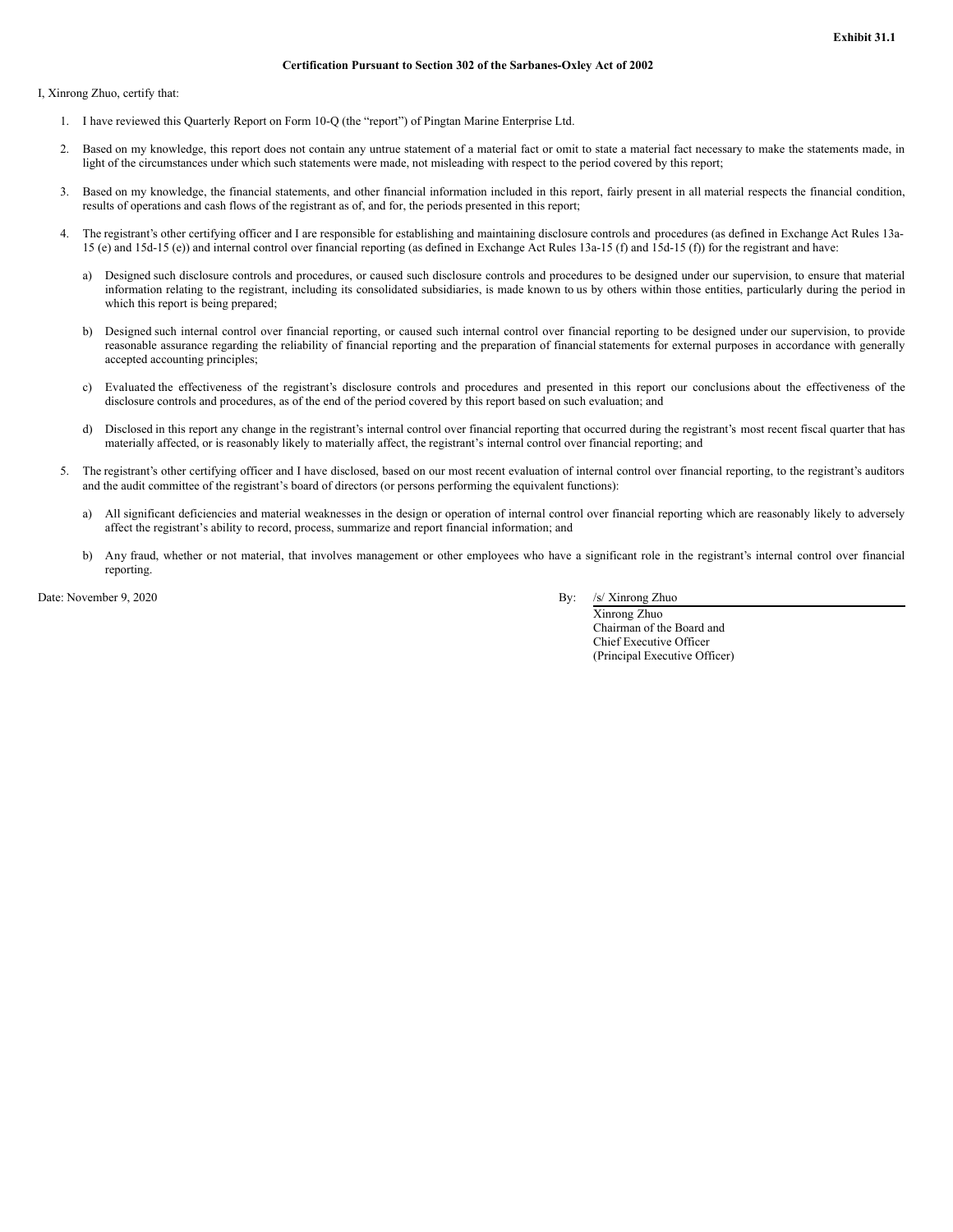### **Certification Pursuant to Section 302 of the Sarbanes-Oxley Act of 2002**

<span id="page-52-0"></span>I, LiMing Yung, certify that:

- 1. I have reviewed this Quarterly Report on Form 10-Q (the "report") of Pingtan Marine Enterprise Ltd;
- 2. Based on my knowledge, this report does not contain any untrue statement of a material fact or omit to state a material fact necessary to make the statements made, in light of the circumstances under which such statements were made, not misleading with respect to the period covered by this report;
- 3. Based on my knowledge, the financial statements, and other financial information included in this report, fairly present in all material respects the financial condition, results of operations and cash flows of the registrant as of, and for, the periods presented in this report;
- 4. The registrant's other certifying officer and I are responsible for establishing and maintaining disclosure controls and procedures (as defined in Exchange Act Rules 13a-15 (e) and 15d-15 (e)) and internal control over financial reporting (as defined in Exchange Act Rules 13a-15 (f) and 15d-15 (f)) for the registrant and have:
	- a) Designed such disclosure controls and procedures, or caused such disclosure controls and procedures to be designed under our supervision, to ensure that material information relating to the registrant, including its consolidated subsidiaries, is made known to us by others within those entities, particularly during the period in which this report is being prepared;
	- b) Designed such internal control over financial reporting, or caused such internal control over financial reporting to be designed under our supervision, to provide reasonable assurance regarding the reliability of financial reporting and the preparation of financial statements for external purposes in accordance with generally accepted accounting principles;
	- c) Evaluated the effectiveness of the registrant's disclosure controls and procedures and presented in this report our conclusions about the effectiveness of the disclosure controls and procedures, as of the end of the period covered by this report based on such evaluation; and
	- d) Disclosed in this report any change in the registrant's internal control over financial reporting that occurred during the registrant's most recent fiscal quarter that has materially affected, or is reasonably likely to materially affect, the registrant's internal control over financial reporting; and
- 5. The registrant's other certifying officer and I have disclosed, based on our most recent evaluation of internal control over financial reporting, to the registrant's auditors and the audit committee of the registrant's board of directors (or persons performing the equivalent functions):
	- a) All significant deficiencies and material weaknesses in the design or operation of internal control over financial reporting which are reasonably likely to adversely affect the registrant's ability to record, process, summarize and report financial information; and
	- b) Any fraud, whether or not material, that involves management or other employees who have a significant role in the registrant's internal control over financial reporting.

Dated: November 9, 2020 By: /s/ LiMing Yung

LiMing Yung Chief Financial Officer (Principal Financial and Accounting Officer)